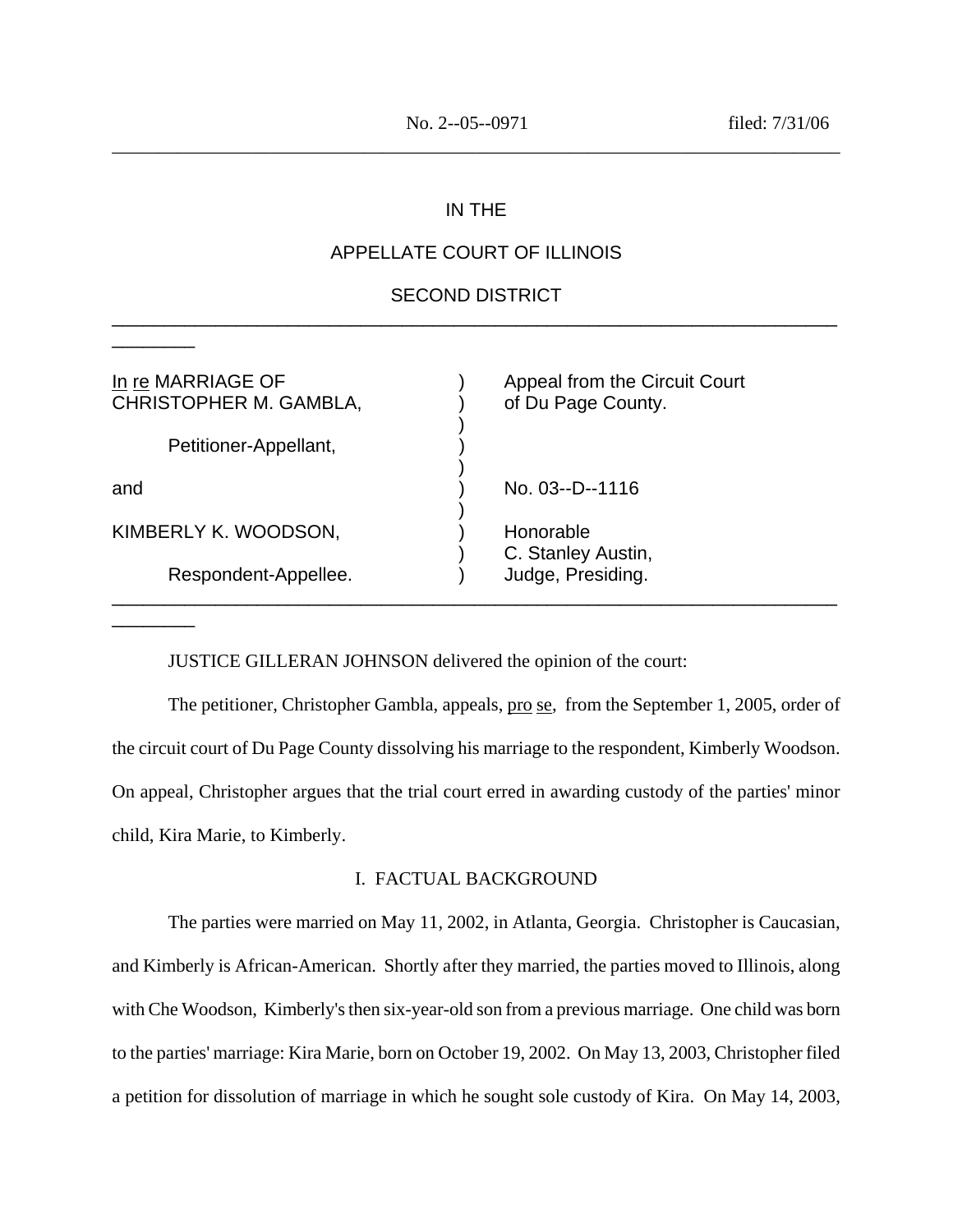Kimberly filed a counterpetition for dissolution of marriage in which she also sought sole custody of Kira.

Between May 31, 2005, and July 5, 2005, the trial court conducted 15 days of trial, at which the parties, one court-appointed expert, three experts retained by Kimberly, and several character witnesses testified. Their testimony is as follows.

### A. Christopher's and His Witnesses' Testimony

### 1. Christopher

Christopher testified that he lives in West Chicago, Illinois, along with his sister and her husband and their three children. Christopher's mother lives in an apartment on the lower level of the residence. Christopher has owned the home since August 1997. Christopher's office is in his home. He is a transportation consultant with Lea and Elliot, a company that designs and implements railway systems worldwide. Christopher has worked for Lea and Elliot since March 2001. Christopher has an undergraduate degree in business from the University of Dubuque, Iowa, and a master's degree in business from Benedictine University in Lisle, Illinois.

Christopher started dating Kimberly in March 2000. The parties stopped dating in November 2001, but resumed the relationship in January 2002. Kimberly became pregnant in February 2002. At this time, Kimberly was residing in Georgia and Christopher was residing in Texas. After the parties relocated to Illinois in June 2002, they moved into the lower-level apartment of Christopher's home in West Chicago. Christopher's mother moved up to the main level with his sister and her family. Christopher did not observe any problems between Kimberly and his mother or between Kimberly and his sister and her family.

In September 2002, Kimberly informed Christopher that she was unhappy living in the West Chicago home, because she felt uncomfortable around his family. Subsequently, the parties moved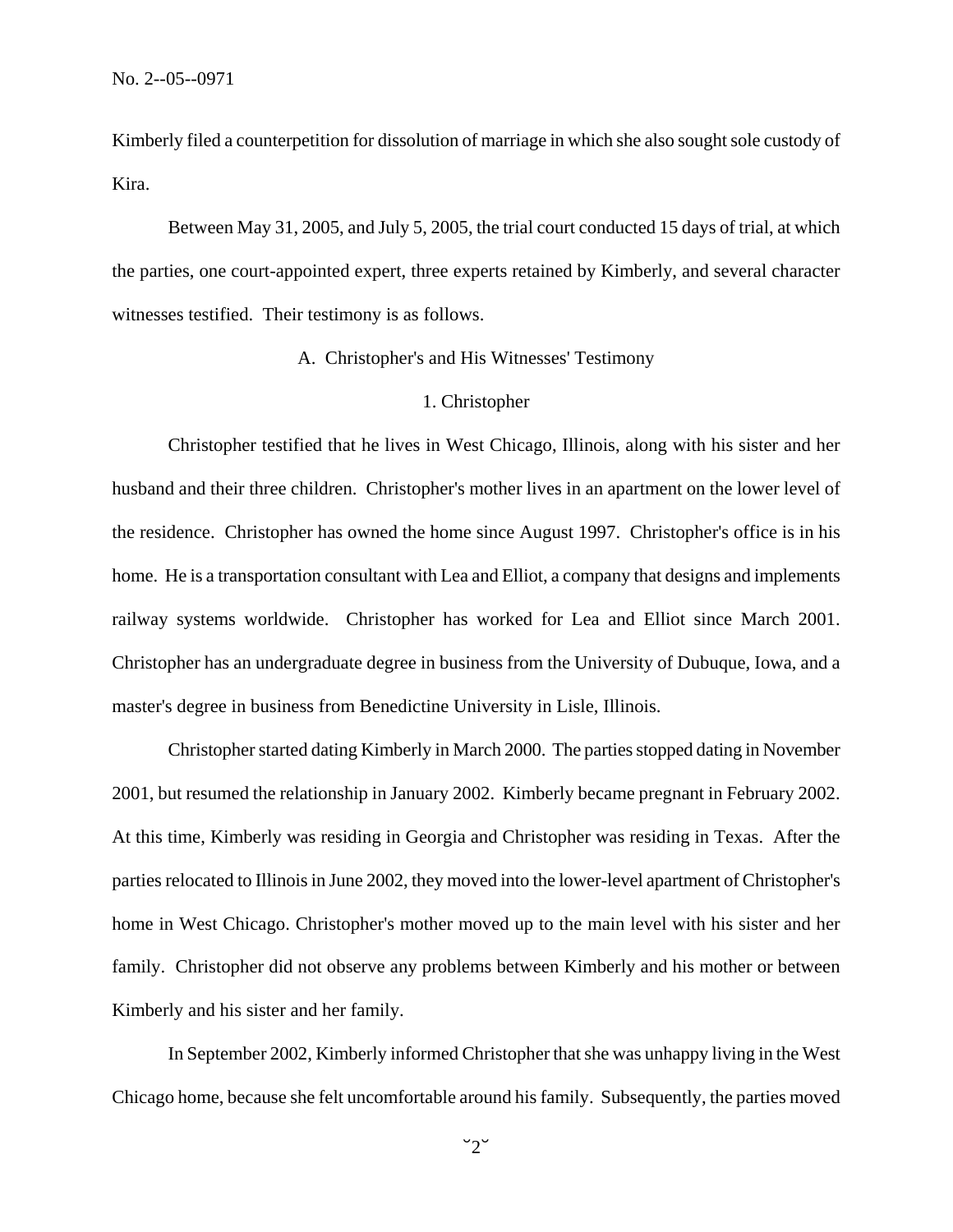into an apartment in Wheaton. According to Christopher, he was involved in Kimberly's prenatal care and was present for the birth of Kira at Central Du Page Hospital. The parties had planned to have a home birth. After complications ensued during Kimberly's labor, Christopher was instrumental in getting Kimberly to the hospital.

Following Kira's birth, Kimberly started to exhibit bizarre behaviors that led him to suspect she was depressed. A few weeks after Kira's birth, Kimberly insisted on taking Che and Kira to Atlanta to visit her family for Thanksgiving. Although he did not agree with the trip, he accompanied Kimberly. On the drive to Atlanta, Kimberly refused to eat or speak. About a month after Kira's birth, Christopher came home and found Kimberly sleeping in the closet, curled up in a fetal position. A few months after Kira was born, Christopher and Kimberly got into a verbal disagreement that escalated into Kimberly striking Christopher with a shirt while he was holding the baby.

Christopher testified that he and Kimberly frequently disagreed regarding the care of Kira. For example, ten days following Kira's birth, Kira needed treatment because of a discharge from her right eye. Kimberly refused a medicine, known as erthromycin, for Kira's eyes. Kimberly told Christopher that she did not want Kira to have the drug because she feared that it would interfere with breast-feeding. Kira has since had eye problems such as conjunctivitis and styes. Additionally, Kira was not given her immunizations on schedule, because Kimberly did not want her to receive all the immunizations at once. Christopher also disagreed with several trips that Kimberly took with Kira to New Jersey, North Carolina, Atlanta, and Alabama, because of Kira's young age.

Christopher testified regarding a three-week trip that Kimberly took with Che and Kira to Atlanta in May 2003 to be with her mother following her mother's cataract surgery. Christopher had planned to fly to Atlanta on the weekends so that he could spend time with Kira. The second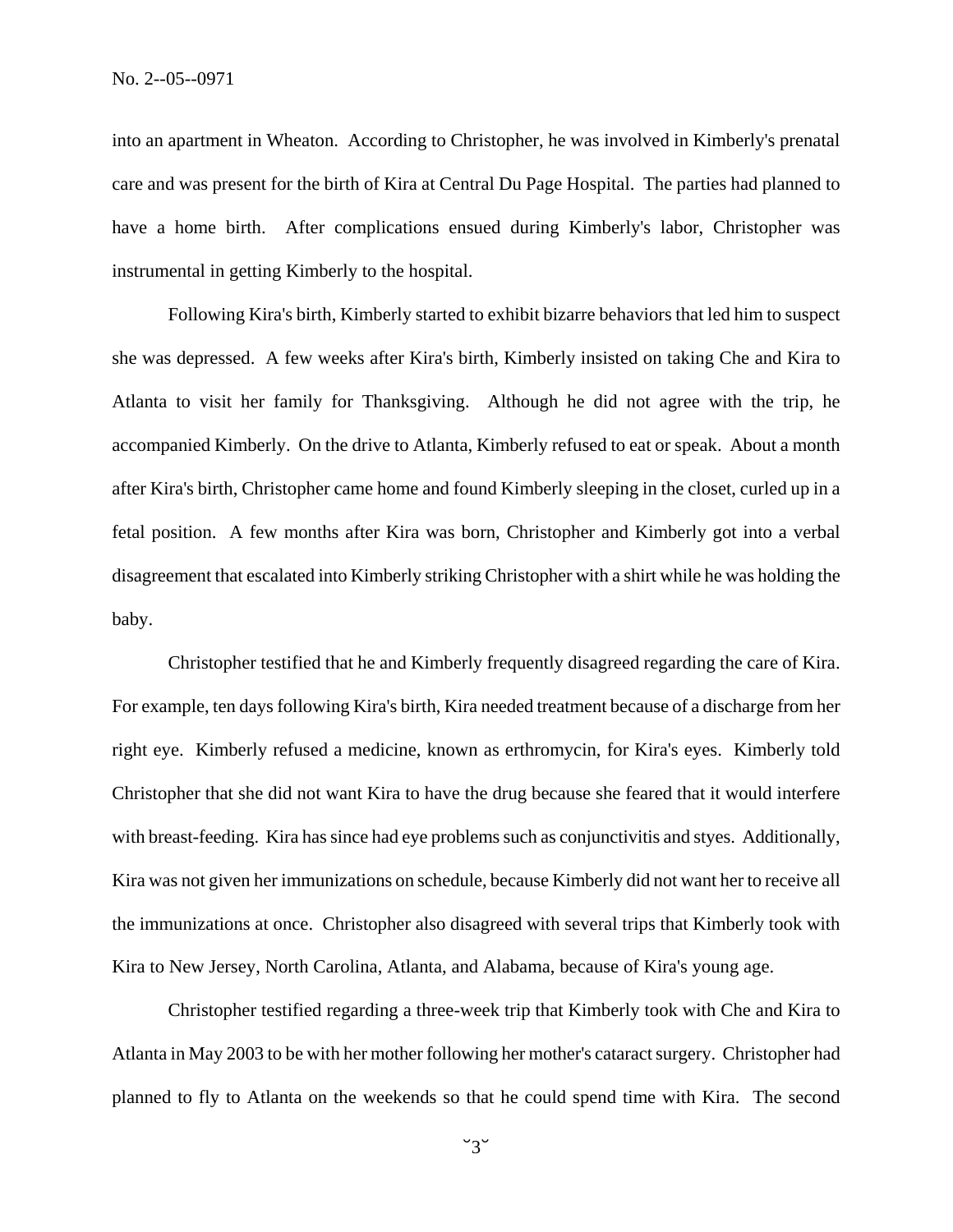weekend that Christopher flew to Atlanta, he was unable to visit with Kira, because Kimberly had taken her on a road trip to Birmingham, Alabama. Christopher cancelled his trip to Atlanta the third weekend because Kimberly informed him that she would be visiting family in Charlotte, North Carolina. He instead flew down on a Thursday. Christopher went to Kimberly's Georgia home, but was not permitted to enter. Kimberly initially refused to let Christopher take Kira, but eventually allowed him to take Kira to his hotel for a few hours.

In June 2003, when Kimberly returned from her trip to Atlanta, she moved out of the marital bedroom and into Che's room, whom she had left in North Carolina to attend school. Kimberly did not tell Christopher for several months what had happened to Che. Christopher always had enjoyed various activities with Che, such as flying kites and going to the park. Kira's crib remained in the marital bedroom. Kimberly cared for Kira during the day while Christopher was at work, and Christopher cared for Kira in the evening and on the weekend. During his evening time, Christopher would feed and bathe Kira and prepare her for bed. Kimberly was breast-feeding Kira and would pump breast milk for Christopher to feed Kira.

In February 2004, about the time Dr. Daniel Hynan performed a custody evaluation on the parties, Kimberly started feeding and bathing Kira and preparing her for bed. Christopher asked to resume these duties but Kimberly would not agree. Kira did continue to sleep in Christopher's room. Christopher eventually began to take Kira to his West Chicago home so that he could have more parenting time with her. Kimberly and Kira moved out of the apartment in September 2004. Kimberly did not tell Christopher where she was moving.

Christopher recalled an incident in March 2004 when he returned from work and noticed that Kira had red blotches all over her body. He asked Kimberly what had happened to Kira, and Kimberly responded that she did not know. Christopher went to the drug store and purchased some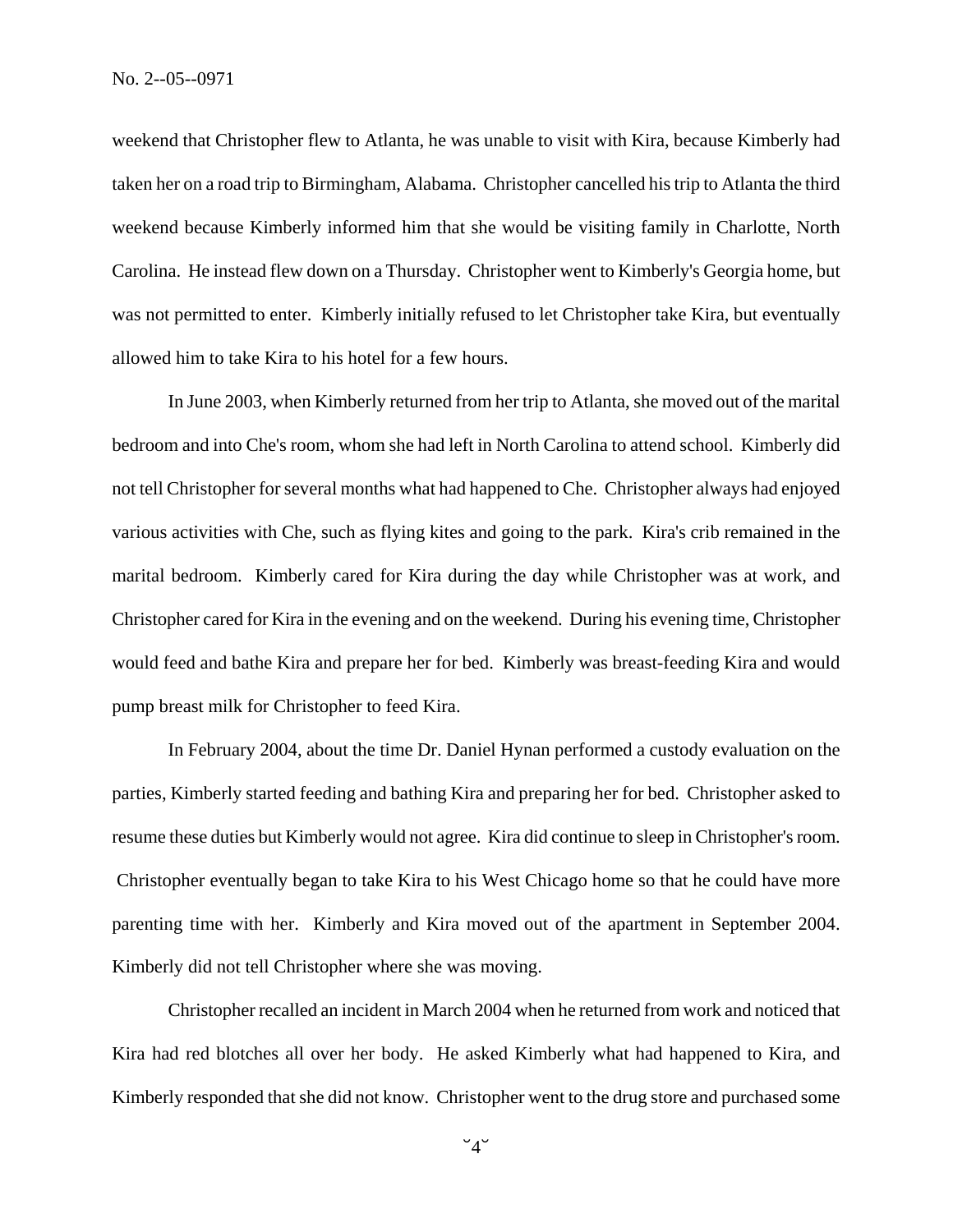children's Benadryl. Christopher administered to Kira a dose of the Benadryl and her symptoms improved. The following day, Kimberly told Christopher that Kira had eaten a peanut butter cookie. Christopher knew that Che was allergic to peanuts, so he took Kira to Wheaton Pediatrics to have her tested for allergies. Dr. Grunewald diagnosed Kira as allergic to peanuts. According to Christopher, Kira receives her allergy medication only when she is with him.

Christopher testified that Kimberly continues to breast-feed Kira but no longer provides Christopher with any breast milk to feed her. Christopher further testified that he and Kimberly disagree about whether to feed Kira meat and whether to provide Kira with fluoridated water. Christopher would like Kira's diet to include chicken, pork, beef, and fish. He also would like Kira to have fluoridated water. According to Christopher, Kimberly is very concerned about the cost of diapers and does not change Kira as often as he does. Kimberly often accuses Christopher of being controlling.

### 2. Dr. Hynan

Dr. Daniel Hynan, whom the parties stipulated to be qualified as an expert, testified that he was a licensed psychologist ordered to perform a custody evaluation regarding the instant case. Dr. Hynan prepared a report recommending that Christopher be given sole custody of Kira. In his report, Dr. Hynan noted that Kimberly is a full-time homemaker. Kimberly has family in Charlotte, North Carolina, and in the Atlanta, Georgia, area. Kimberly was seeking to remove Kira to North Carolina to be near her family there. Kimberly intends to seek full- or part-time employment as a nurse and hopes to be able to share a nanny with her niece, who is pregnant. Kimberly indicated in an interview with Dr. Hynan that she had experienced depression after she delivered Kira but that she opted not to pursue medication, because she was breast-feeding. Kimberly also indicated that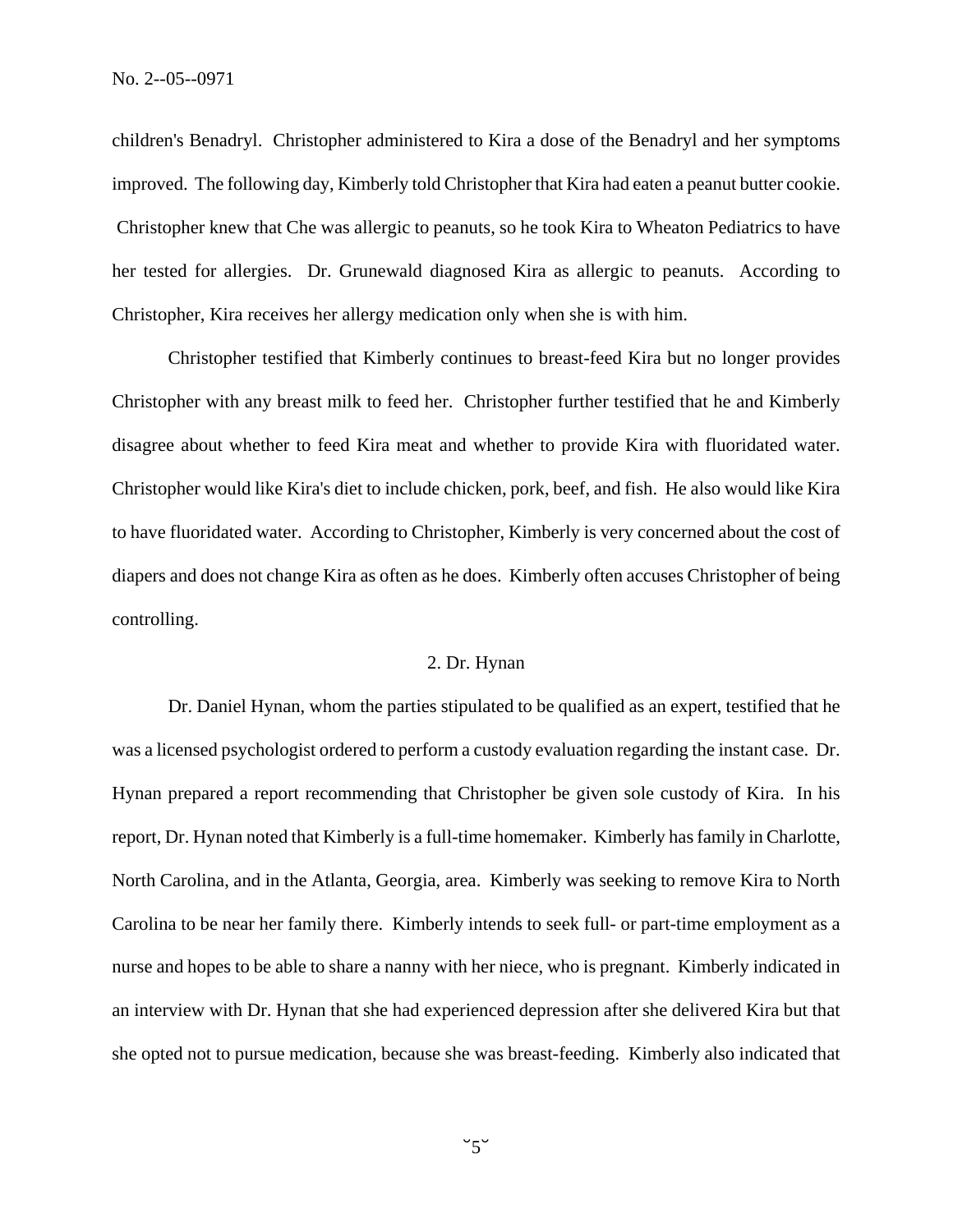she is interested in pursuing a holistic or alternative approach to Kira's health care and was reluctant to have Kira immunized.

Kimberly completed the Minnesota Multiphasic Personality Inventory-2 (MMPI-2), a test that measures emotional and personality functioning. Kimberly answered questions in a somewhat defensive manner that is associated with limited personal insight. Despite her defensiveness, Kimberly had a significant elevation on a scale that indicates impulsiveness, difficulty with authority, and limited frustration tolerance. She also had an elevation on a supplemental scale that indicates the use of repression as a psychological defense, and she had an elevation close to the standard cutoff point on a scale that indicates low impulse control.

Kimberly also completed the Adult-Adolescent Parenting Inventory, a measure of parenting attitudes and beliefs. Kimberly scored better than average on scales that measure empathy, disciplinary style, and maintaining an appropriate parental role. She scored average on a scale that measures the appropriateness of developmental expectations. Dr. Hynan opined, however, that Kimberly's defensiveness calls into question the validity of the parenting test results.

 Dr. Hynan noted that Christopher is employed full-time and has family in the West Chicago and Chicago areas. If Christopher is granted custody of Kira, his sister, with whom he resides, would care for Kira during working hours. Kira would share a room with Christopher for the time being and later share a bedroom with her cousin Anna. Christopher reported that he has not experienced any significant psychological problems, although he has felt distressed over the breakup of his relationship with Kimberly. Christopher advocates conventional health care for Kira.

Christopher took the MMPI-2 test. Christopher had elevations on supplemental scales that represent beliefs about social responsibility and working actively on controlling anger. That said, Christopher answered questions highly defensively, which, according to Dr. Hynan, calls into

 $5^{\circ}$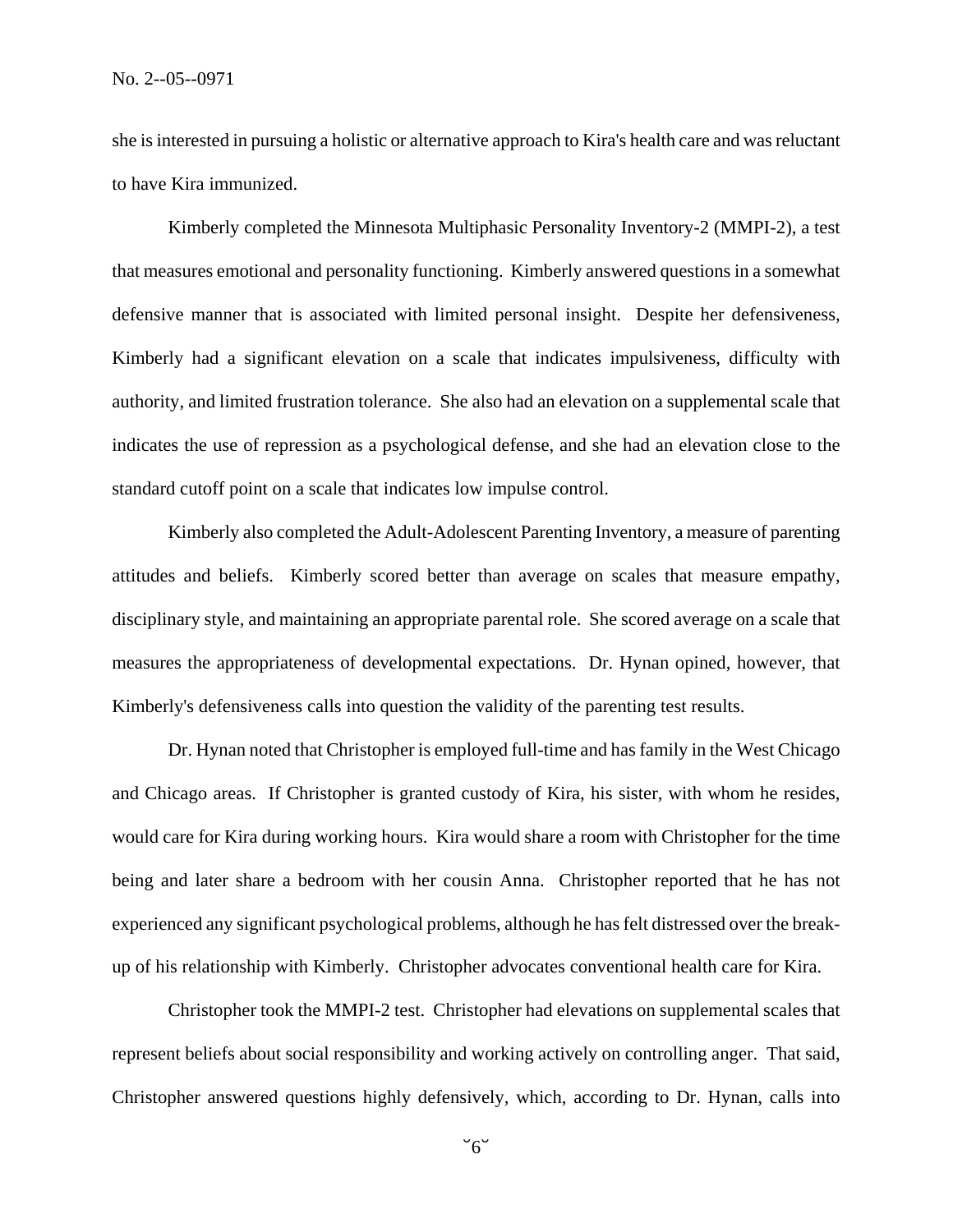question the validity of the personality-test results. Dr. Hynan believes that Christopher's elevations are likely due to his defensiveness.

Christopher also completed the Adult-Adolescent Parenting Inventory. He scored better than average on all of the scales. However, Christopher again answered questions defensively, calling into question the validity of the parenting-test results.

Dr. Hynan based his recommendation that Christopher be granted sole custody primarily on two reasons, one being that he believed that the statutory factor of the interaction of the child with the parents and siblings favored Christopher. Dr. Hynan explained that he was concerned about Che's diagnosis and problems with attention deficit disorder and whether Kimberly was properly treating Che for it. Dr. Hynan also explained that he was concerned with Kimberly's preference for alternative health care.

The second reason upon which Dr. Hynan based his recommendation was that he believed that the statutory factor of the willingness and ability of each parent to facilitate and encourage a close and continuing relationship between the other parent and the child favored Christopher. Dr. Hynan acknowledged that each party voiced a willingness and ability to facilitate a good relationship between Kira and the other parent. Additionally, both parties were participating in a routine in which Kira had good access to both parents. However, Kimberly was pursuing a removal petition, which would make it much more difficult for a close and continuing relationship between Christopher and Kira. Dr. Hynan stated that Kimberly's removal petition "had a major impact in that obviously that's what her primary wish was to do, and perhaps, obviously, it therefore, needed to be considered, because it was part of the order to consider it."

Dr. Hynan opined that joint custody would not be in Kira's best interest, due to the parties' lack of communication and significant disagreements over health care. Additionally, Dr. Hynan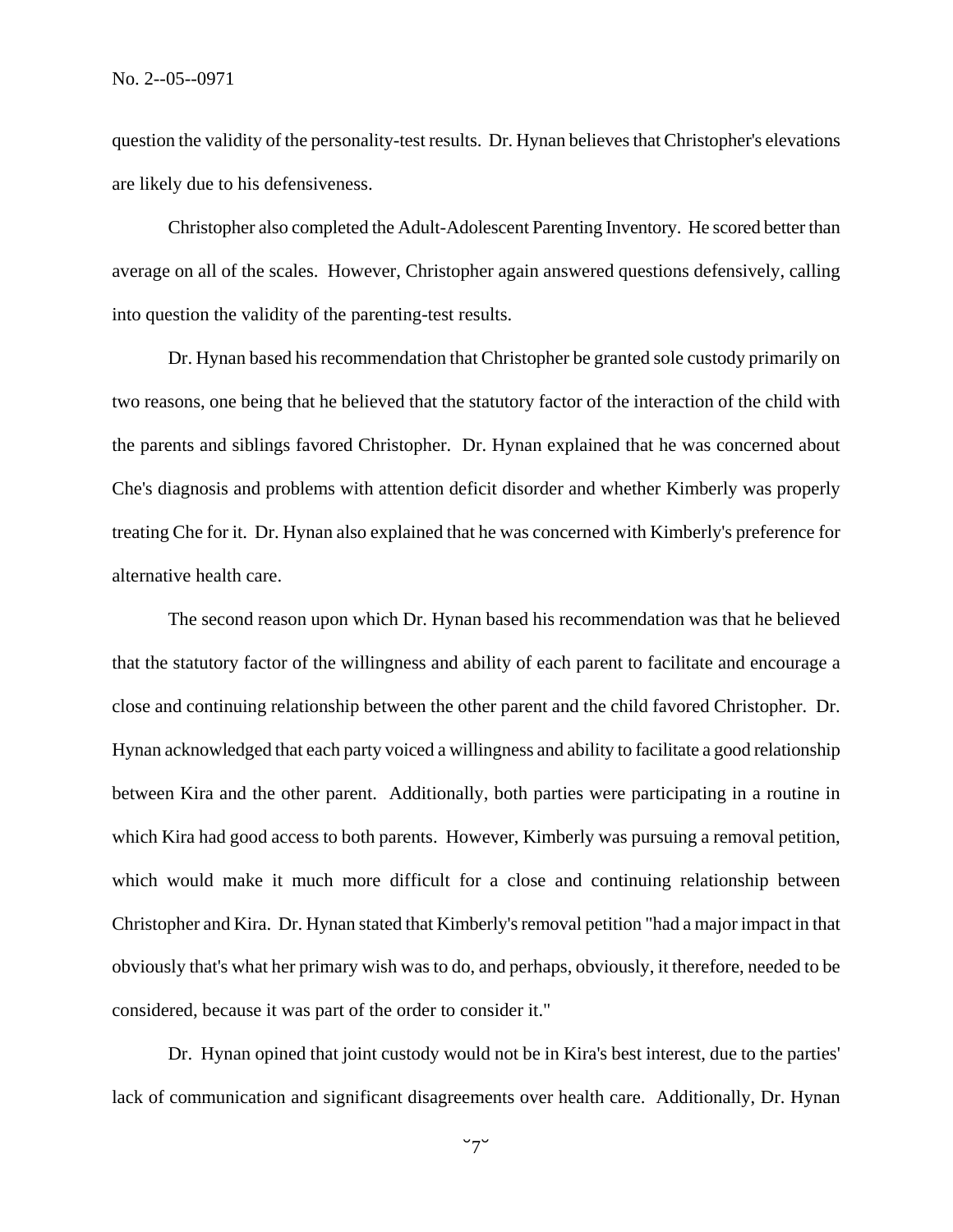cited the parties' differing preferences about Kira's schooling. Christopher would like Kira to attend a parochial school and be raised Catholic. Kimberly would like Kira to attend a public school and be exposed to different religious denominations.

### 3. Dr. Hatcher

 Dr. Roger Hatcher, whom the parties stipulated to be qualified as an expert, testified that he was a licensed psychologist ordered to perform a custody evaluation regarding the present case. Dr. Hatcher prepared a report, similar to Dr. Hynan's, recommending that Christopher be given sole custody of Kira. Dr. Hatcher reported that Kimberly presented as an attractive, well-dressed woman with good hygiene. Kimberly was fully cooperative, appeared thoughtful in her responses, and articulated her concerns about the divorce and custody struggle very well. Kimberly gave no indication of psychiatric distress, but did appear somewhat guarded and controlled.

Dr. Hatcher testified that he relied on Dr. Hynan's MMPI-2 test results, which showed a "mild clinical level elevation of the four scale." According to Dr. Hatcher, individuals with Kimberly's profile often struggle with self-centeredness and have difficulty maintaining long-term relationships, due to their tendencies to put their own needs before the needs of others. Kimberly is likely seen by others as somewhat immature, narcissistic, and egocentric. Although Kimberly is likely to make a good first impression and others may see her as outgoing and energetic, she tends to be inwardly resentful and antagonistic when she feels mistreated. However, Kimberly's feelings of anger and aggression are more likely expressed in passive and indirect ways rather than through physical attack or confrontation. Dr. Hatcher believed that although Kimberly's responses on the MMPI-2 test administered by Dr. Hynan showed a mild level of guardedness, her test results were valid.

 $\degree$ 8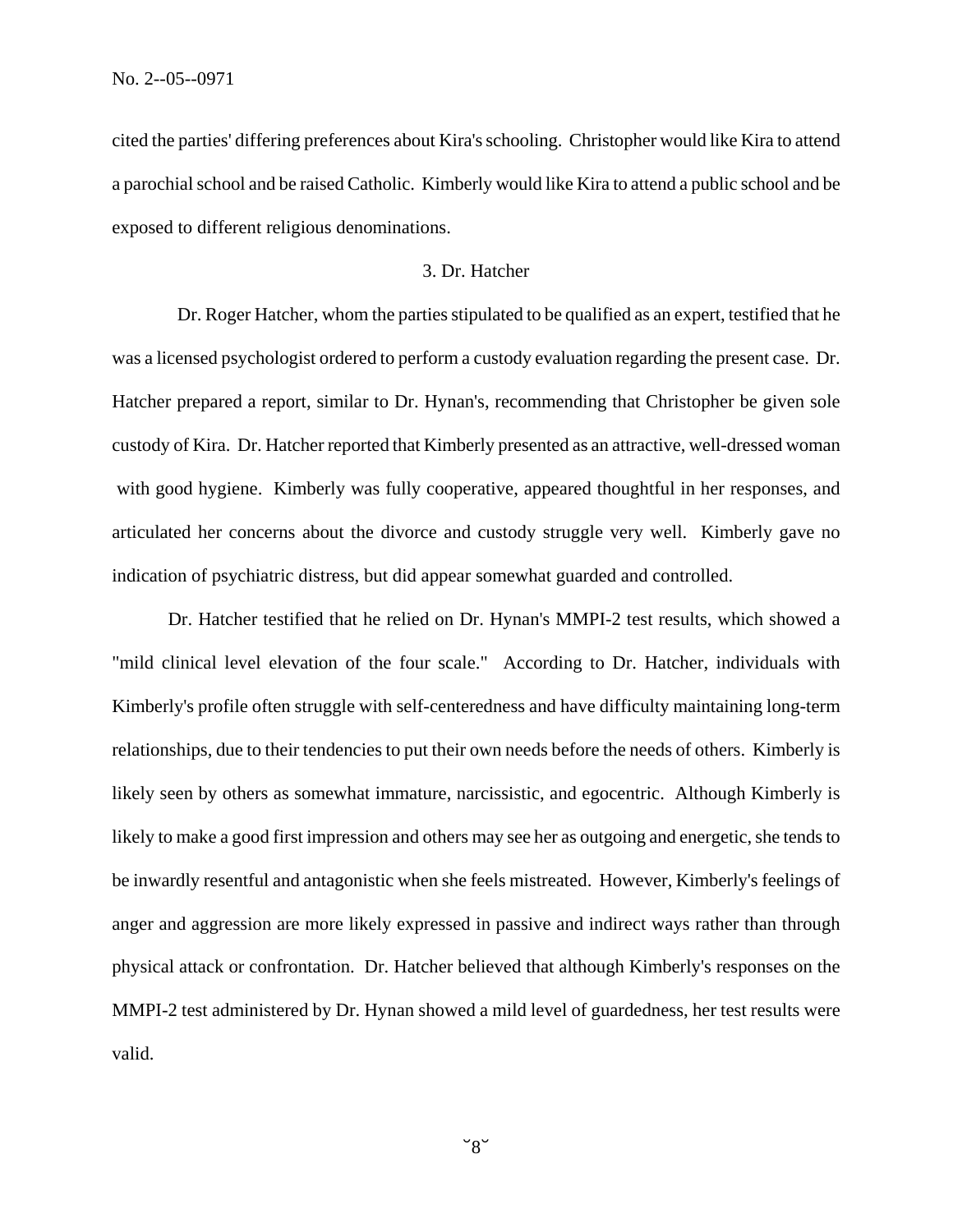Dr. Hatcher administered to Kimberly the Millon Clinical Multiaxial Inventory-3 (MCMI-3) test. Kimberly scored well on the Modifying Indices Scale, indicating that her answers were forthright and honest. There were no findings of significant psychiatric disorders, such as depression. There was a significant elevation of the Narcissistic Personality scale. Kimberly's narcissistic tendencies are evident mostly in her difficulties with empathy and the development of close relationships and in her tendency to put her own needs ahead of the needs of others.

Dr. Hatcher reported that Christopher was alert and appropriately neatly-dressed. Christopher was anxious about the divorce and custody proceedings and articulate in expressing his concerns. Christopher gave no indication of psychological impairment. Dr. Hatcher did note that Christopher tended to be a rather carefully organized, compulsive individual, who provided "reams of written documentation" and scrutinized every comment of the examiner.

 Dr. Hatcher opined that Christopher's results on the MMPI-2 test administered by Dr. Hynan were also valid, despite Christopher's reported defensiveness. Christopher did not have any significant elevations on any of the clinical scales of the MMPI-2.

Dr. Hatcher administered to Christopher the MCMI-3 test. Christopher's test responses were open and nondefensive. The test gave no indications of personality pathology or major psychiatric disorders. However, there was a significant elevation of the Compulsive Personality Subscale, which suggests that Christopher tends to be tightly controlled, somewhat obsessive, and overly attentive to details. Dr. Hatcher explained that these characteristics may be a great benefit to many people in their chosen professions, as such people would be unlikely to be forgetful in carrying out their assigned duties. However, when taken to extremes, these characteristics can be irritating to others, especially when they cause one to over respond to relatively minor concerns.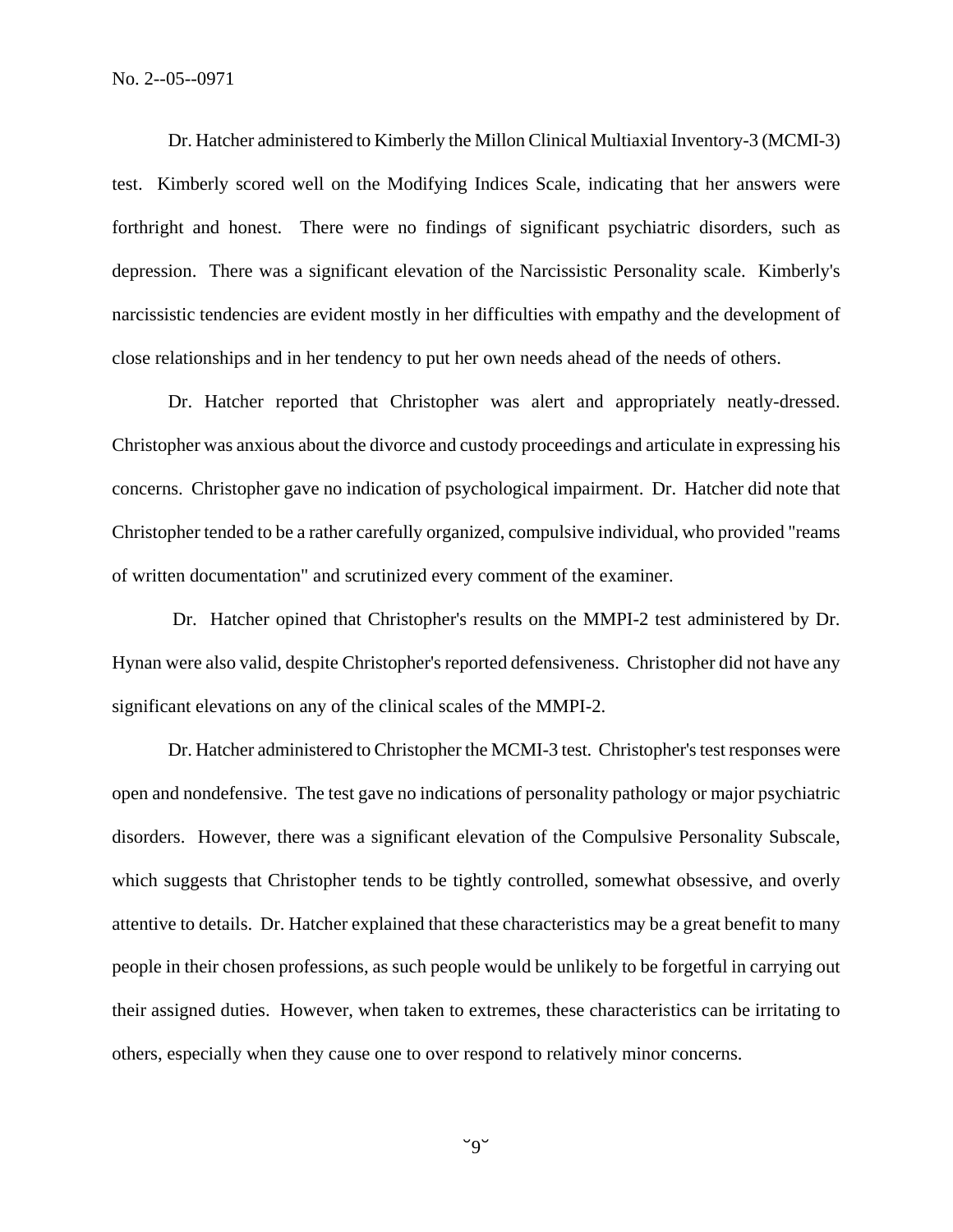Dr. Hatcher noted that Kira was a happy, normal-sized child. She was healthy, affectionate, and social with family and friends. Dr. Hatcher observed Kira during two play sessions, one with Kimberly and one with Christopher. Dr. Hatcher reported that Kimberly interacts with Kira in a quiet, soft-spoken manner. Kira was comfortable and affectionate with Kimberly during the play session. Christopher has a more outgoing parenting style and is verbal and instructive when playing with Kira. Kira clearly enjoyed herself during the play session with Christopher.

Kimberly reported to Dr. Hatcher that she had changed her plans to pursue removal of Kira to North Carolina, because she believes that such a move would make it difficult for Kira to enjoy a relationship with Christopher. However, Kimberly would like to move from Wheaton into a more diverse community such as Homewood, Oak Park, or Evanston. Kimberly would like to start Kira in a Montessori school program and then would like Kira to continue on to public school. Kimberly would also consider a private school. Kimberly has agreed to let Christopher have Kira baptized in the Catholic church, but she would also like to expose Kira to other religions.

Kimberly indicated to Dr. Hatcher that she would look for a pediatrician and a dentist for Kira who have attitudes about health care similar to her own. Kimberly acknowledged that her attitudes regarding health care are nonconventional but maintained that numerous medical professionals around the country share her views. Kimberley provided Dr. Hatcher with several articles and books that support her positions.

Christopher plans to live in his home in West Chicago. He would have the advantage of relatives within the household who would care for Kira while he was working. Christopher intends to raise Kira as a Catholic. At times, he takes Kira to Sunday mass with him. He would enroll Kira in a Catholic school located in Warrenville. In regard to Kira's health care, Christopher would like her to see his family practitioner.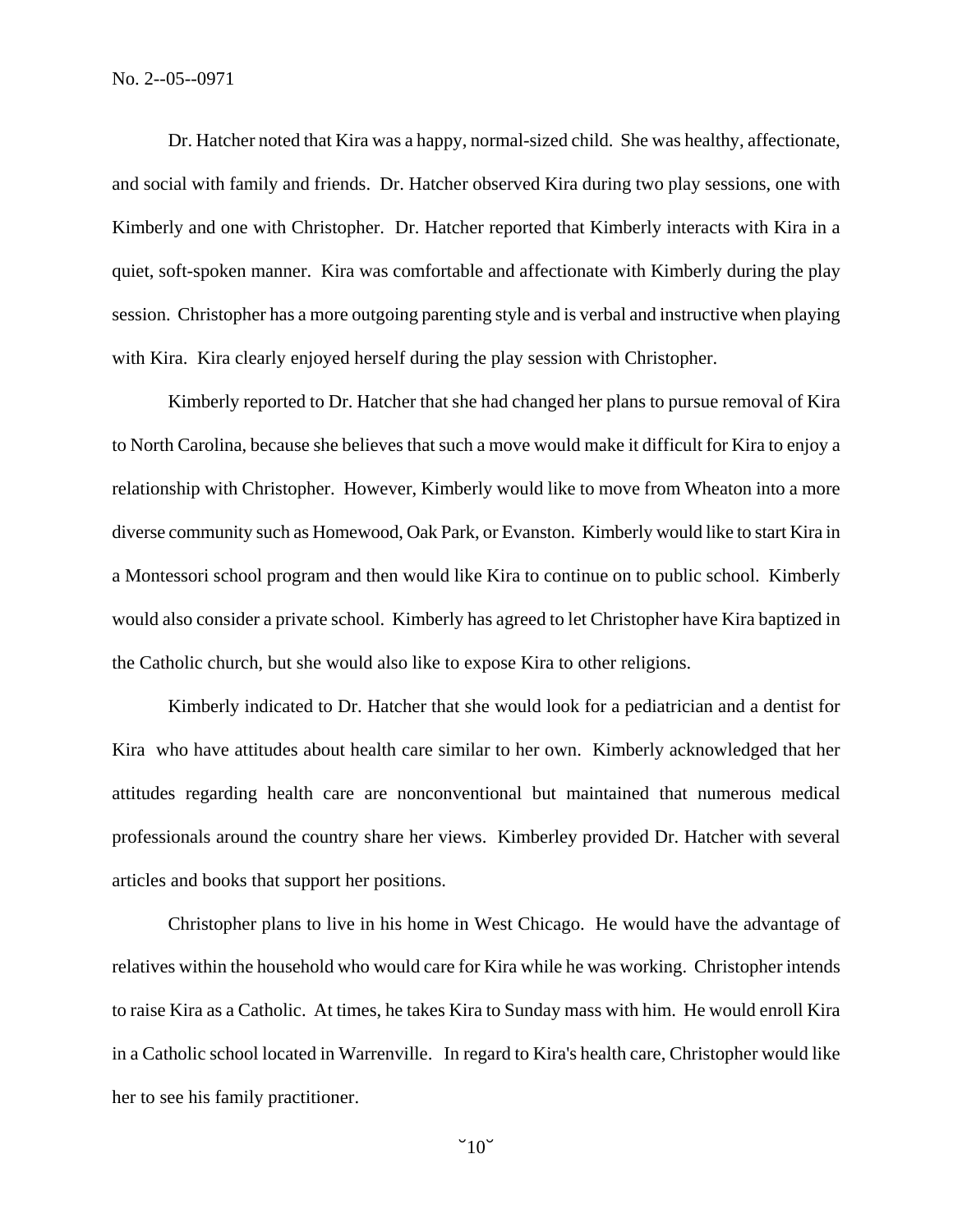According to Dr. Hatcher, both parties were fit and competent to independently care for Kira. However, like Dr. Hynan, Dr. Hatcher recommended that Christopher be given sole custody of Kira, based on Kimberly's nonconventional views regarding health care and his belief that Christopher would better encourage the noncustodial parent-child relationship. As to Kimberly's views on health care, Dr. Hatcher described them as "unusual, perhaps eccentric." As to the ability to encourage Kira to maintain a close relationship with her noncustodial parent, Dr. Hatcher explained that Christopher was more open and articulate, while Kimberly was more closed in her interactions. Dr. Hatcher also cited Kimberly's attempt to remove Kira from Illinois.

### 4. Arlene Gambla

Arlene Gambla, Christopher's mother, testified that she helps care for Kira at times when Christopher has visitation and he is working. Christopher generally works Monday through Friday, in his home office. Christopher usually has Kira dressed and ready before he goes to his office. During the day, Kira often plays in the backyard on the swingset and in the sandbox. Kira naps between 11 a.m. and 1 p.m. Before Kira lies down for her nap, Arlene reads Kira a devotional book she bought for Kira for Christmas. After Kira wakes up from her nap, Christopher has lunch with Kira. At 5 p.m., Christopher gets off work and takes over Kira's care. Christopher feeds Kira dinner, bathes her, and dresses her for bed. Christopher often reads to Kira and says prayers with her before he puts her down for bed.

Arlene does not communicate with Kimberly very often. When Kira is with Arlene, Kira often talks about Kimberly. Arlene believes that it is normal for Kira to talk about her mother and does not discourage her. Arlene believes that it is difficult for Kira when she is exchanged between parents. During the exchange, Kira's eyes get real big and dart back and forth. Arlene has never heard Christopher say anything unpleasant about Kimberly in front of Kira.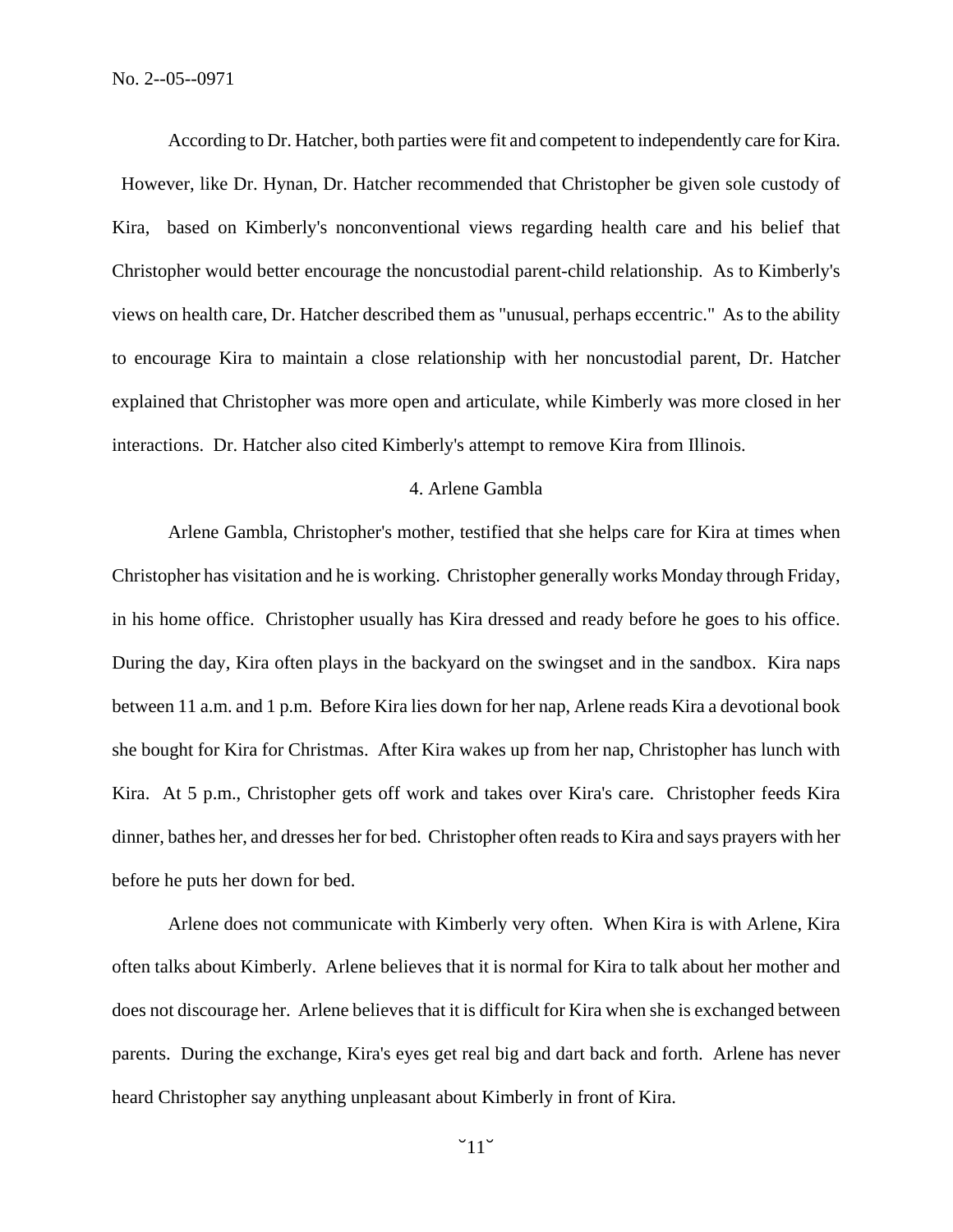### 5. Anthony Morello

Anthony Morello, Christopher's brother-in-law and Kira's godfather, testified that he has observed Christopher interact with Kira. Christopher is very caring and loving toward Kira. Christopher is always focused on Kira's needs. Christopher cooks for Kira, bathes her, and reads to her. Christopher takes Kira to the park and the zoo on weekends. Kira has a great relationship with all of Anthony's children, especially his daughter Anna, with whom Kira now shares a room. Anthony's two sons treat Kira like a sister.

### 6. Rajkumar Rambhajan

Rajkumar Rambhajan testified that he worked with Christopher at O'Hare Transit System, where Christopher was a supervisor. Christopher supervised several African-American employees, as one-third of the company employees were minorities. Christopher never had any difficulties interacting with his African-American employees.

#### B. Kimberly's and Her Witnesses' Testimony

### 1. Kimberly

Kimberly testified that she lives in Naperville with Che, Kira, and her mother, Marian Woodson. Che is 9 and Kira is 2<sup>1</sup>/<sub>2</sub>. Kimberly's residence is a single-family home, with three bedrooms, a den, and a large yard.

Kimberly attended Rutgers University in New Jersey, where she obtained a bachelor of arts degree in biology and African-American studies. Kimberly also attended New York University, where she earned an undergraduate degree in nursing. Kimberly is a licensed nurse in Illinois. In addition to her undergraduate degrees, Kimberly has a master's degree in public health from Emory University, which enables her to do epidemiological studies and community needs assessments and to implement community health promotion programs. Kimberly has also completed two semesters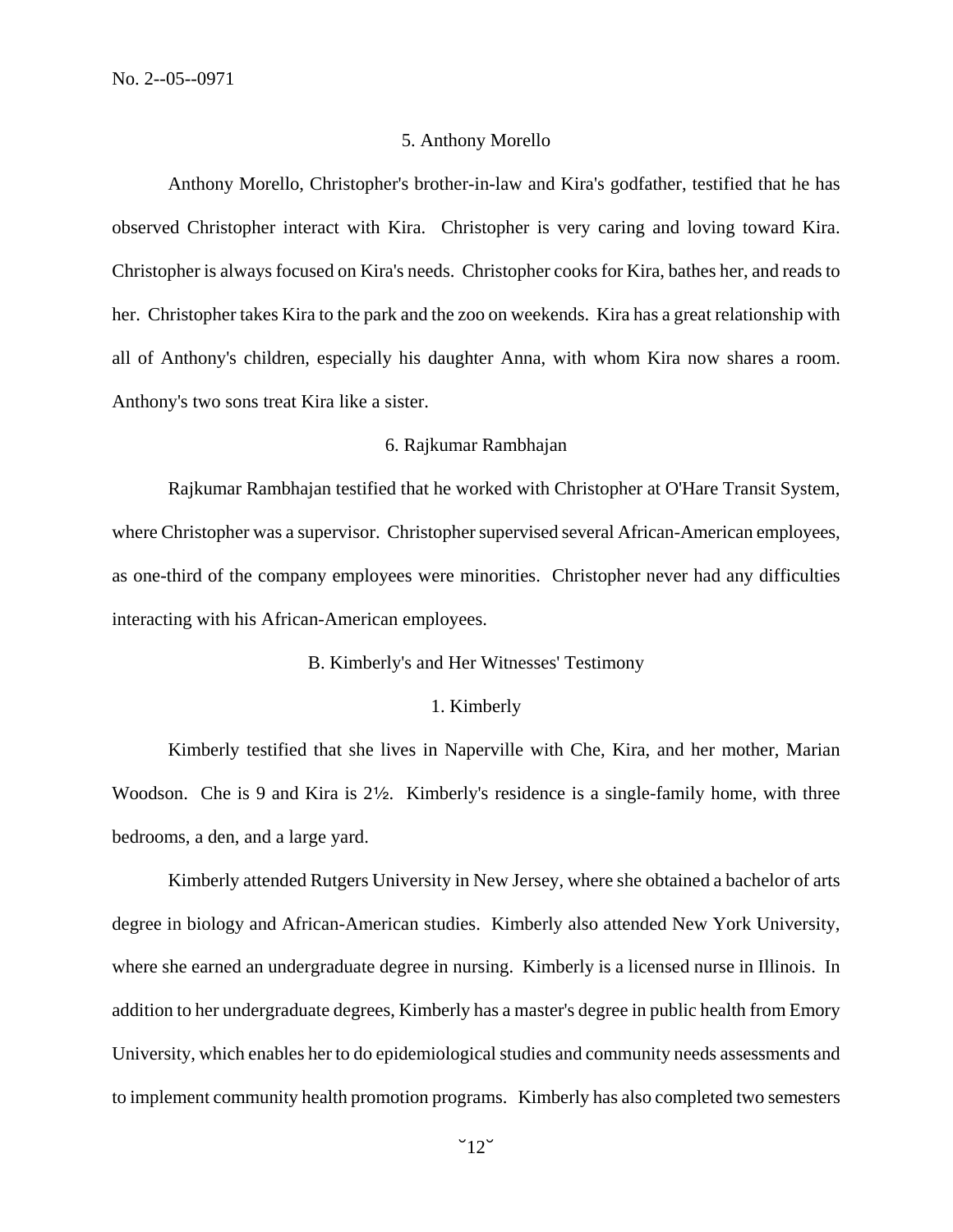at Emory University toward a master's degree in nursing, which she plans to complete. Finally, Kimberly earned a certificate in child growth education, through a correspondence course. Kimberly put her studies on hold when she became pregnant with Kira. Kimberly and Christopher had decided that Kimberly would be a stay-at-home mom.

Kimberly moved into Christopher's West Chicago residence in June 2002. They had planned to live there temporarily and then purchase a home of their own. Kimberly was uncomfortable living in Christopher's West Chicago residence, because she did not like how his family treated Che. For example, Che was not allowed to play on the backyard swingset, although the other children were permitted to do so. Kimberly also believed that Christopher was overly critical of Che and reprimanded him too frequently.

Kimberly testified that Christopher's criticism of her as a parent started when Kira was born. Christopher stayed home with Kimberly for three or four days following Kira's birth. During that time, they had a conversation about religious beliefs and how they would raise the children with regard to religion. The conversation quickly turned into an argument, and Christopher called Kimberly ungrateful and lazy and accused Kimberly of almost killing Kira with her attempt at a home birth.

In November 2002, Kimberly attended counseling for postpartum depression. Christopher attended one of Kimberly's counseling sessions and read aloud a 14-page document in which he questioned Kimberly's religious practices, child-rearing ability, and communication skills.

Kimberly recalled the incident in which Christopher claims that she hit him with a shirt. As Kimberly remembers, one evening in December 2002, she and Christopher argued because he was again criticizing her parenting skills and religious beliefs. Kimberly stated that "he at some point in the argument said to me have I ever called you the N-word and I must think that he was my white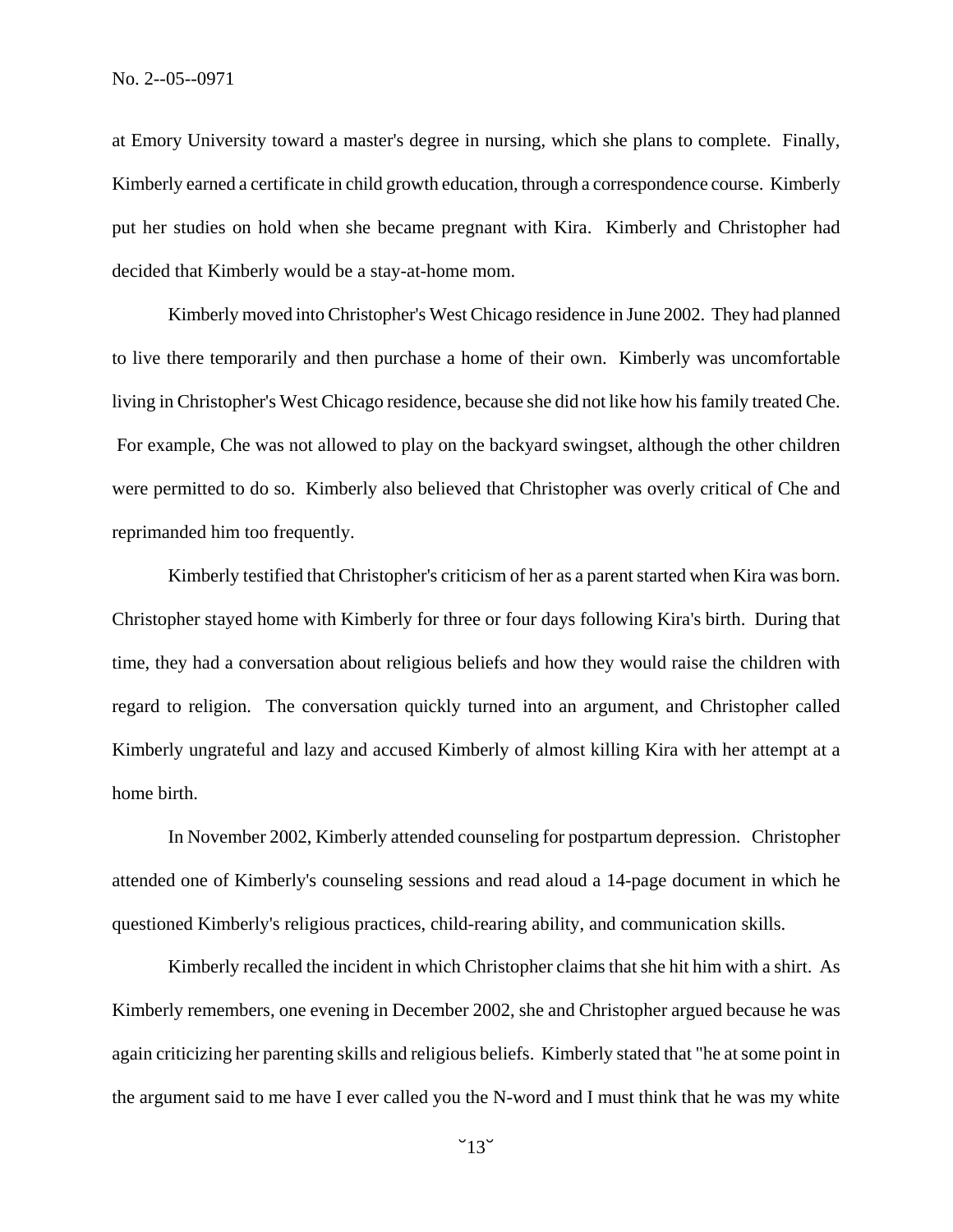boy bitch." She then swore at Christopher, took a lapel tie from her shirt, and in frustration threw the tie at the bed that Christopher was sitting on, but the tie did not hit him.

Kimberly explained her position as to the medicine for Kira's eyes following her birth. Kimberly testified that through her medical training, she was aware that antibiotics are given to babies to prevent eye infections due to sexually transmitted diseases. To her knowledge, Kimberly did not have a sexually transmitted disease at the time of Kira's birth.

Kimberly also explained her position as to Kira's immunizations. Kimberly agreed to immunize Kira, but wanted to have her immunizations done one by one so that if there was an adverse reaction to one of the shots, she would be able to tell which one caused the reaction.

Kimberly recounted the time that Christopher found her in the closet. According to Kimberly, she was not sleeping. She had just argued with Christopher over how to treat Kira for a cold. Kimberly wanted to place Kira in the shower, while Christopher wanted to bring in a humidifier. Kimberly was very upset that Christopher discounted her idea, and she started crying. When Christopher's mother, sister, and brother-in-law brought a humidifier to the apartment, Kimberly went into the closet because she did not want them to hear her crying.

Kimberly testified that Christopher demanded that she leave the apartment while he spent time with Kira. When she would not agree, he began taking Kira to his West Chicago home to spend time with her. Christopher also frequently made medical appointments for Kira at times that he knew Kimberly would not be available. Christopher would then criticize Kimberly for not being able to attend Kira's doctor visits. Christopher changed Kira's doctor without consulting Kimberly.

Kimberly is concerned that when she comes to pick up Kira at the West Chicago residence, Christopher makes her come to the back door. Kimberly feels that Kira may be getting the message that her mother is not worthy of coming to the front door.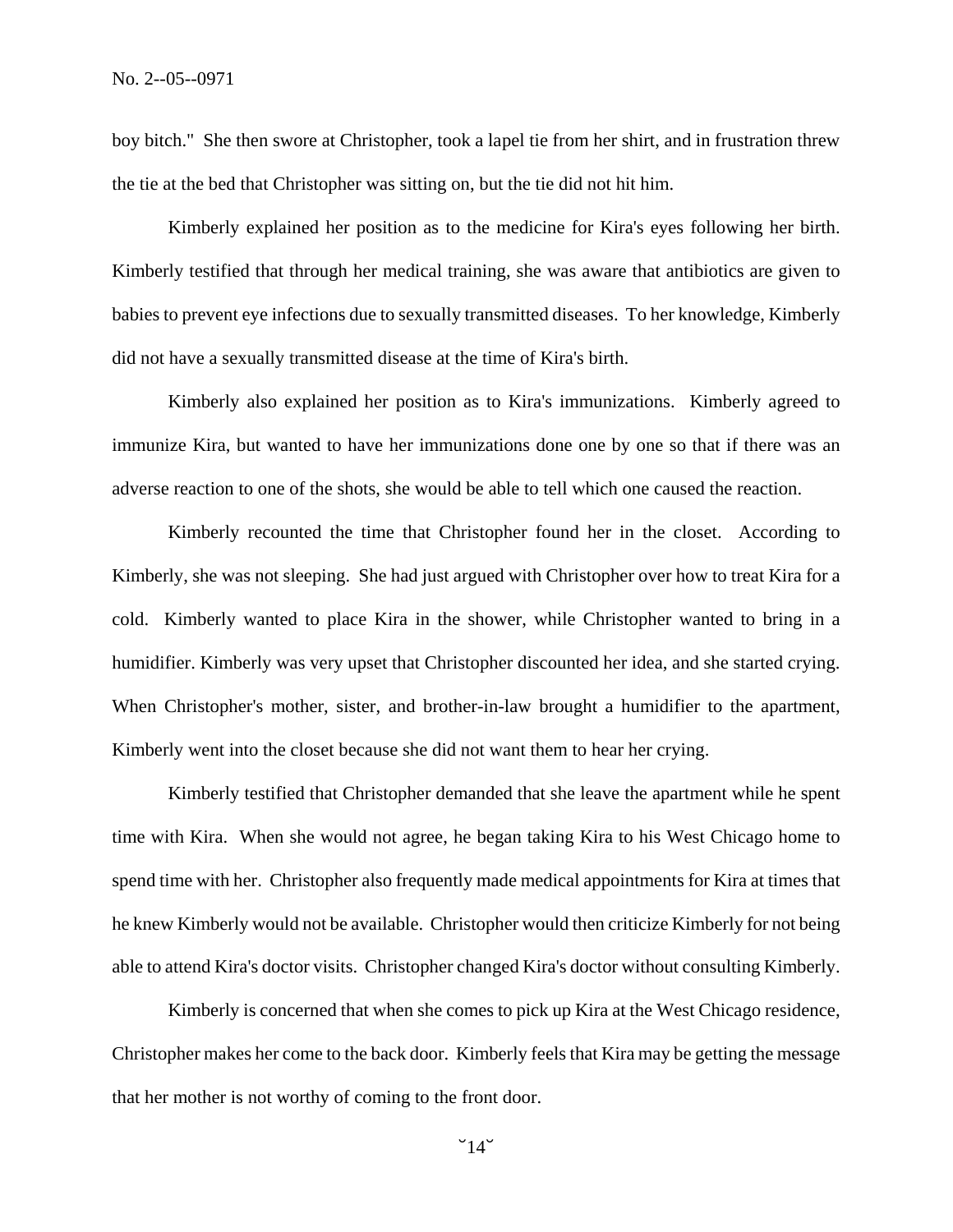Kimberly testified that she wants Kira to be exposed to different cultures, languages, religions, and ways of thinking. Kimberly wants Kira to be able to travel so that she is exposed to different families and experiences. Kimberly testified that she "wants the world for Kira" and not a "straight and narrow path." Kimberly testified that when she and Kira spend time together, they dance and sing. Kimberly has enrolled Kira in tumbling class. Kimberly wants to enroll Kira in classes to learn ballet and a musical instrument. Kimberly attends an African-American dance class and has taken Kira to that class on occasion. Kira enjoys dancing with the women and children at the African-American dance class.

Kimberly believes that she can teach Kira a lot about African-American culture, including African-American expressions, the African-American way of moving, African-American celebrations, and African-American family relationships. Kimberly also wants to help Kira learn to cope with being a woman of color.

Kimberly explained that she is reluctant to send Kira to a parochial school. Kimberly believes that it will be too limiting for Kira. Kira will have to wear a uniform and will not be able to wear jewelry other than that which is religious. Furthermore, Kimberly is skeptical that Kira will receive what she needs from a parochial school if she is gifted or for any reason is in need of special attention.

Kimberly testified that Kira has a close relationship with Che. Kira and Che play together. Che reads to Kira. Kira enjoys practicing Tae Kwan Do with Che. Kira turns the pages for Che when he practices the trumpet.

Kimberly testified that she attempts to encourage and facilitate a close relationship between Christopher and Kira. She encourages Christopher to have time alone with Kira. When Kimberly and Christopher were still living together, she would stand next to Christopher so that Kira would be

 $\degree$ 15 $\degree$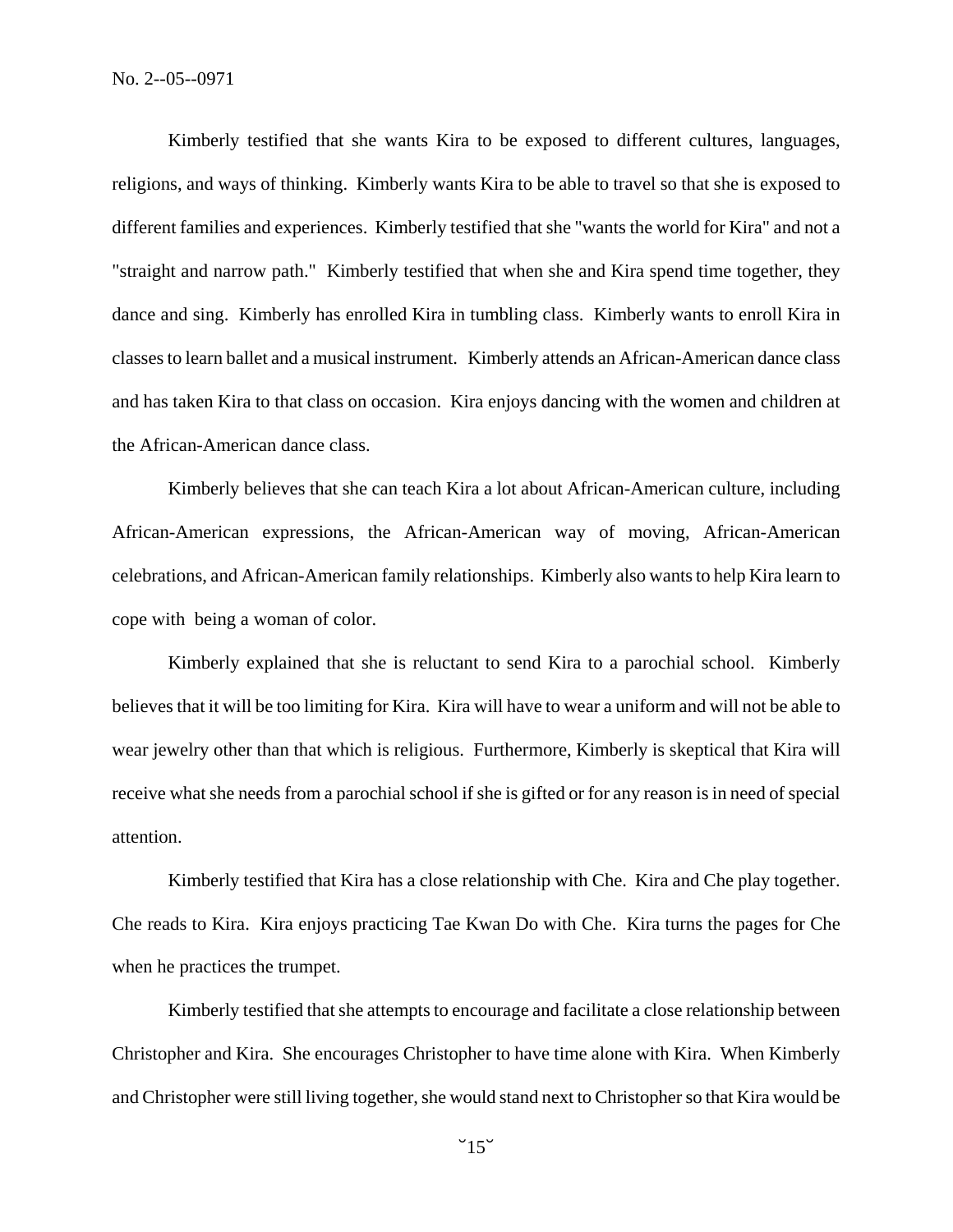comfortable while he fed and bathed Kira. Kimberly provided Christopher with breast milk to feed Kira. She leaves lists for Christopher regarding what Kira has eaten and when Kira has napped. Kimberly asks Christopher about his availability before making doctor appointments for Kira. Kimberly has committed to staying in the Chicago area because she believes that it is important for Kira to have a relationship with her father.

### 2. Dr. Thomas

Dr. Anita Thomas, a psychologist retained by Kimberly, was called to the stand as an expert witness. During voir dire, Dr. Thomas testified that she is an associate professor at Northeastern Illinois University. Dr. Thomas teaches multicultural counseling, family counseling, child development, human development, professional identity, and ethics. In addition to her professorship, Dr. Thomas is engaged in private practice as a licensed clinical psychologist. Dr. Thomas counsels individuals, couples, and families.

Dr. Thomas has a Ph.D. in psychology, which she obtained from Loyola University in Chicago in 1995. Dr. Thomas specialized in multicultural counseling and family therapy. Dr. Thomas prepared a dissertation on the racial socialization of African-American families. Prior to her Ph.D., Dr. Thomas obtained a master's degree in community counseling from Loyola in 1992. To obtain this degree, she prepared a thesis on the emotional reactions of children in stepfamilies.

Dr. Thomas has published 17 articles, including several concerning African-American women and children. Dr. Thomas has presented 14 papers and 48 workshops, many of which dealt with understanding African-American culture and African-American families. Dr. Thomas has had extensive clinical training in interpreting MMPI-2 scores and significant experience in administering the MMPI-2 as part of psychological evaluations of children, adolescents, and adults. Dr. Thomas

 $\degree$ 16 $\degree$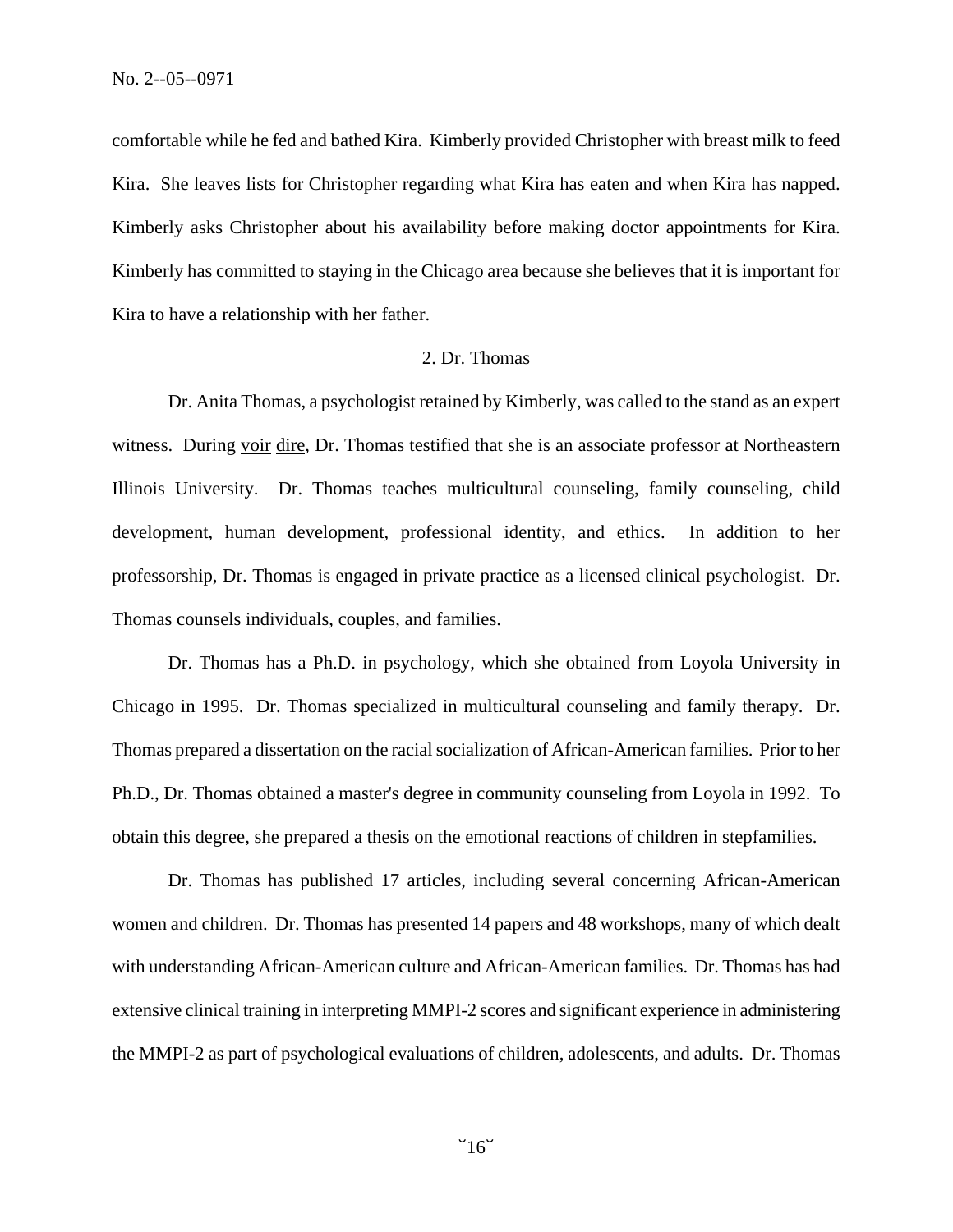has twice reviewed test results that other psychologists have administered and scored. Dr. Thomas admitted, however, that she has never before testified as an expert witness.

Following the above testimony, the trial court found that Dr. Thomas was qualified as an expert to render opinions only on the methodologies used by Dr. Hynan and Dr. Hatcher. The trial court did not qualify Dr. Thomas to render an opinion as to which parent Kira should be placed with. Although Christopher's attorney objected to the qualification of Dr. Thomas as an expert, when the trial court asked if he wanted a Frye hearing regarding any of Dr. Thomas's respective opinions, Christopher's attorney responded that he did not.

Dr. Thomas testified that there were several cultural concerns that should have been taken into account in evaluating which parent Kira should be placed with. She noted that Kimberly is African-American and Christopher is Caucasian. Dr. Thomas testified that African-Americans are traditionally defined by nine cultural variables: "communalism," or connectedness; harmony; spirituality; "verve," or spontaneity of expression; movement; oral tradition; social time perspective; and expressive individualism. According to Dr. Thomas, several of these variables are important in this case.

First, as to communalism, African-Americans have "fictive kinships," which are comprised of extended family, friends, and members of the community. In consultations, Kimberly indicated that she was extremely close to her family and that relocation to the Chicago area served as a significant loss of social support for her. The fact that Kimberly is willing to remain in the area demonstrates her commitment to co-parenting with Christopher.

Second, as to "verve," many African-American women find comfort in spontaneity and freedom of expression. This may be seen negatively within the larger community, as it is often mistaken for impulsivity or recklessness. African-American women generally face a stereotype of

 $\degree$ 17 $\degree$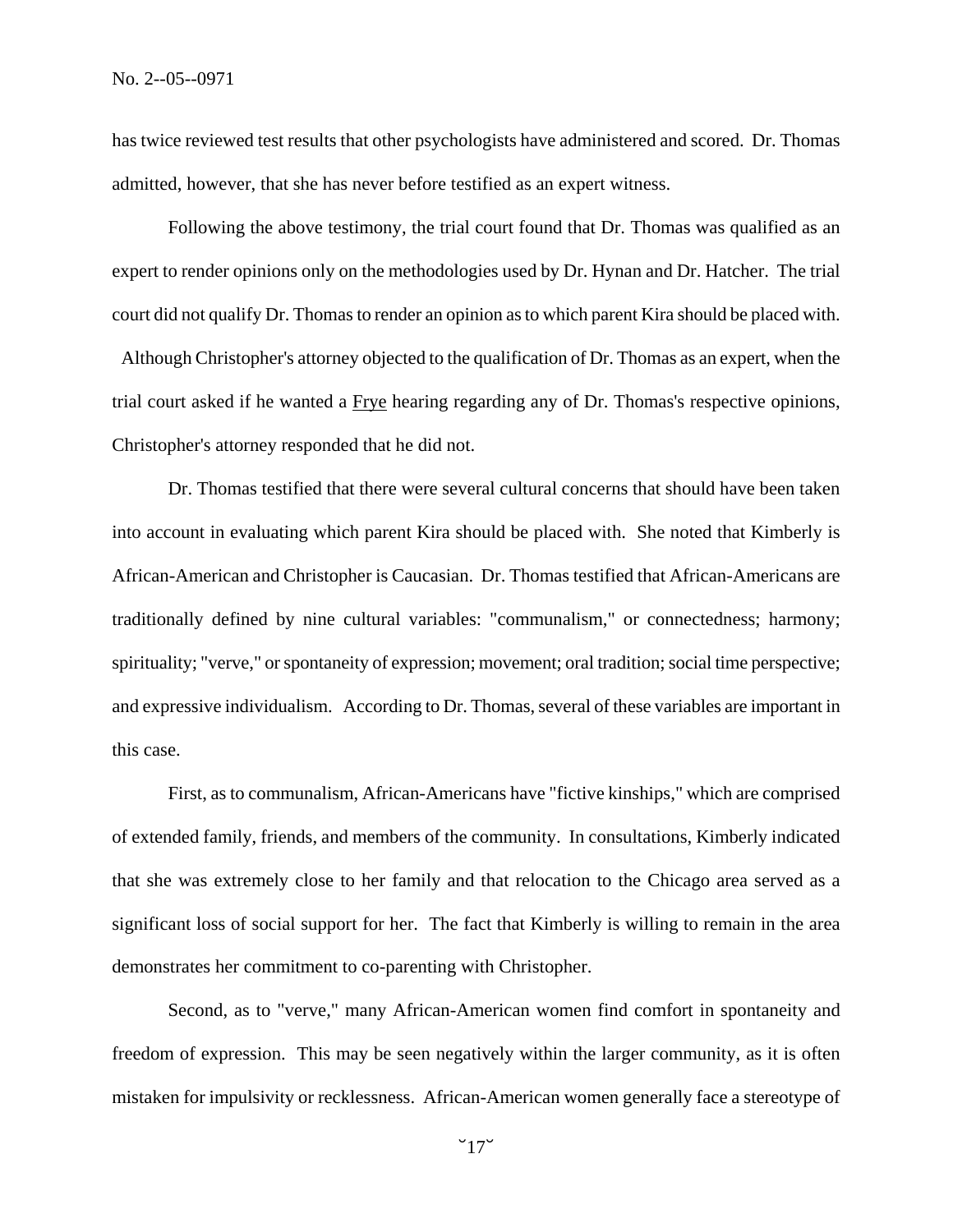being dominant, rebellious, aggressive, rude, loud, and even sexually promiscuous. Consequently, expressions of anger in African-American women are often seen as more intense or threatening than they actually are. African-American women typically cope with this by repressing feelings.

Dr. Thomas testified that one should not rely on the written psychological test scores without considering other corroborating evidence. Scores should be interpreted in light of cultural variables and other outside sources of information, such as the fact that Kimberly was living with Christopher in a strained relationship. If indeed Dr. Hynan and Dr. Hatcher failed to consider the cultural variables and other sources of information, their findings may be erroneous.

Dr. Thomas opined that the trial court should take into account Kira's biracial status. In Dr. Thomas's opinion, it is vitally important that Kira be socialized in the African-American culture. Less attention needs to be paid to the socialization of Kira's Caucasian identity, since mainstream culture reflects Caucasian values*.* In Dr. Thomas's opinion, Kira would get a better sense of her racial identity from living with Kimberly.

Dr. Thomas also opined that Kimberly's ideals concerning health care are more widely accepted than Dr. Hatcher's and Dr. Hynan's evaluations indicate. Dr. Thomas does not believe that Dr. Hatcher's and Dr. Hynan's evaluations provided any concrete evidence against Kimberly's parenting skills. In Dr. Thomas's opinion, Kira would benefit from exposure to different religious practices, which Kimberly plans to provide, because those who are exposed to multiple religious practices have a better sense of their own spirituality as they grow older.

# 3. Dr. Alexander

Dr. Charles Larson Alexander, a psychologist retained by Kimberly, was called to the stand. During voir dire, Dr. Alexander testified that he was a professor at the Illinois School of Professional Psychology, where he earned his doctorate degree in clinical psychology in 1998. Dr. Alexander

 $\degree$ 18 $\degree$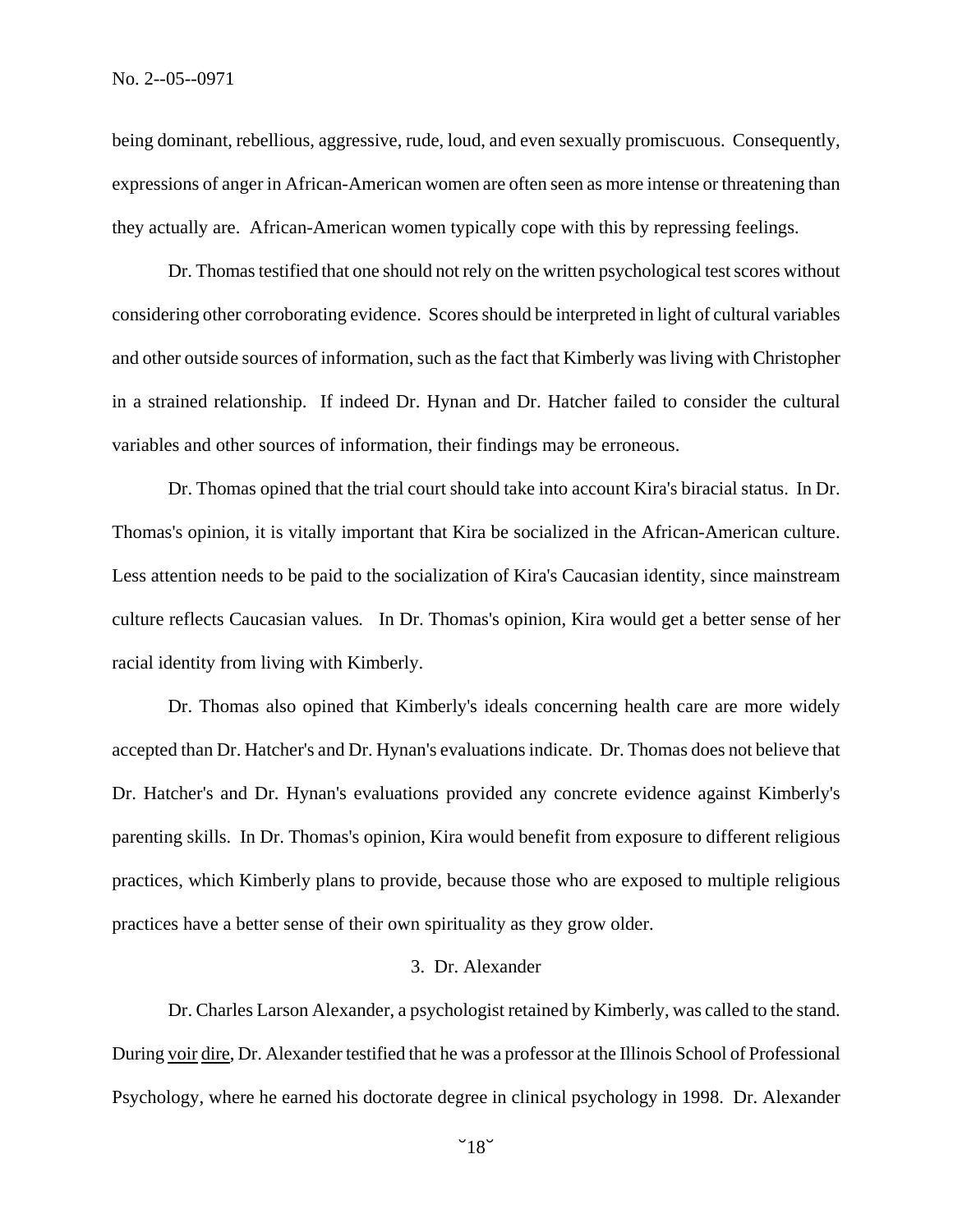teaches courses in community mental health, social-psyche indifference, and treatment issues with diverse populations. Dr. Alexander also has a small private practice. Additionally, Dr. Alexander supervises a clinical research project that is a joint venture between Kids United, a nonprofit association, and the Cook County State's Attorney's office. The goal of the research project is to determine the effectiveness of multi-systemic therapy in the treatment of juvenile sex offenders.

Dr. Alexander has performed custody evaluations on three prior occasions. He testified in court in connection with one of those custody disputes and was found to be an expert. Dr. Alexander has administered and scored the MMPI-2 test numerous times. Dr. Alexander frequently reviews other clinicians' interpretations of the MMPI-2, in the course of his research project. Following the above testimony, the trial court found Dr. Alexander qualified to render expert testimony consistent with opinions disclosed in his written report.

Dr. Alexander testified regarding his report, in which he concluded that Dr. Hynan's and Dr. Hatcher's evaluations were suspect. In reaching this conclusion, Dr. Alexander explained that the mild level of guardedness that Dr. Hynan and Dr. Hatcher observed from Kimberly was not unusual. Rather, it is to be expected within the context of a custody evaluation, due to a parent's desire not to adversely impact how others may perceive him or her. Dr. Alexander pointed out that Dr. Hynan and Dr. Hatcher were far more forgiving with Christopher's guardedness than they were with Kimberly's guardedness.

Furthermore, Dr. Alexander explained that Kimberly's elevation on the four scale of the MMPI-2 was also not unusual and did not necessarily mean that Kimberly had impulsivity or selfcontrol problems. According to Dr. Alexander, African-Americans tend to produce an elevated four scale, given the history and present status of racial and power dynamics in this country. Kimberly's

 $"19"$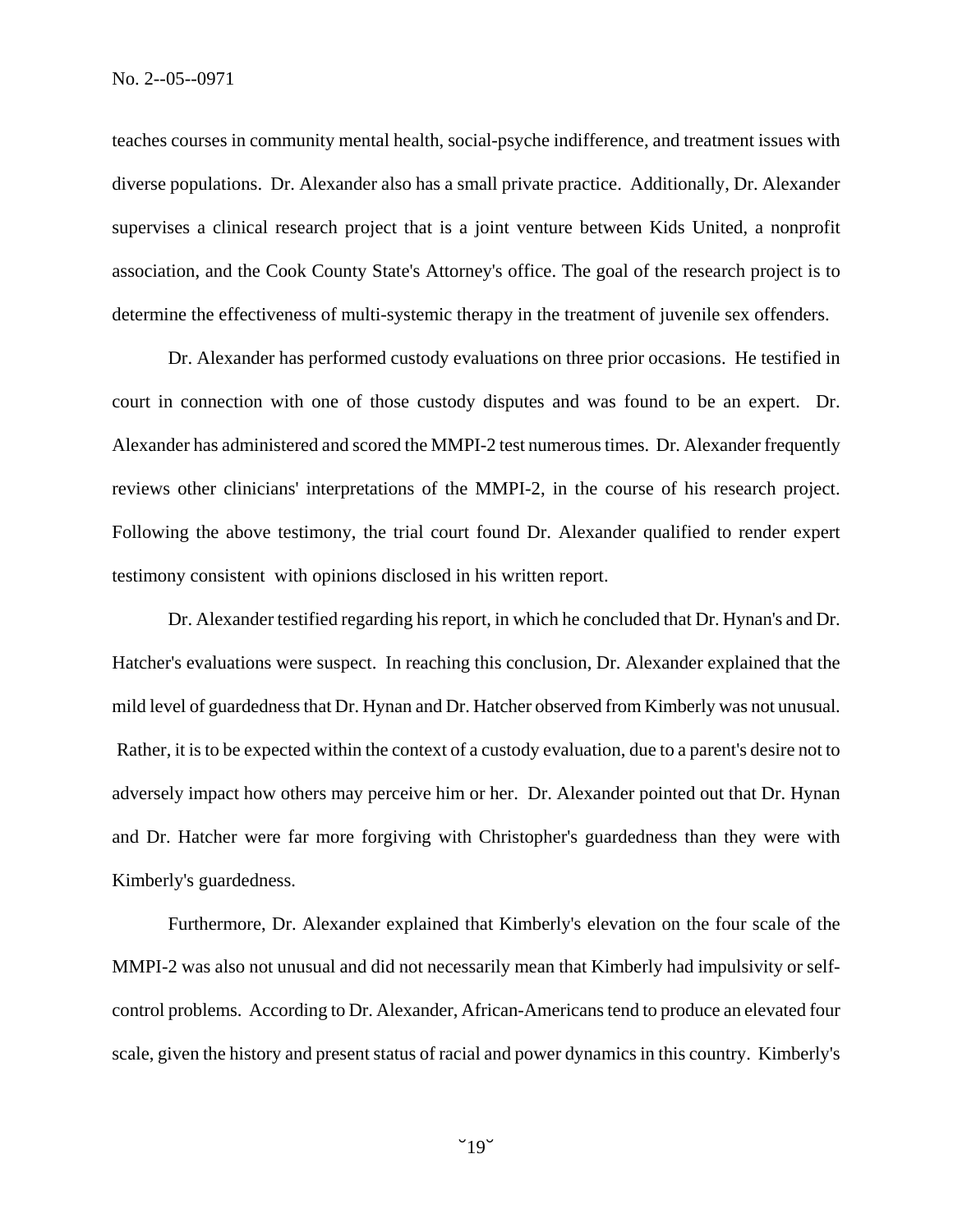elevated four scale could actually be an indication of strength, not weakness. Additionally, the fact that Kimberly was in an unhappy and unfulfilling marriage could explain the elevated score.

Dr. Alexander opined that Kimberly's test scores should have been reconciled with her social background and the context within which the test was given. The scores also should have been corroborated with other outside information, such as Dr. Hynan's and Dr. Hatcher's impressions of Kimberly and reports from significant others. Without any corroborating outside information, Dr. Hynan's and Dr. Hatcher's determinations that Kimberly has significant personality traits are speculative.

### 4. Linda Dorsey

Linda Dorsey, Kimberly's sister from Decatur, Georgia, testified that Kira and Kimberly have a warm and engaged relationship. Kira is very attached to Kimberly. Kimberly and Kira talk, sing, read stories, and frequently laugh. Kimberly breast-feeds Kira, bathes her, and prepares her for naps and bed. Kimberly is patient with Kira. Che and Kira have a good relationship. Kira and Che are very glad when they get to see each other. Kira and Che like to play hide and seek. Che and Kira sing and dance together. Linda has never seen Che act aggressively toward Kira. Kira always wants to be near Che and frequently asks for "Che Che."

### 5. Dr. Schulman

Dr. Larry Schulman, a licensed clinical social worker, testified that he treated Che in North Carolina. Che is not a danger to himself or anyone else. Che does not have any major psychiatric problems and does not meet the criteria for learning or behavior disorders. Che has a loving relationship with Kira.

### 6. Donna Stevens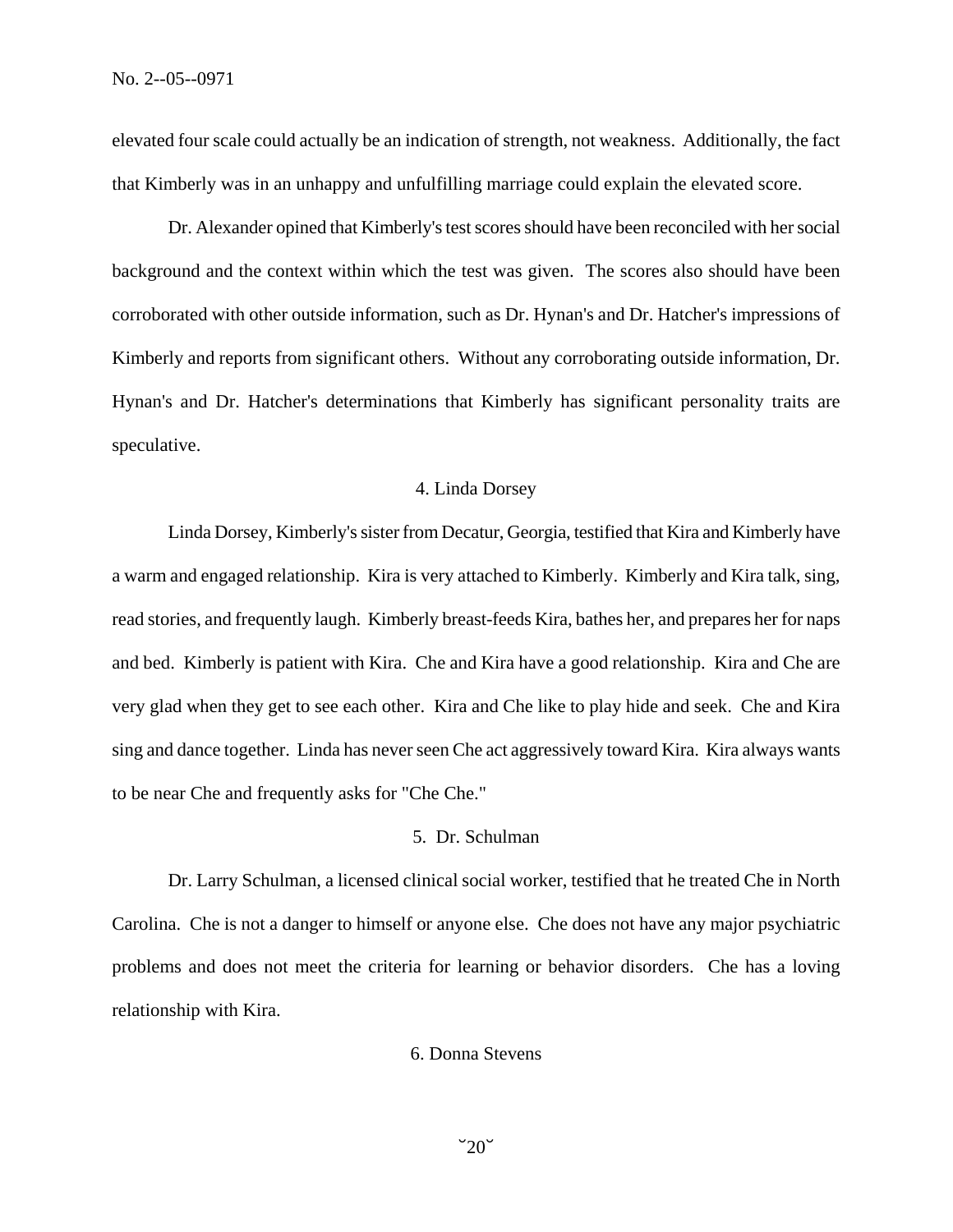Donna Stevens testified that she was a third-grade teacher at Beebe School in the Naperville Community School District. Donna is Che's teacher. According to Donna, Che is intelligent, inquisitive, thoughtful and understanding. Che has never shown aggression toward any of the other students. If Che notices that another student in the class is in need of help, he helps him or her. If Che notices another student being left out, he tries to include him or her. Che typically receives average grades.

# 7. Kate Evans

Kate Evans testified that she is a therapist at the Western Suburbs YMCA. Kate also helps with child care for women going to group therapy on Thursday night. Kimberly attends the Thursday night group and sometimes uses the YMCA child care services for Kira and Che. When Kimberly drops the children off, she makes sure the kids are settled and is sure to tell the kids that she will be done in an hour and a half. Kira and Che play together and are very fond of each other. When Kira gets anxious, Che will hold her. Che interacts well with the other children at the YMCA and seems to make friends quickly.

#### 8. Marianne Cook

Marianne Cook testified that her son Joseph attends school with Che. On the first day of school, Joseph was nervous. Che walked up to Joseph and put his arm around him. Che and Joseph became friends and have played together at each other's homes several times. Marianne has never seen Che misbehave.

### C. Christopher's Rebuttal

#### 1. Dr. Hynan

Dr. Hynan testified regarding a report he compiled in rebuttal to Dr. Thomas's and Dr. Alexander's opinions. Dr. Hynan agreed that cultural factors need to be considered in determining

 $"21"$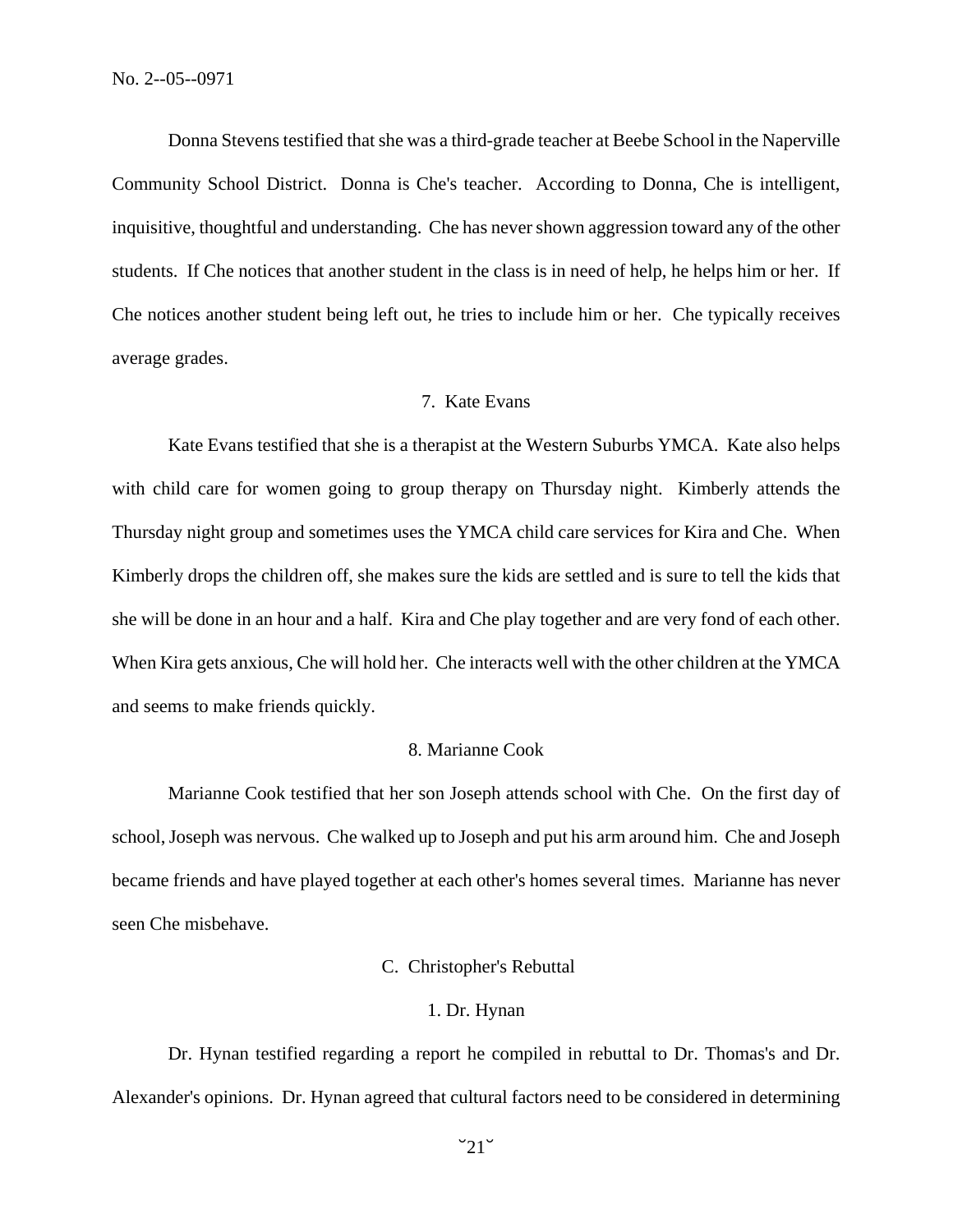custody, including the fact that Kimberly is African-American and the fact that Christopher is Caucasian. Additionally, Dr. Hynan agreed that cultural differences need to be considered in interpreting the MMPI-2 test results. Dr. Hynan opined that there have been "different findings in different specific studies" relating to racial differences in MMPI-2 scores. In some studies, on some scales, African-Americans have higher scores, and in other studues, on some scales, Caucasians have higher scores. Dr. Hynan opined that the differences that do exist tend to be small and not of clinical significance. Dr. Hynan believed that Kimberly's elevations were too significant to be attributed to the fact that she is an African-American woman.

# 2. Dr. Hatcher

Dr. Hatcher testified regarding a report that he compiled in rebuttal to Dr. Thomas's and Dr. Alexander's opinions. Dr. Hatcher testified that he believed that ethnicity and racial criteria should be considered in determining custody. Dr. Hatcher also testified that there was evidence in his field that African-American women have a slight tendency to score higher on scales that measure defensiveness. Dr. Hatcher was aware of such evidence when he scored Kimberly's test results, but from his personal observations of Kimberly, he believed that the elevations had significance. Dr. Hatcher believed that Kimberly presented herself to be nonconventional and somewhat rebellious in her attitude, especially toward authority figures.

### D. The Trial Court's Decision

On September 1, 2005, the trial court entered a judgment for dissolution, in which it granted Kimberly sole custody of Kira and granted Christopher visitation with Kira. In its August 25, 2005, memorandum opinion, the trial court prefaced the reasons for its determination by stating that awarding Kimberly sole custody had been a difficult decision. The trial court did not believe that Kira would be in physical or emotional danger if placed with either parent, as both parents were

 $"22"$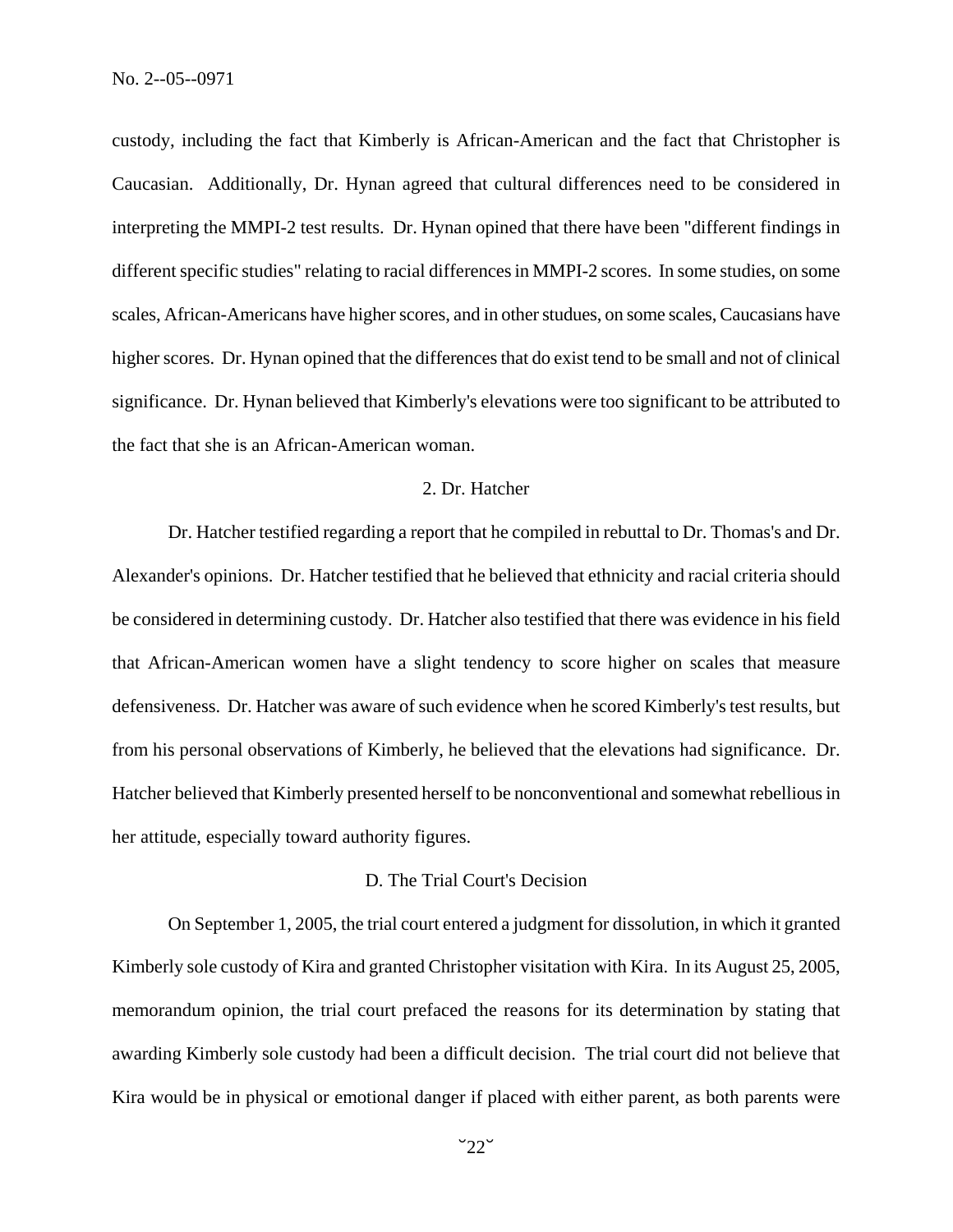good, decent, and honorable people. However, because of their inability to effectively co-parent, the trial court applied the statutory factors in assessing the respective claims for sole custody.

The trial court first considered the respective wishes of Christopher and Kimberly. With regard to this factor, the trial court found that both Christopher's and Kimberly's requests were wellfounded and well-intended.

The trial court next considered the wishes of Kira. The trial court found that because Kira was only two, she could not express with which parent she desired to live. The trial court noted, however, that by the accounts of all the witnesses, Kira loves both parents and is happy spending time with each of them.

Third, as to the interaction of Kira with her parents and sibling and other significant persons, the trial court found that Kira has a loving relationship with each parent. Kira also has a loving relationship with her brother Che. The trial court noted that Kira loves her grandparents, uncles, aunts, and cousins.

 Fourth, as to Kira's adjustment to her home, school, and community, the trial court found no indication that Kira has any difficulty in her father's home or her mother's home. Any difficulty that Kira experiences stems from the uncertainty that has flowed from the custody conflict.

The fifth factor considered by the trial court was the mental and physical health of all parties involved. The trial court found that neither Christopher nor Kimberly suffer from any mental or physical maladies that would preclude them from parenting Kira. To the extent that either parent had any elevations on psychological tests administered to them, the court found the elevations insignificant. The trial court noted that although each parent has a very different outlook on what is best for Kira, neither Christopher's nor Kimberly's parenting approach is wrong.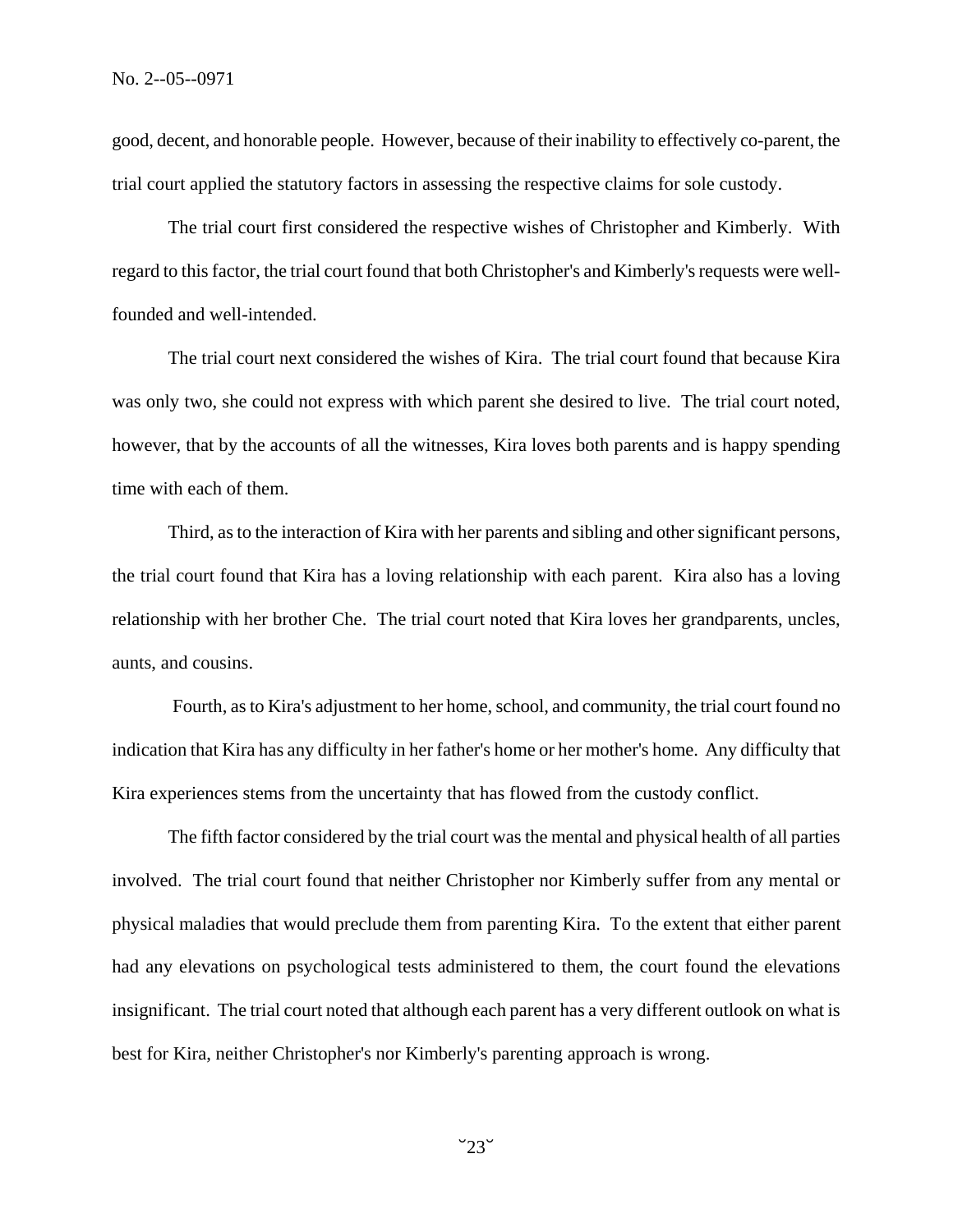The sixth and seventh factors considered by the trial court were physical violence or the threat thereof and the occurrence of ongoing abuse. The trial court found that there had been no violence by either party directed at the other. The trial court noted that any incidents of conflict had been merely verbal.

The final statutory factor considered by the trial court was the willingness and ability of each party to facilitate and encourage a close and continuing relationship between Kira and the other parent. With regard to this factor, the trial court stated as follows:

"Each party gave lip service to their willingness to do so, but there certainly have been problems doing so during the pendency of this case. The court finds those difficulties to have arisen out of the ongoing inability of the parties to be willing to compromise and communicate, not out of any inherent inability of either party to facilitate that relationship. The Court is aware that both Dr. Hynan and Dr. Hatcher have opined that it is in Kira's best interests that her custody be awarded to [Christopher], primarily, though not exclusively, based upon their opinion that he is the one most able to foster and encourage a close relationship with the other party. The Court has reviewed their written reports and listened closely to their testimony and concludes that the primary basis of that opinion was the pendency at the time they did their evaluation of a [p]etition then on file by [Kimberly] to remove Kira from the State of Illinois and relocate her to North Carolina. Each of those experts acknowledged that that factor weighed heavily in their opinion, and each acknowledged that the fact that the [p]etition has been withdrawn by [Kimberly] would affect the weight to be given to that factor in the basis of their opinions. As can be seen by a review of the above, this case is exceedingly close on the issue of custody. The only good news is that no matter which way the court comes down on the award of custody, the child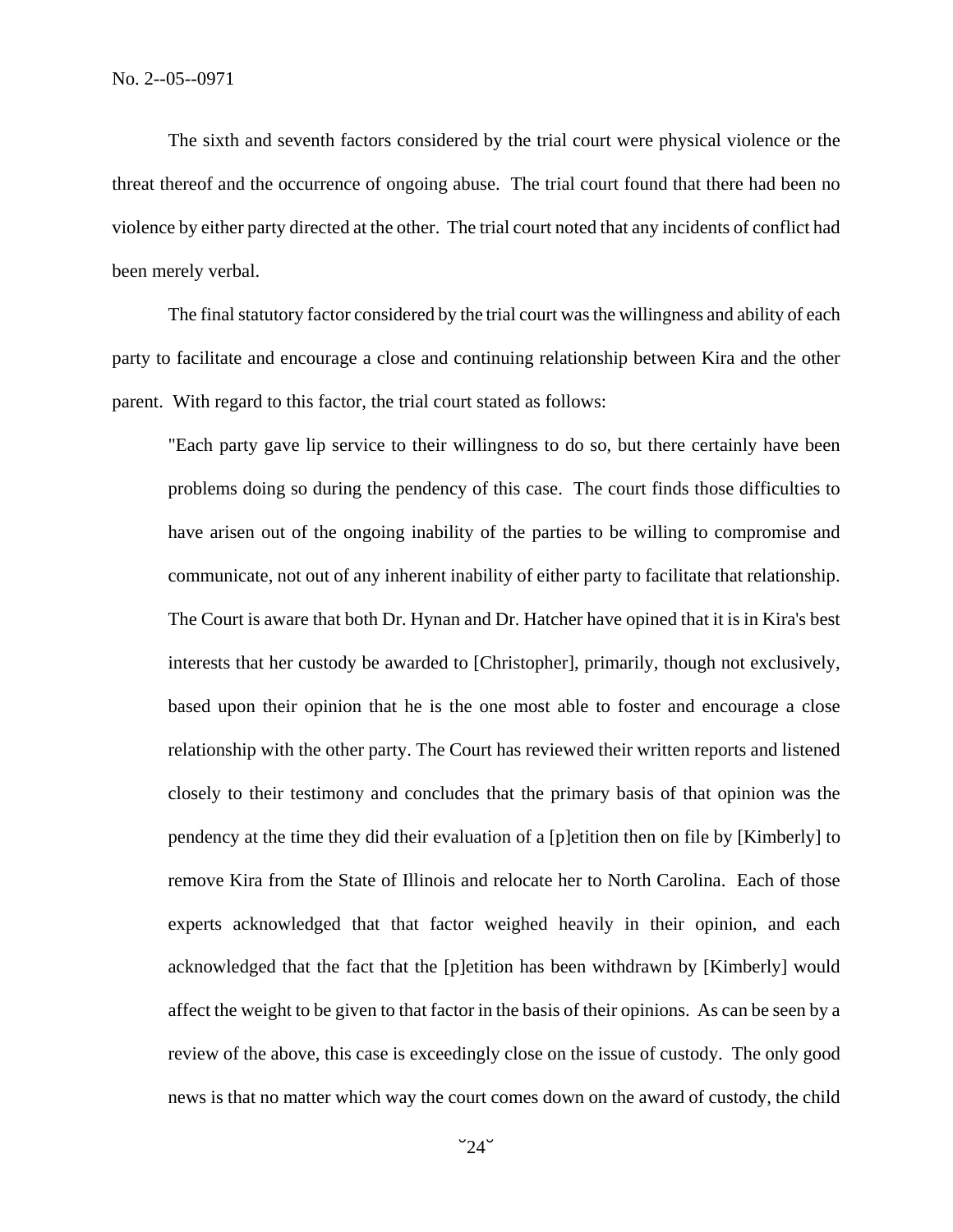will be in good hands and will be properly cared for. The efforts by both parties to somehow portray the other as an unfit or uncaring parent has failed, in this Court's opinion. We are left with two loving, caring, and able parents who can't agree on what to do with their daughter."

The trial court also found the fact that Kira is a biracial child to be a relevant factor. The trial court clarified its consideration of Kira's heritage in stating that it did not believe in a "broad stroke" approach, that being that Kimberly should be awarded custody solely because she is African-American. However, the trial court did find that Kimberly would be able to provide Kira with a "breadth of cultural knowledge and experience that [Christopher] will not be able to do." The trial court noted that Kira would have to learn to exist as a biracial individual in a society that is sometimes hostile toward people of different races and that Kimberly would be better equipped to provide for this emotional need of Kira's.

The trial court granted Christopher extensive visitation with Kira. Christopher was to have visitation for a full week at a time on an alternating basis until Kira started school. Once Kira started school, Christopher would have visitation on Tuesdays and Thursdays and on alternating weekends and holidays. During summer breaks between school years, Christopher would resume visitation for a full week at a time on an alternating basis.

Following the trial court's entry of the above judgment for dissolution, Christopher filed a timely notice of appeal.

### II. DISCUSSION

On appeal, Christopher contends that the trial court erred in awarding custody of Kira to Kimberly. Christopher's arguments against the trial court's custody determination are essentially twofold. Christopher first argues that the trial court erred in admitting Dr. Thomas's expert

 $"25"$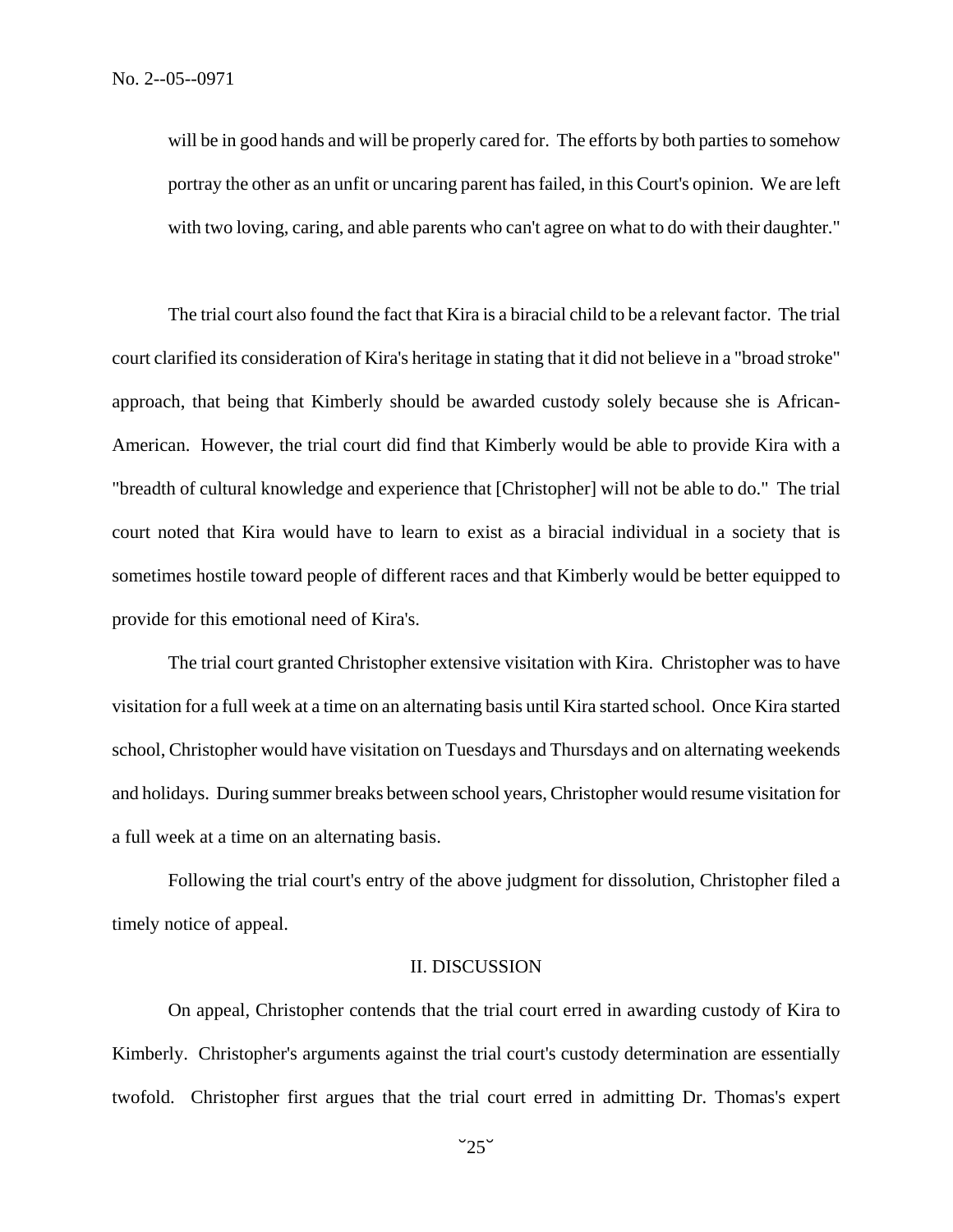testimony. Christopher next contends that the trial court's determination was against the manifest weight of the evidence.

### A. The Admission of Dr. Thomas's Testimony

Christopher's first argument concerns the admission of Dr. Thomas's testimony. In particular, Christopher argues that Dr. Thomas was unqualified and that her opinions were not based on theories generally accepted by the relevant scientific community.

*The test for competency of an expert is whether the witness exhibits sufficient knowledge of the subject matter. In re Custody of Baty, 83 Ill. App. 3d 113, 115 (1980). For a witness to testify as an expert concerning an opinion, it must be demonstrated that the witness possesses special skills or knowledge beyond that of the average layperson. People v. Hernandez, 313 Ill. App. 3d 780, 784 (2000).* 

 *The opinion testimony of an expert is admissible if the expert is qualified by knowledge, skill, experience*, training, or education in a field that has at least a modicum of reliability, and if the testimony would aid the trier of fact in understanding the evidence. Snelson v. Kamm, 204 Ill. 2d 1, 24 (2003); In re Marriage of Jawad, 326 Ill. App. 3d 141, 152 (2001). The determination of a witness's qualifications rests within the sound discretion of the trial judge and will not be reversed absent an abuse of that discretion. Snelson, 204 Ill. 2d at 24; *In re K.T., 361 In. App. 3d 187, 202 2005*.

 *That said, an expert witness's opinion cannot be based upon mere conjecture and guess. Jawad, 326 III.*  $A$ *pp.*  $B$ *d at IS2.*  $A$ *n expert s opinion is only as valid as the reasons for the opinion, and the trial court is not required to blindly accept the expert's assertion that his testimony has an adequate foundation. Turner v.Williams, 326 Ill. App. 3d 541, 552-53 (2001). Rather, the trial court must look behind the expert's conclusion and analyze the adequacy of the foundation. Soto v. Gaytan, 313 Ill. App. 3d 137, 146 (2000). Indeed, the trial court plays a critical role in excluding testimony that does not bear an adequate foundation of reliability. Soto, 313 Ill. App. 3d at 146.*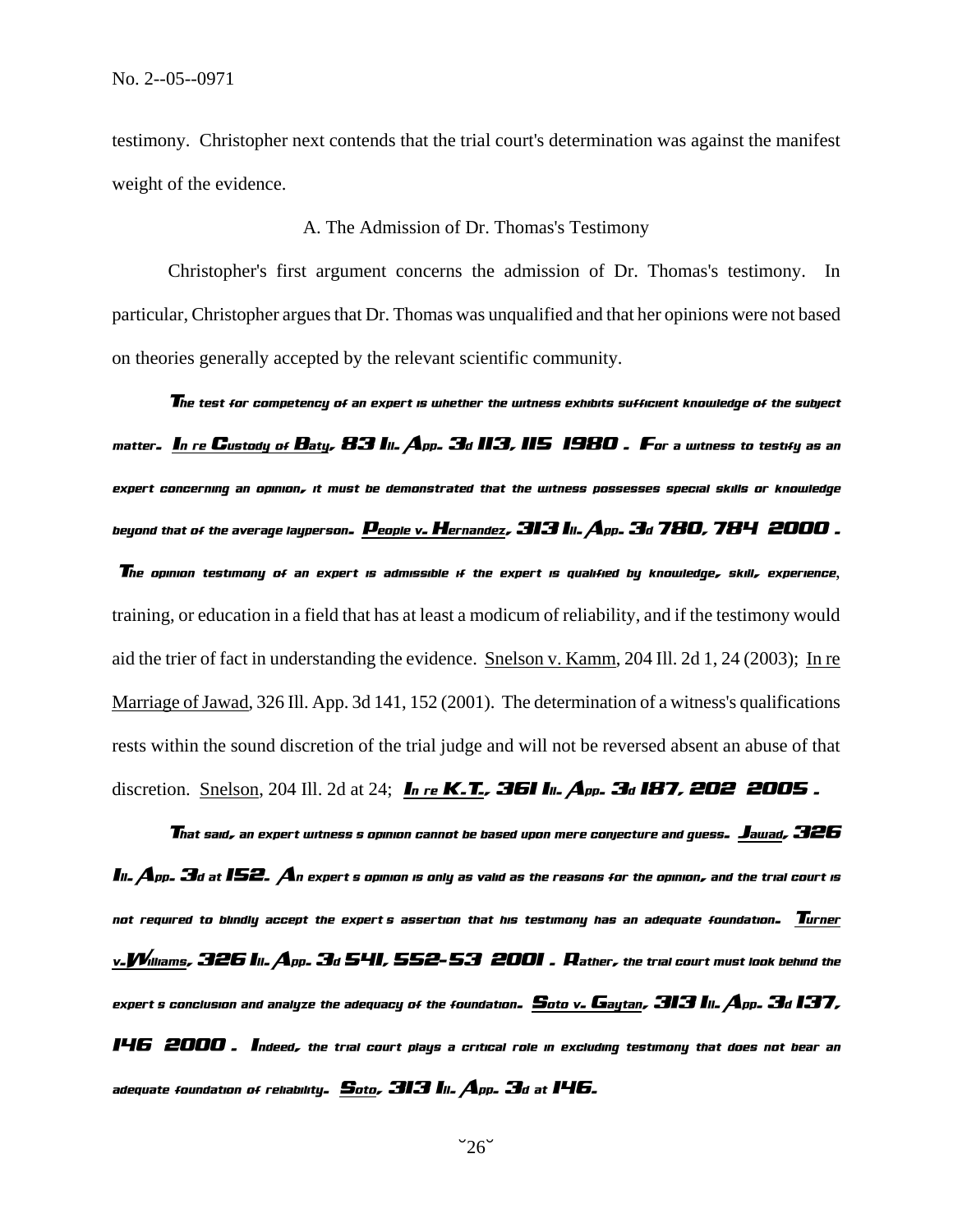Additionally, in determining whether an expert is qualified to render an opinion based on novel scientific evidence, Illinois follows the test set forth in Frye v. United States, 293 F. 1013 (D.C. Cir. 1923). See People v. Eyler, 133 Ill. 2d 173, 211 (1989). Under the standard articulated in *Frye, the proponent of expert testimony predicated upon a scientific theory must establish that the theory has gained general acceptance in the expert's scientific field. Turner, 326 Ill. App. 3d at 554. In this context, "general acceptance" does not mean universal acceptance, and it does not require that the methodology in question be accepted by unanimity, consensus, or even a majority of experts. In re Commitment of Simons, 213 Ill. 2d 523, 530 (2004). Instead, it is sufficient that the underlying method used to generate an expert's opinion is reasonably relied upon by experts in the relevant field. Significantly, the Frye test applies only to "new" or "novel" scientific methodologies. Donaldson v. Central Illinois Public Service Co., 199 Ill. 2d 63, 78-79 (2002). Generally speaking, a scientific methodology is considered "new" or "novel" if it is " original or striking " or "does not resemble something formerly known or used." Donaldson, 199 Ill. 2d at 79, quoting Webster's Third New International Dictionary 1546 (1993).* 

In the case herein, the trial court did not abuse its discretion in qualifying Dr. Thomas to testify. The voir dire of Dr. Thomas was extensive and more than adequately demonstrated her expertise in psychological counseling and testing. Indeed, Dr. Thomas proved herself to be a very learned psychologist who has taught numerous classes on subjects including multicultural counseling, family counseling, child development, human development, and professional identity. Dr. Thomas has also completed and presented dozens of articles, papers, and seminars. Moreover, Dr. Thomas has had significant experience in administering the MMPI-2 test and in interpreting MMPI-2 scores. Dr. Thomas's knowledge, experience, education, and skill in the field of psychology undoubtedly aided the trier of fact in understanding the evaluations performed on Kimberly and Christopher by Dr. Hynan and Dr. Hatcher, the purpose for which her testimony was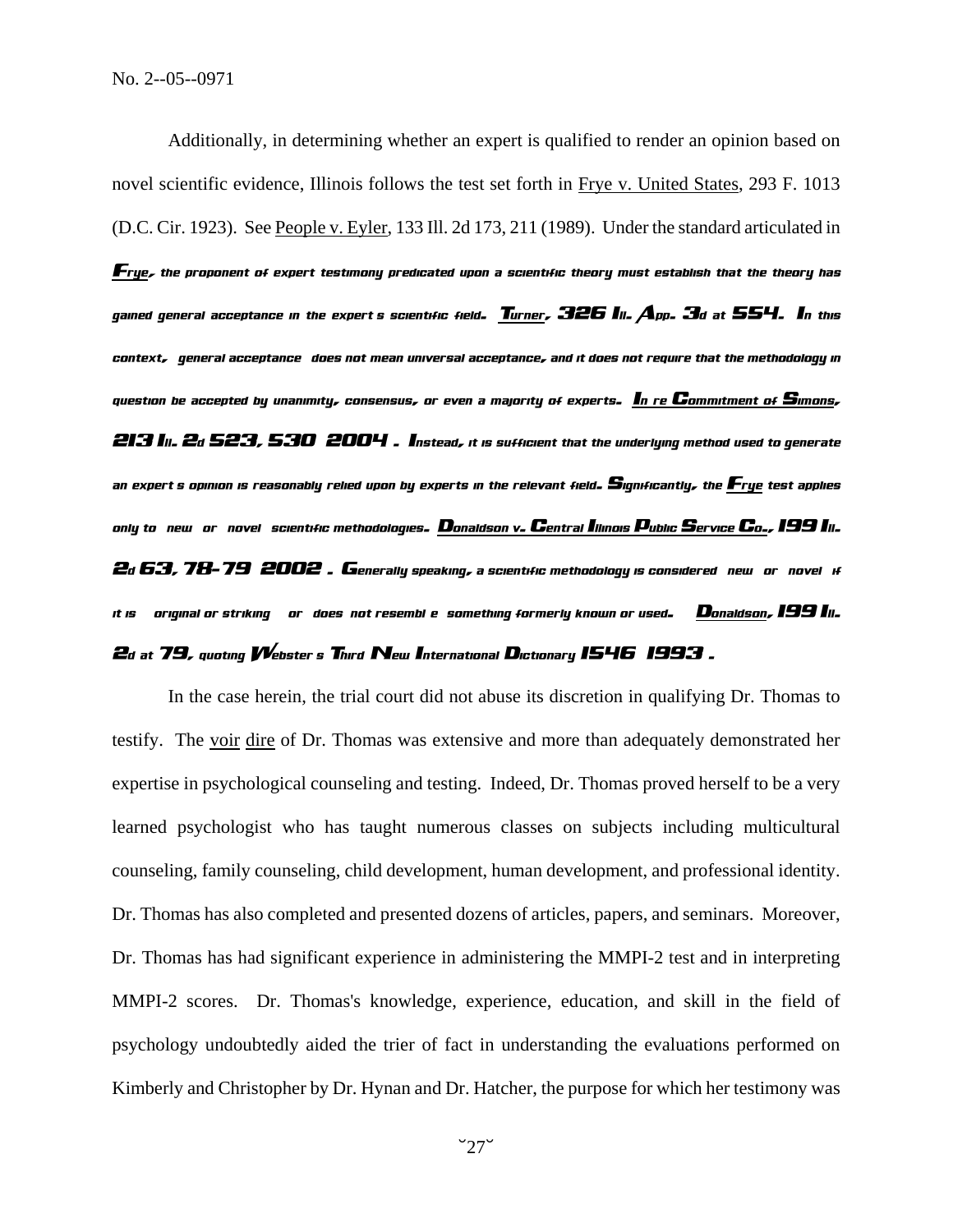admitted. It is important to note that the trial court did not find Dr. Thomas qualified to make a custody recommendation, but only to opine on the methods used by Dr. Hynan and Dr. Hatcher in evaluating Kimberly and Christopher. Dr. Thomas was certainly qualified to comment on the methodologies of Dr. Hynan and Dr. Hatcher. Furthermore, we do not believe that the admission of Dr. Thomas's testimony offended the principles espoused in Frye. Dr. Thomas's opinions were not based on new or novel methods. This is evident from the testimony of Dr. Alexander, which Christopher does not challenge and which the dissent barely mentions in its analysis. Dr. Alexander's testimony closely resembled Dr. Thomas's on many points. Like Dr. Thomas, Dr. Alexander believed that in scoring Kimberly's personality tests, Dr. Hynan and Dr. Hatcher should have taken into account outside information, such as the fact that Kimberly and Christopher were going through a divorce and custody dispute, and also cultural variables, such as the fact that Kimberly is African-American. Dr. Alexander agreed with Dr. Thomas that Kimberly's ethnicity could have caused some of her elevated scores. In his report, Dr. Alexander supported these opinions with citations to many learned treatises such as J.N. Butcher  $\&$  K. Han, The Development of an MMPI-2 Scale to Assess the Presentation of Self in a Superlative Manner (1995), and D. Nichols, Essentials of MMPI-2 Assessment (2001).

Moreover, even Dr. Hynan and Dr. Hatcher acknowledged in their rebuttal reports that there was authority in their field that indicated that minorities tended to score higher on certain scales. Additionally, both Dr. Hynan and Dr. Hatcher acknowledged that race should be taken into consideration in scoring personality tests and in determining custody. However, despite the fact that both acknowledged that race was a pertinent factor, neither Dr. Hynan nor Dr. Hatcher believed that Kimberly's elevated scores were due to her being an African-American woman.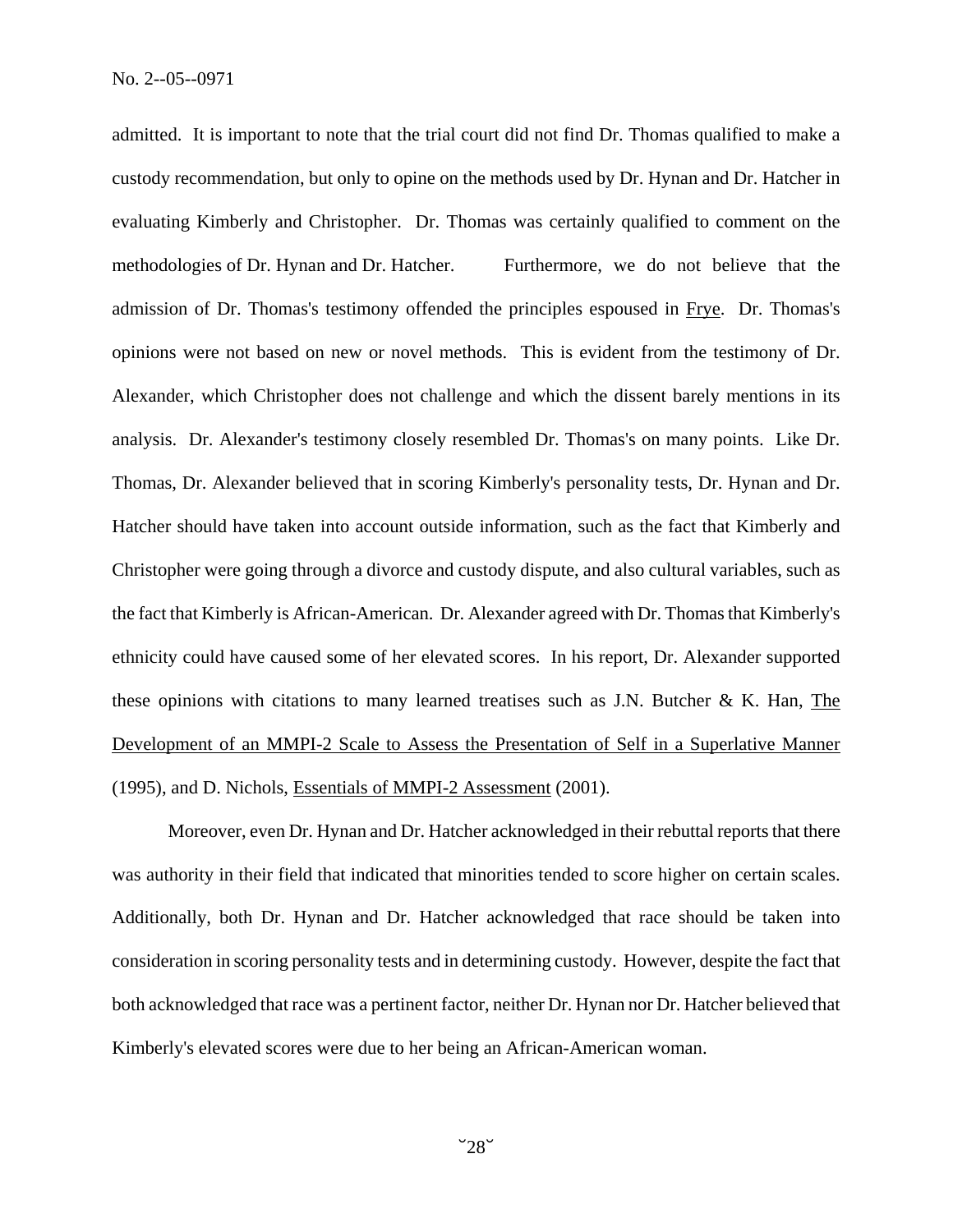Finally, of particular significance is the fact that when the trial court asked Christopher if he wanted a Frye hearing regarding any of Dr. Thomas's opinions, Christopher, through his attorney, responded that he did not. The failure to request a Frye hearing is grounds to treat as waived any objections on review to the foundation of an expert's opinion. See Snelson, 204 Ill. 2d at 24-25.

We note that, in his brief, Christopher complains that Dr. Thomas's testimony exceeded the limited scope for which it was admitted, because she opined as to which parent should be granted custody of Kira. After closely reviewing Dr. Thomas's testimony and written report admitted into evidence, we do not believe that Dr. Thomas opined as to which parent should be given custody. However, portions of Dr. Thomas's testimony did slightly exceed the scope of the trial court's limitation. Dr. Thomas's testimony focused on three main areas: (1) cultural variables that commonly affect African-American women; (2) using these cultural variables to score personality tests; and (3) child development concerns such as health care, spirituality, and racial identity. Some of Dr. Thomas's testimony regarding child development did not concern the methodologies employed by Dr. Hynan and Dr. Hatcher, such as Dr. Thomas's testimony that Kimberly would be better able to foster Kira's racial identity. However, much of this testimony was elicited by Christopher during cross-examination and objected to by Kimberly. For example, the following colloquy can be found in the record:

"[CHRISTOPHER'S ATTORNEY]: When you said Mr. Gambla--do you believe Mr. Gambla couldn't give--excuse me. Kira won't get the racial identity that she needs if she lived predominantly with Mr. Gambla; is that correct?

DR. THOMAS: That is correct.

[CHRISTOPHER'S ATTORNEY]: And that . . .

DR. THOMAS: That is my opinion.

 $"29"$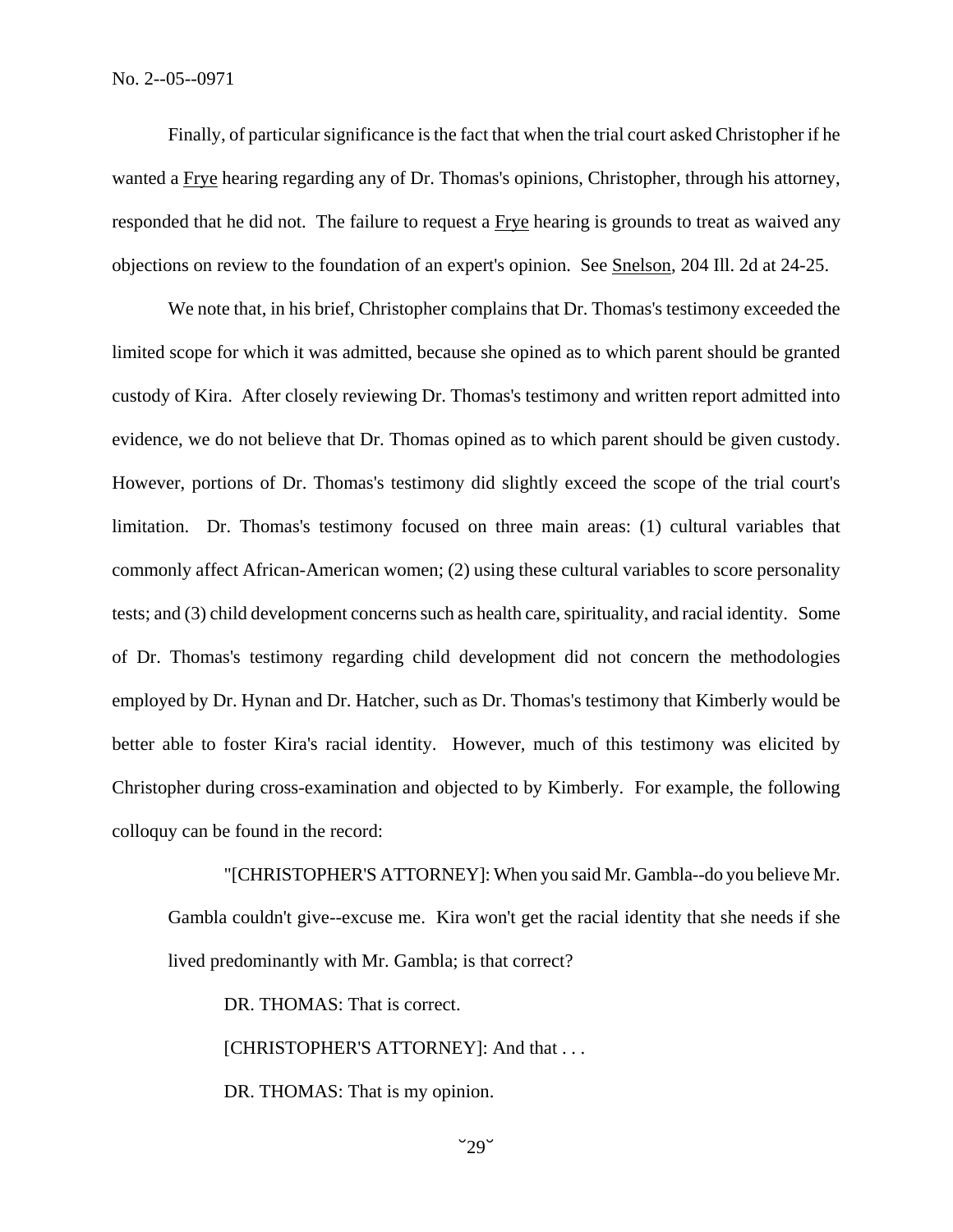[CHRISTOPHER'S ATTORNEY]: And that's because society is going to give, on it's whole, give her more racial identity of being Caucasian than she will get from living society and getting a black identity. . .

[KIMBERLY'S ATTORNEY]: Objection.

THE [TRIAL] COURT: If you understand that question Doctor, you may answer it. Overruled.

DR. THOMAS: In a yes/no fashion?

THE [TRIAL] COURT: It was a yes/no question, if you can answer it that way.

DR. THOMAS: Can you repeat the question? I'm sorry.

[CHRISTOPHER'S ATTORNEY]: Do you believe that Kira would get a better sense of her--part of her racial identity from living with Ms. Woodson; correct?

DR. THOMAS: Yes.

[CHRISTOPHER'S ATTORNEY]: And you also believe that if she lived with Ms.

Woodson, then she could get enough identity for being part Caucasian from society on--in itself?

DR. THOMAS: Yes, that's correct."

Kimberly can hardly be faulted for her expert's testimony exceeding the scope of the trial court's limitation when Christopher elicited such testimony over Kimberly's objection. See In re Kenneth D., 364 Ill. App. 3d 797, 803 (2006).

In sum, the trial court did not abuse its discretion in admitting Dr. Thomas's testimony. Dr. Thomas's testimony was not based on a novel or new scientific theory and did not offend Frye. Additionally, Christopher is not entitled to a reversal based on the fact that Dr. Thomas's testimony minimally exceeded the scope for which it was admitted, when he himself elicited such testimony.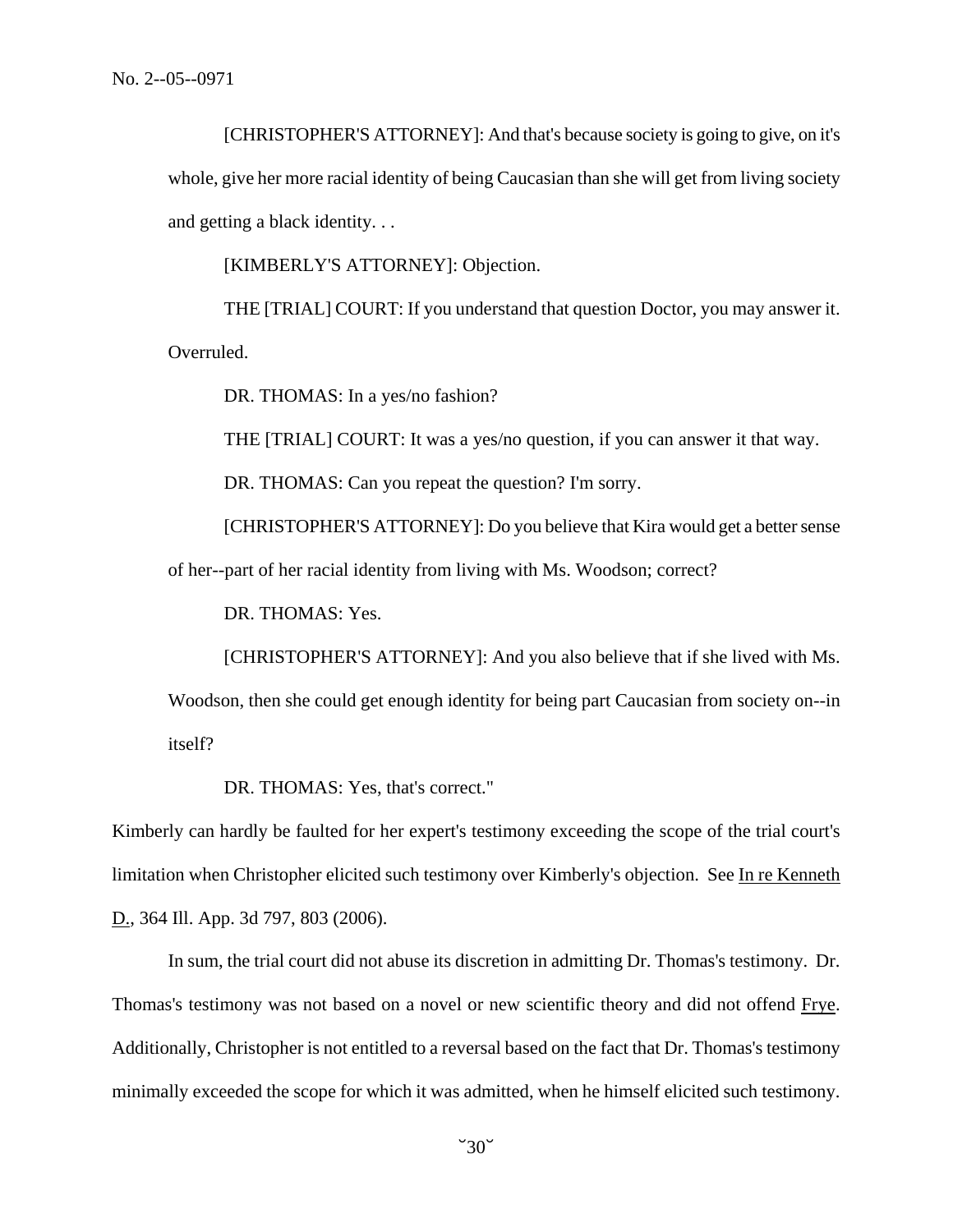B. The Sufficiency of the Evidence Supporting the Trial Court's Custody Determination

Christopher's next argument is that the trial court's custody determination was against the manifest weight of the evidence. Christopher argues that the trial court failed to consider all of the requisite statutory factors and improperly considered the fact that Kira is biracial.

In a custody dispute, the primary consideration is the best interest and welfare of the child. 750 ILCS 5/602 (West 2004). *A decision regarding child custody will not be disturbed on appeal unless it is against the manifest weight of the evidence. In re Marriage of Petraitis, 263 Iii. App. 3d*  $1022, 1031$  $(1993)$ .  $\rm A$  *judgment is against the manifest weight of the evidence when the opposite conclusion is apparent or when the findings appear to be unreasonable, arbitrary, or not based upon the evidence. In re Marriage of Karonis, 296 III. App. 3d 86, 88 1998. In determining* whether a judgment is contrary to the manifest weight of the evidence, the reviewing court views the evidence in the light most favorable to the appellee. In re Marriage of Divelbiss, 308 Ill. App. 3d 198, 206 (1999). Where the evidence permits multiple reasonable inferences, the reviewing court will *accept those inferences that*  support the trial court's order. Divelbiss, 308 Ill. App. 3d at 206-07.

*We will affirm the trial court's ruling if there is any basis to support the trial court's findings. Divelbiss, 308 Ill. App. 3d at 207. There is a strong and compelling presumption that the trial court, the entity closest to the litigation, has made the proper custody decision. In re Marriage of Diehl, 221 Ill. App. 3d 410, 424 (1991). The trial court's custody determination is afforded "great deference" because the trial court is at a superior vantage point to judge the credibility of the witnesses and determine the best interest of the child. In re Marriage of Bates, 212 Ill. 2d 489, 516 (2004); Karonis, 296 Ill. App. 3d at*  **88.** *A custody* determination inevitably rests on the parties' temperaments, personalities, and capabilities and the witnesses' demeanor. In re *Marriage of Wolff, 355 Ill. App. 3d 403, 413 (2005).*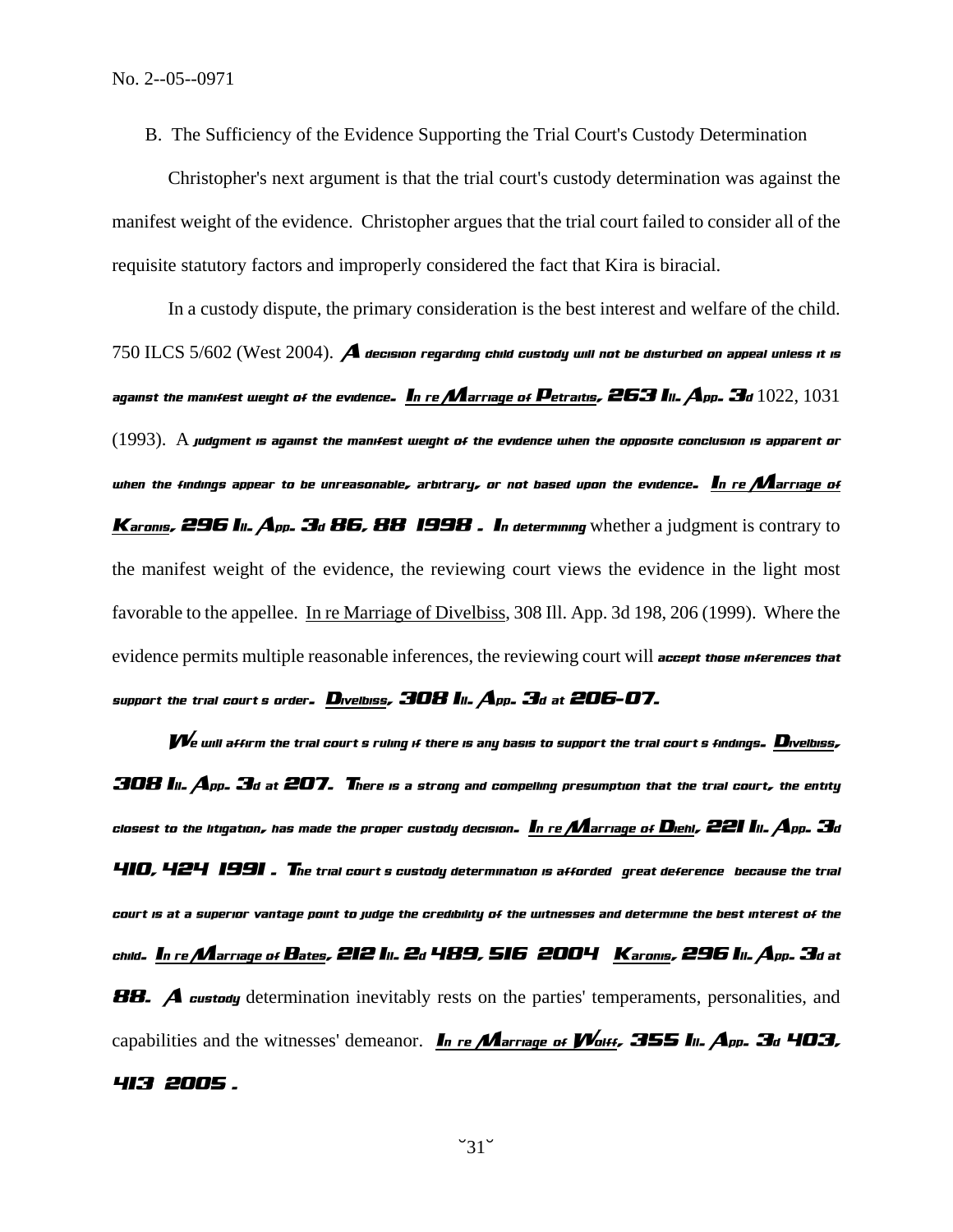Section 602(a) of the Illinois Marriage and Dissolution of Marriage Act (Act) (750 ILCS  $5/602(a)$  (West 2004)) provides that the court shall consider all relevant factors, including:  $\blacksquare$  the *wishes of the child s parent or parents as to his custody;*  $\bm{2}$  *the wishes of the child as to his custodian* $\bm{3}$ *the interaction and interrelationship of the child with his parent or parents, his siblings and any other person who*   $m$ ay significantly affect the child s best interest  $\,$   $\,$  the child s adjustment to his home, school and community  $\,$   $\,$  the mental and physical health of all individuals involved;  $\,$  the physical violence or threat of physical  $\,$ *violence by the child's potential custodian, whether directed against the child or directed against another person; (7) the occurrence of ongoing abuse \*\*\*; and (8) the willingness and ability of each parent to facilitate and encourage a close and continuing relationship between the other parent and the child." 750 ILCS 5/602 a VVest 2004 . The factors enumerated in section 602 a are not exclusive. In re Marriage of Martins, 269 Ill. App. 3d 380, 389 (1995).* 

*In the present case, the trial court conducted 15 days of trial, considered the testimony of 15 witnesses, and received into evidence and reviewed 128 exhibits, after which it carefully weighed each of the statutory factors. Based on those factors, the trial court found the parties to be equally qualified to care for Kira. As to the first factor, the trial court found that both Christopher and Kimberly desired sole custody of Kira and that their desires were well-intended.* 

The trial court next considered the wishes of Kira and found that because Kira was only two years old, she could not express her feelings as to with which parent she desired to live. The trial court noted, however, that by the accounts of all the witnesses, Kira loves both parents and is happy spending time with each of them.

Third, as to the interaction of Kira with her parents, sibling, and other significant persons, the trial court found that Kira has a loving relationship with each parent, as well as with Che and her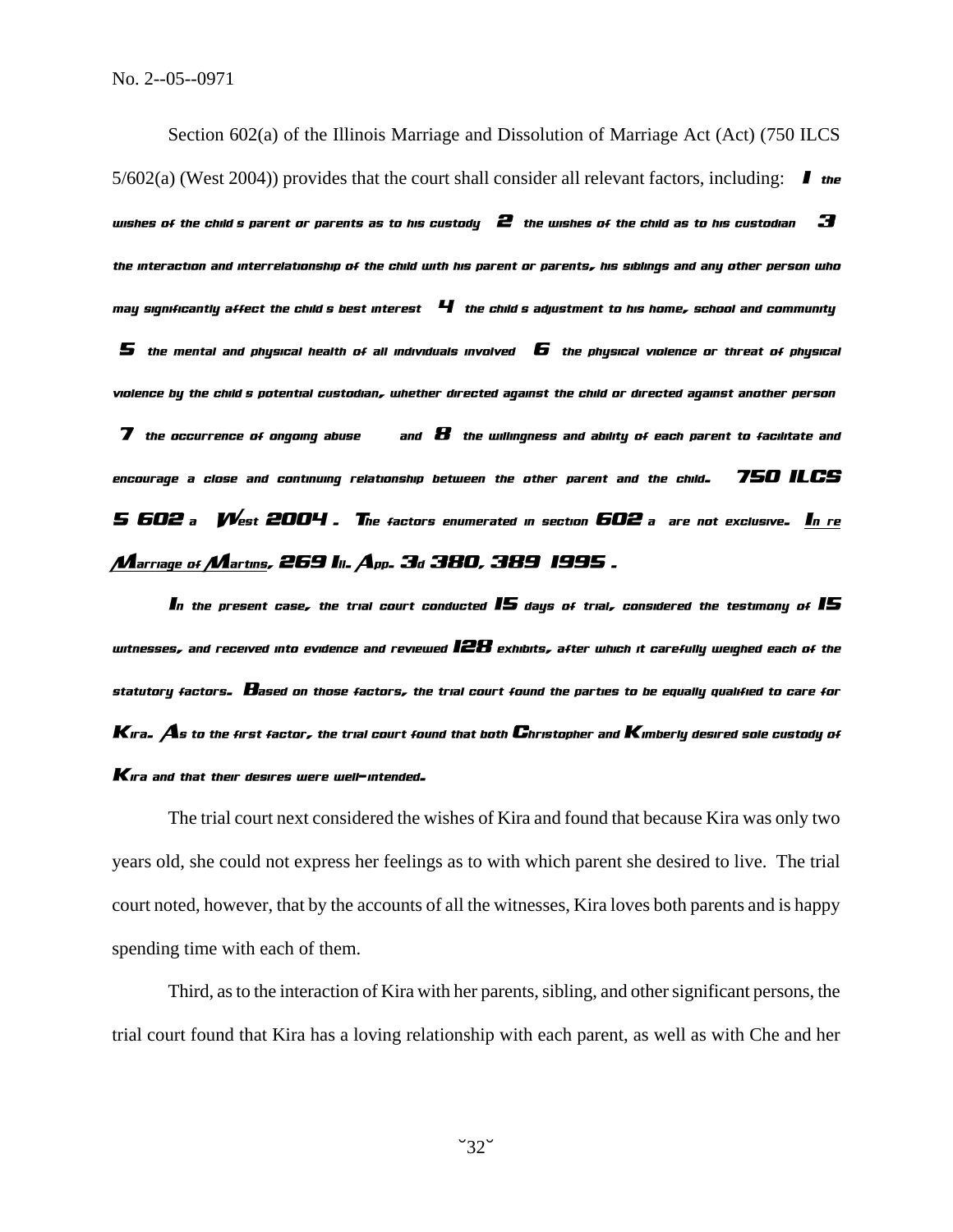grandparents, uncles, aunts, and cousins. This third factor is very significant here, as the evidence in this case reveals a close relationship between Kira and Che, who resides with Kimberly.

Fourth, as to Kira's adjustment to her home, school, and community, the trial court found no indication that Kira had any difficulty in her father's home or her mother's home. The trial court's findings with regard to these first four factors were fully supported by the parties' and their witnesses' testimony, which established that Kimberly and Christopher each were loving and capable of providing Kira with a stable home.

As to the fifth factor, the parties' mental and physical health, the trial court found that neither Christopher nor Kimberly suffered from any mental or physical maladies that would preclude them from parenting Kira. To the extent that either parent had any elevations on psychological tests administered to them, the court found the elevations insignificant. The evidence as to this factor was conflicting, but nonetheless supported the trial court's findings that both parents were on equal ground as to their mental and physical health. Dr. Hatcher and Dr. Hynan reported that Kimberly had some psychological difficulties. However, there was inconsistency in Dr. Hatcher's testimony, as he at one point described Kimberly's elevation as merely a "mild clinical elevation." Furthermore, Dr. Thomas and Dr. Alexander believed that Dr. Hatcher and Dr. Hynan may have failed to take into account pertinent outside factors in scoring Kimberly's personality tests. The trial court apparently found Dr. Hatcher's and Dr. Hynan's testimony to be slightly impeached, which the trial court was certainly entitled to do. It would be error to second-guess the trial court's findings here, as the trial court was in a superior position to judge the credibility of the witnesses. Bates, 212 Ill. 2d at 516; Karonis, 296 Ill. App. 3d at 88.

As to the sixth and seventh factors, the trial court found no evidence of physical violence or ongoing abuse. Although Christopher in his testimony alluded to some acts of physical violence by

 $\sim$ 33 $\sim$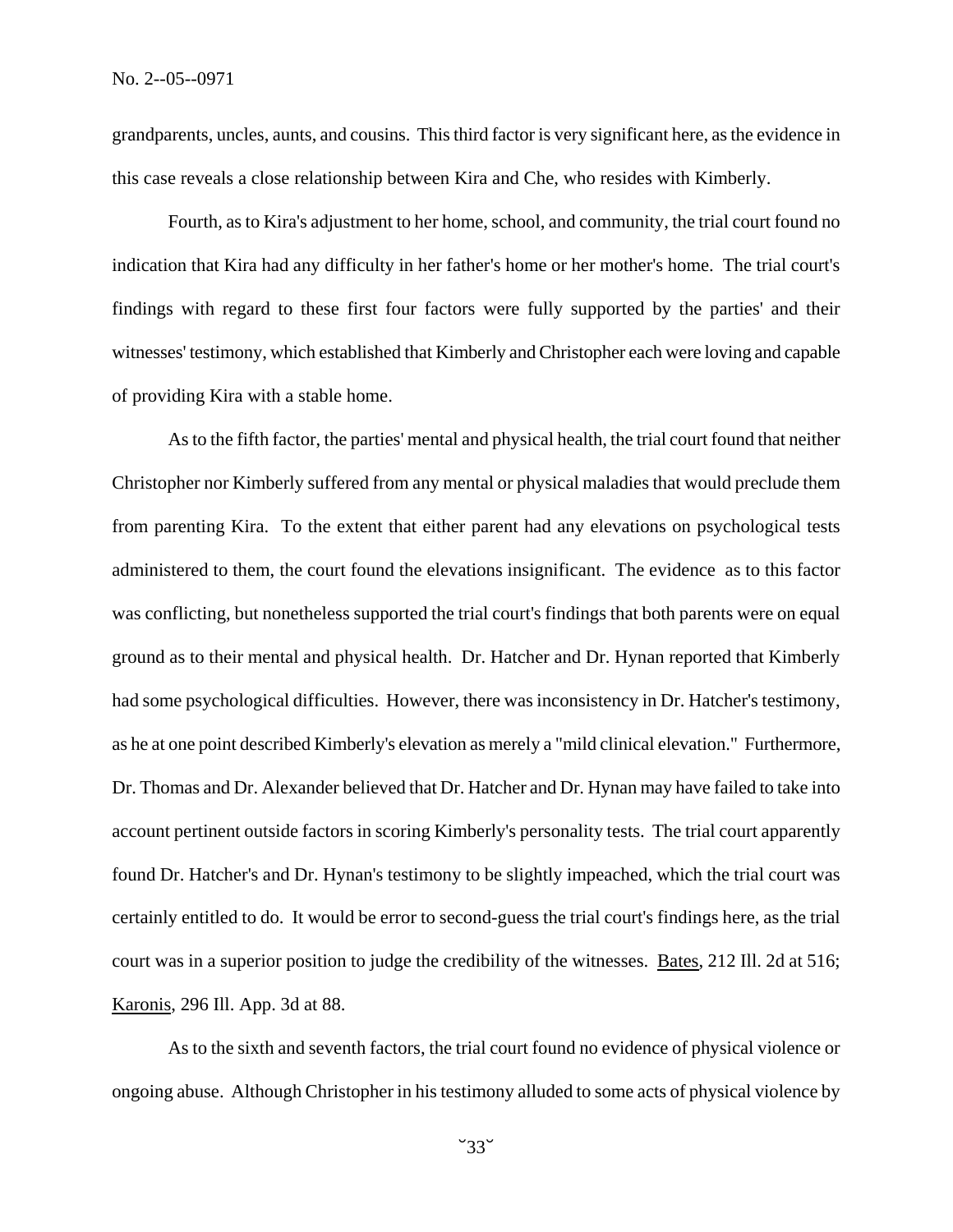Kimberly, the trial court found otherwise. Again, the trial court was in the best position to judge the credibility of the witnesses, and the trial court should not be second-guessed on this point. Bates, 212 Ill. 2d at 516; Karonis, 296 Ill. App. 3d at 88.

Finally, the trial court considered the willingness and ability of each party to facilitate and encourage a close and continuing relationship between Kira and the other parent. With regard to this factor, the trial court found that both parents needed improvement in this area. The trial court noted Dr. Hynan's and Dr. Hatcher's opinions that Christopher was more equipped than Kimberly to encourage a close relationship between Kira and her noncustodial parent. However, the trial court found that their opinions appeared to have been based in part on the fact that Kimberly was pursuing a removal petition. Because Kimberly had since changed her plans to move to North Carolina, the trial court found the parties equal on this factor. The trial court's inference that Dr. Hynan's and Dr. Hatcher's opinions were partly based on Kimberly's removal petition was a reasonable one. Dr. Hynan testified that Kimberly's removal petition had played a significant part in his evaluation. Additionally, Dr. Hatcher testified that he also had considered Kimberly's removal petition.

With the parties being equal as to all of the above statutory factors, the trial court looked to other relevant factors. One factor was the fact that Kira is both African-American and Caucasian and that, as an African-American woman, Kimberly could provide Kira with a "breadth of cultural knowledge" as to her African-American heritage. The trial court noted that Kira would have to learn to exist as a biracial woman in a society that is sometimes hostile to such individuals and that Kimberly would be better able to provide for Kira's emotional needs in this respect. The trial court believed that this factor tipped the scale slightly in Kimberly's favor, and it awarded Kimberly sole custody of Kira.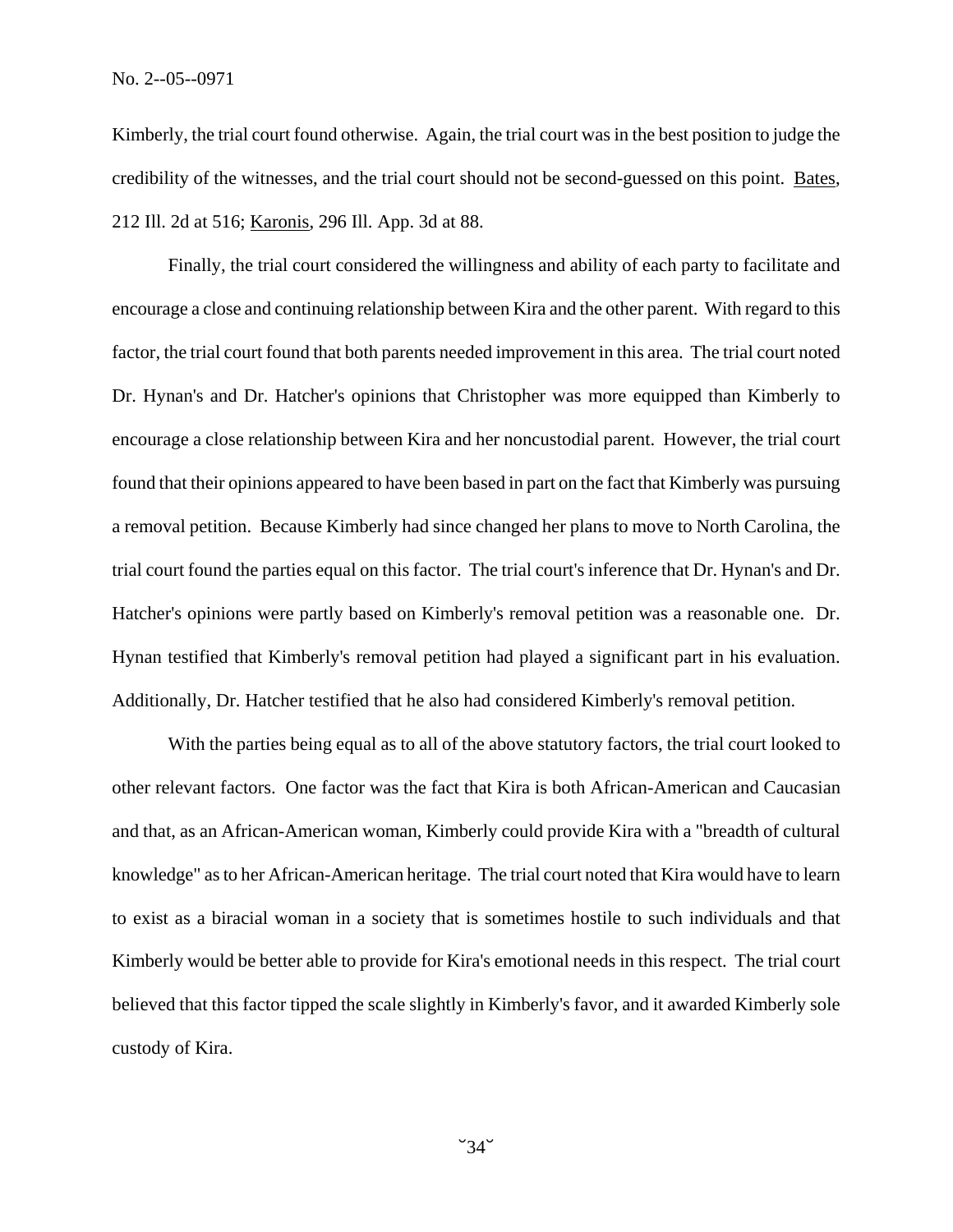No. 2--05--0971

The dissent contends that racial status was an improper factor for the trial court to consider. The cold reality is that no one can put blindfolds on in this case. Christopher is Caucasian, Kimberly is African-American, and Kira is biracial. Illinois case law provides that race may be considered, but that it may not outweigh all of the other relevant factors. Even Christopher conceded as much during the oral arguments this court held. In Fountaine v. Fountaine, 9 Ill. App. 2d 482, 486 (1956), the Illinois Appellate Court, First District, reversed a custody determination where the trial court had awarded sole custody of the children to the African-American father over the Caucasian mother. The court in Fountaine reasoned that the trial court had made its decision based solely on the fact that the children bore predominantly African-American physical characteristics. Fountaine, 9 Ill. App. 2d at 484-85. The court further reasoned:

"In passing upon the question of how the interests and welfare of the children will be best served, the court can and should take into consideration all relevant considerations which might properly bear upon the problem. However, we do not believe that the question of race alone can overweigh all other considerations and be decisive of the question. [Citation.] If this was the sole and decisive consideration on which the trial court based his decision, and it so appears from the record before us, we feel that his discretion was not properly exercised \*\*\*." Fountaine, 9 Ill. App. 2d at 486.

Several other Illinois courts have applied the holding in Fountaine to slightly different sets of circumstances. See In re Custody of Russell, 80 Ill. App. 3d 41, 45 (1979); Langin v. Langin, 2 Ill. App. 3d 544, 547 (1971). For example, in Russell, the Appellate Court, Fifth District, reviewed a custody determination where the trial court had awarded custody of the parties' minor son to the father over the mother. Russell, 80 Ill. App. 3d at 44-45. In making its determination, the trial court had relied in part on the fact that the mother faced potential social problems due to her interracial

 $\sim 35$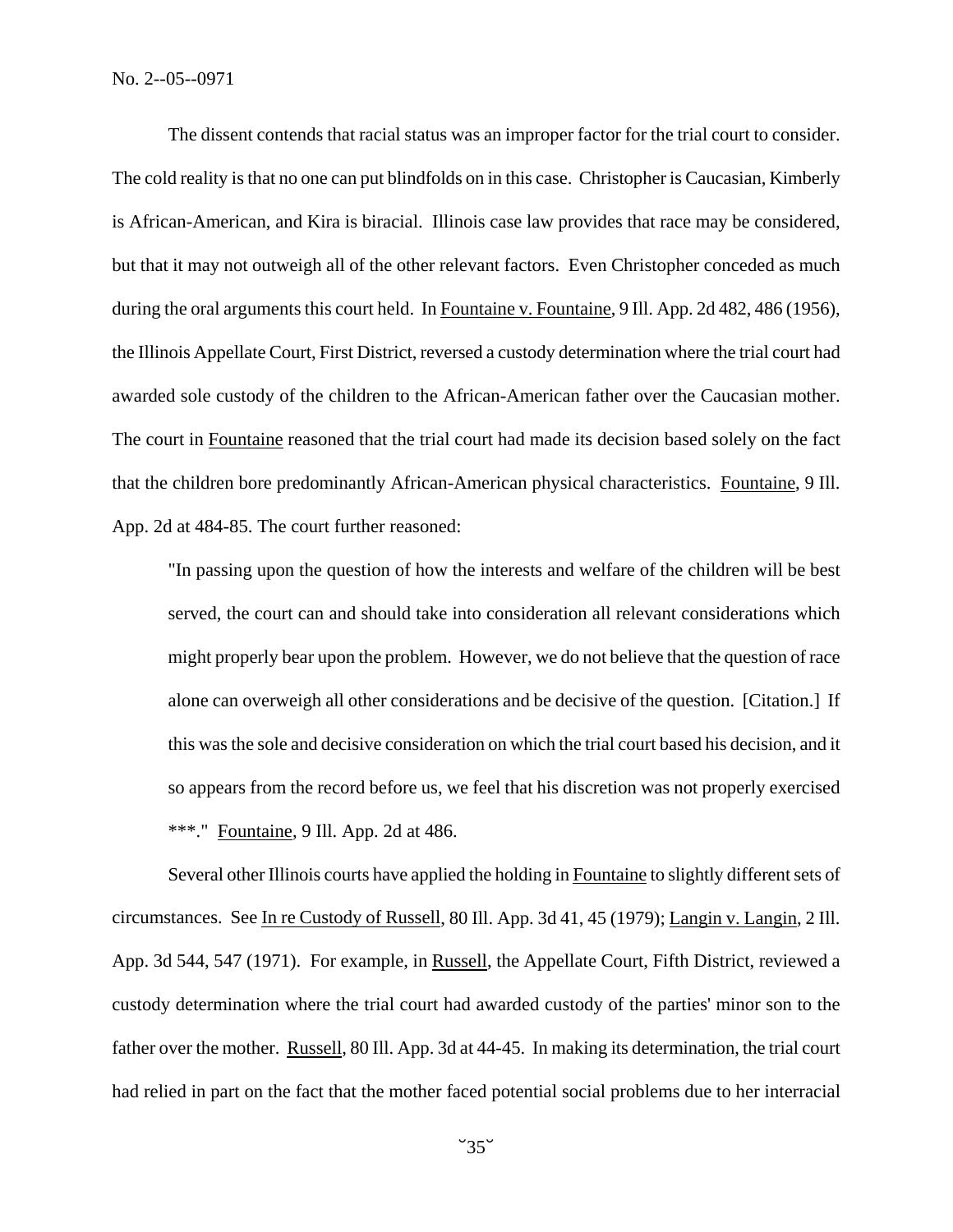marriage to an African-American man. Russell, 80 Ill. App. 3d at 44. However, the trial court also considered a handful of other factors, such as the mother's emotional problems, the instability of the mother's marriage, and the fact that the mother did not have concrete child care plans in place. Russell, 80 Ill. App. 3d at 44. In affirming the trial court, the Russell court reasoned:

"We have no doubt, after reviewing the record, that the court took into consideration all relevant factors and did not allow the matter of race alone to overweigh all other considerations and did not regard the racial factor as decisive. [Citations.] Instead, the court simply acknowledged that social pressures could develop that would be difficult or detrimental for [the child]." Russell, 80 Ill. App. 3d at 45.

Illinois case law is in line with a United States Supreme Court case, *Palmore v. Sidoti, 466 U.S. 429, 80 L. Ed. 2d 421, 104 S. Ct. 1879, (1984). In Palmore, the Supreme Court reviewed an award of custody of a Caucasian child to the Caucasian father over the Caucasian mother, who had remarried an African-American man. Palmore, 466 U.S. at 431-32, 80 L. Ed. 2d at 425, 104 S. Ct. at 1881. The Supreme Court determined that the custody award was unconstitutional, not because the trial court considered race, but because the trial court considered solely* race. Palmore, 466 U.S. at 432, 80 L. Ed. 2d at 425, 104 S. Ct. at 1881*. Indeed, the Supreme Court was careful to premise its holding with the following statement: "But that court was entirely candid and made no effort to place its holding on any ground other than race." Palmore, 466 U.S. at 432, 80 L. Ed. 2d at 425, 104 S. Ct. at 1881.* 

*Volumes of cases from other jurisdictions have interpreted Palmore as not prohibiting the consideration of race in matters of child custody. See, e.g., J.H.H. v. O'Hara, 878 F.2d 240, 245 (8th Cir. 1989) (declining to read Palmore as "a broad proscription against the consideration of race in matters of child custody");* Drummond v. Fulton County Department of Family & Children Services, 563 F.2d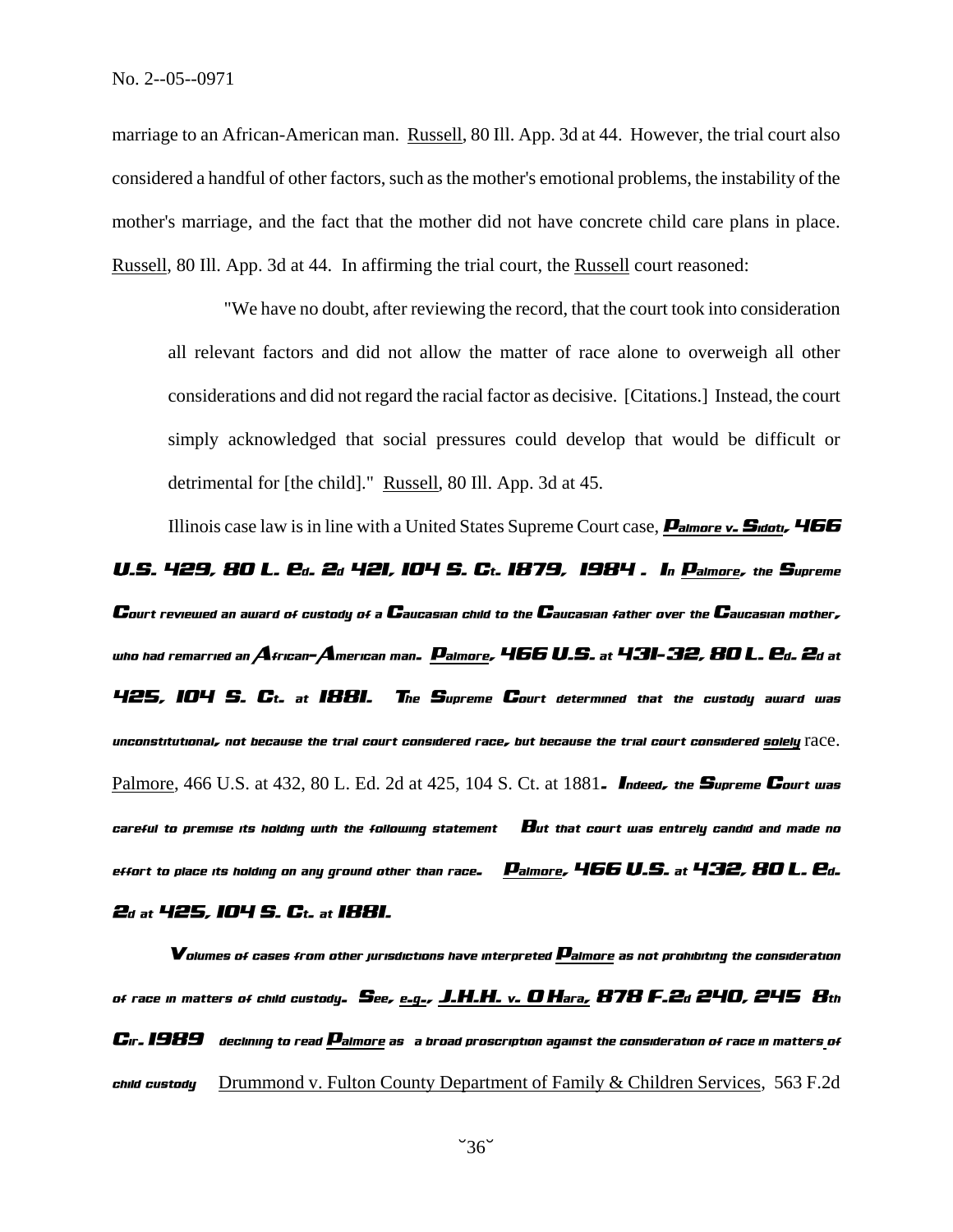1200, 1204-06 (5th Cir.1977) en banc determining that use of race as merely one factor in making adoption *decisions is constitutional), cert. denied,* 437 U.S. 910, 57 L. Ed. 2d 1141, 98 S. Ct. 3103 (1978); Tallman v. Tabor, 859 F. Supp. 1078 (E.D. Mich. 1994) (holding that race can be considered in determining custody so long as race is not the sole consideration); In re Davis, 502 Pa. 110, 125-39, 465 A.2d 614, 621-29 (1983) (holding that trial court should have considered *race as a factor in making foster placement decision); Farmer v. Farmer, 109 Misc. 2d 137, \_\_\_, 439 N.Y.S. 2d 584,* 

*588 (1981) (stating that "the general rule appears to be that race is simply one factor among many others which should be considered in determining* what is in the child's best interest"). Indeed, it appears that so long as *race is not the sole consideration for custody decisions, but only one of several factors, it is not an unconstitutional consideration. The dissent grossly misinterprets the holding of Palmore and ignores its progeny.* 

*In this case, Kira's racial status did play a role in the trial court's decision to award custody to Kimberly. However, contrary to the dissent's contention, it was not the sole factor. In fact, the dissent unfairly characterizes the trial court's opinion as insinuating "that only an African-American person can properly raise a biracial child in this society." Slip op. at 50. There were many components besides race that factored into the trial court's decision.* 

**The trial court heard evidence from Kimberly as to how** she would teach Kira about African-American culture. In particular, Kimberly hoped to teach Kira about African-American expressions, the African-American way of moving, African-American celebrations, and African-American family relationships. Kimberly also wanted to teach Kira how to cope with being a woman of color. *However, the ability to provide Kira with an atmosphere rich in traditions from her African-American heritage was not the sole factor nor the primary factor considered by the trial court. In fact, the trial court stated that it*  did not believe in a "broad stroke" approach that would award custody to Kimberly solely because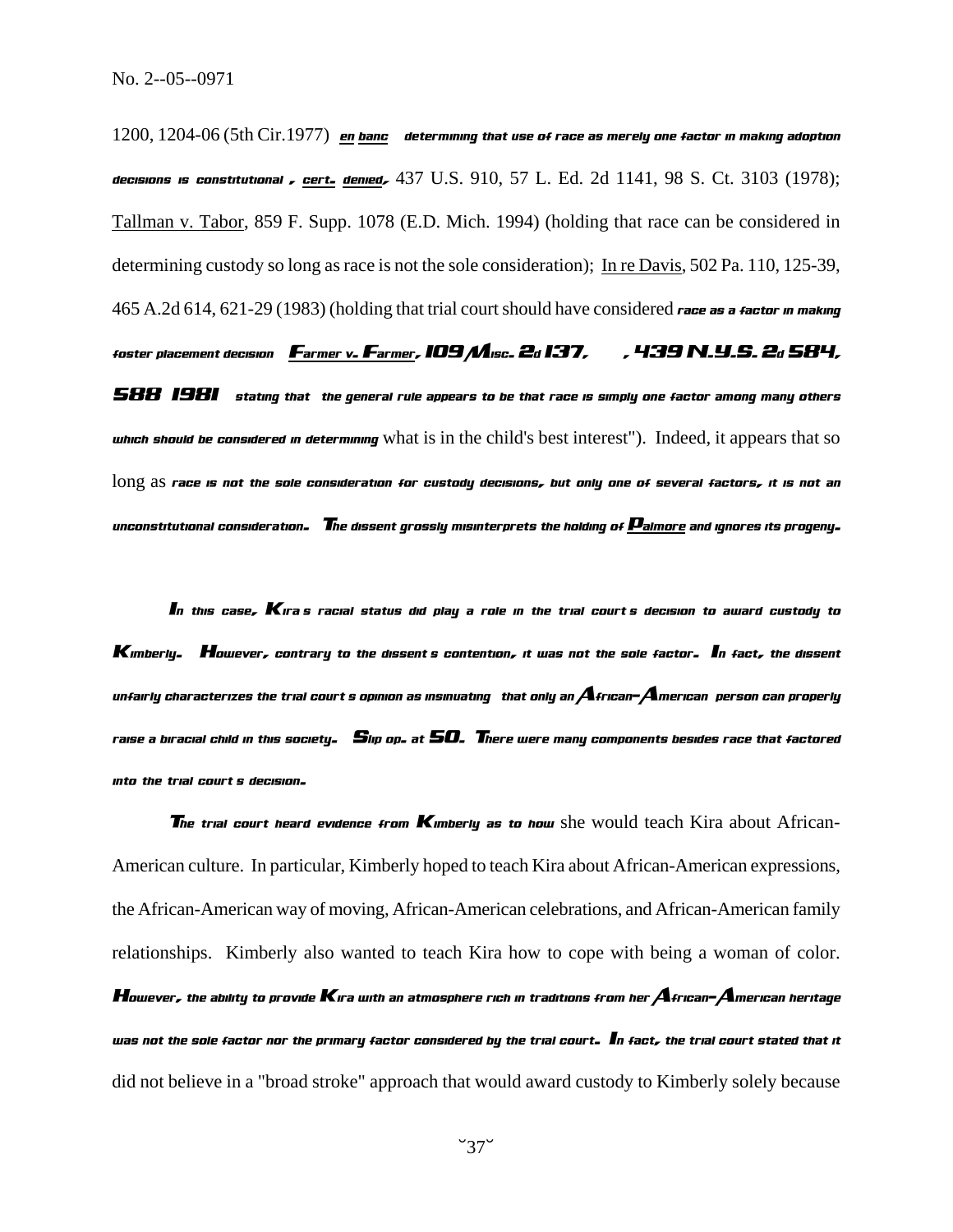she is African-American. The trial court carefully considered and appropriately weighed the eight requisite statutory factors, along with Kira's cultural background. As such, there is no basis in the record to determine that the trial court's custody determination was against the manifest weight of the evidence. It is obvious from the manner in which the trial court painstakingly laid out all of its reasons for awarding custody of Kira to Kimberly that this was a very difficult decision for the trial court. There was evidence in favor of Kimberly being granted custody and evidence in favor of Christopher being granted custody.

Christopher complains that the trial court did not give enough credence to the opinions of Dr. Hynan and Dr. Hatcher, the only two experts qualified to give opinions as to which parent should be awarded custody. However, it is well-settled law that it is the trial judge, not the expert witness, who is the trier of fact. See Cerveny v. American Family Insurance Co., 255 Ill. App. 3d 399, 407 (1993); People v. Columbo, 118 Ill. App. 3d 882, 938 (1983). The trier of fact is not bound to accept the opinion of an expert on an ultimate issue (In re J.H., 153 Ill. App. 3d 616, 631 (1987); Piano v. Davison, 157 Ill. App. 3d 649, 675 (1987)), which in this case is which parent should be awarded custody of Kira. Prohibiting a trier of fact from rejecting an expert's opinion on an ultimate issue would usurp the role of the trier of fact. People v. Campos, 227 Ill. App. 3d 434, 448 (1992).

The only recognized exception to the above rule applies when the expert's testimony pertains to "issues 'beyond the understanding of a lay person,' " such as medical testimony in a medical malpractice case. Morus v. Kapusta, 339 Ill. App. 3d 483, 492 (2003), quoting Davison, 157 Ill. App. 3d at 675. Certainly, deciding what is in the best interest of a child is within the average understanding of a lay person. Although expert testimony may be helpful to the trial court in

 $\degree$ 38 $\degree$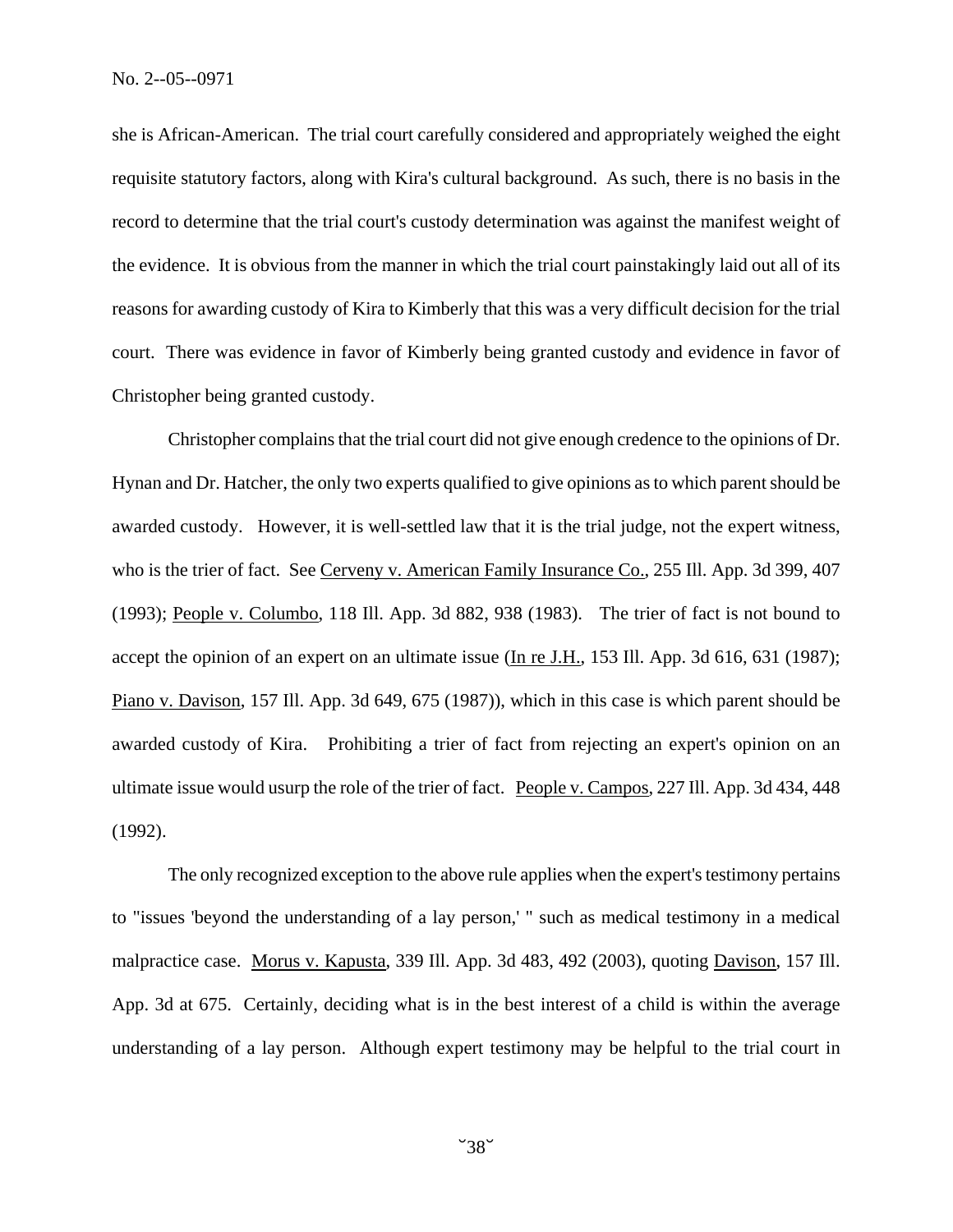determining which parent should get custody, it is not required. The trial court is perfectly capable of weighing the appropriate factors and making this determination on its own.

Our Illinois Supreme Court has eloquently explained the role of the trial court:

"The weight accorded expert testimony must be decided by the trier of fact. [Citation.] Even if several competent experts concur in their opinion and no opposing expert testimony is offered, it is still within the province of the trier of fact to weigh the credibility of the expert evidence and to decide the issue. [Citation.] However, the uncontradicted and unimpeached opinion of an expert cannot be rejected arbitrarily. [Citations.] An opinion of an expert is to be accorded such weight that, in light of all of the facts and circumstances of the case, reasonably attaches to it. [Citation.]" In re Glenville, 139 Ill. 2d 242, 251 (1990).

The dissent charges the trial court with "incorrectly disregard[ing] the notable expertise" of Dr. Hynan and Dr. Hatcher. Slip op. at 48. The dissent fails to understand the role of the trier of fact. The trial court here was not bound to accept Dr. Hynan's and Dr. Hatcher's opinions on which parent should be awarded custody of Kira. To require the trial court to do so would virtually eliminate the trial court's responsibility. The record reveals that the trial court did afford consideration to Dr. Hynan's and Dr. Hatcher's opinions. However, after giving Dr. Hynan's and Dr. Hatcher's opinions due consideration, the trial court was free to reject them or place little weight on them in light of other evidence. Much of Dr. Hynan's and Dr. Hatcher's testimony was called into question. Both Dr. Thomas and Dr. Alexander disagreed with Dr. Hynan's and Dr. Hatcher's methods in scoring Kimberly's personality tests. Additionally, Dr. Thomas disagreed with Dr. Hynan's and Dr. Hatcher's concerns about Kimberly's preference for nonconventional health care. Finally, Dr. Hynan's and Dr. Hatcher's opinions that Christopher would be the better parent to foster a relationship with the other parent was controverted by Kimberly's testimony that she believes that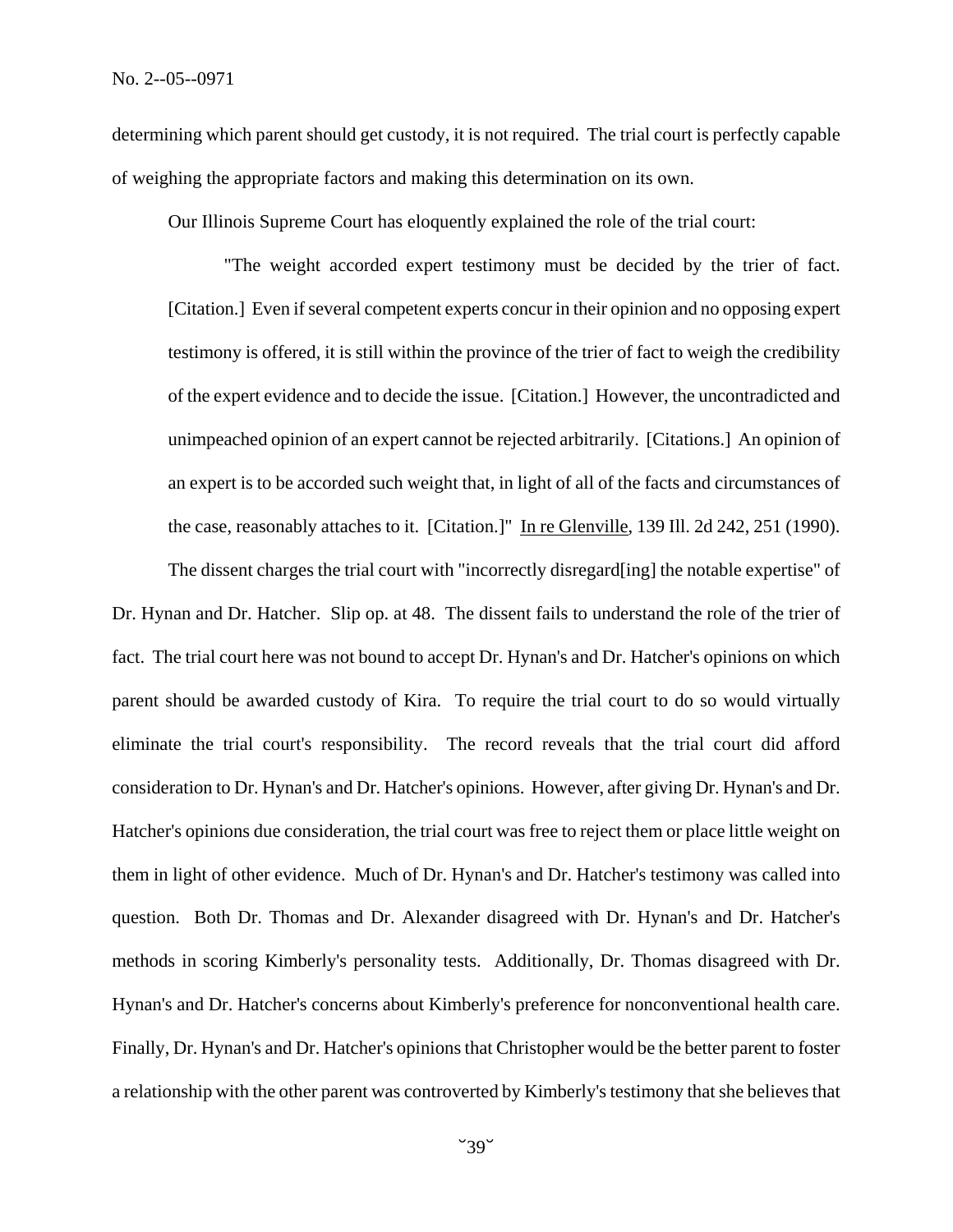it is important for Kira to have a relationship with Christopher. Kimberly demonstrated her belief by withdrawing her removal petition and moving her mother to Illinois. Notably, Christopher never testified as to his desire to promote a relationship between Kira and Kimberly.

Finally, the dissent criticizes this decision, claiming it is based on a slanted presentation of "pseudo-facts" and speculation. Slip op. at 52. However, none of the facts that the dissent recites as being overlooked would merit a different result. This opinion is clearly replete with pages of facts that favor both sides. Obviously, not every single iota of testimony can be included in this decision. Furthermore, any "speculations" (slip op. at 52) that the dissent refers to are actually logical inferences drawn from facts recited.

### III. CONCLUSION

The evidence in this case was closely balanced and the decision to award custody of Kira to Kimberly was no doubt a very difficult one for the trial court. Oftentimes the trial court is left with having to choose between two less than desirable parents. But in this case, the trial court was faced with two good parents, each of whom is capable of raising Kira. The collective testimony and exhibits depict Kimberly and Christopher almost evenly. After sifting through the relevant factors, however, the trial court found that Kimberly was the parent who could ever so slightly better contribute to Kira's overall well-being. Giving the trial court due deference, a reasonable person cannot possibly find that the trial court's custody determination is against the manifest weight of the evidence. As such, we must affirm the custody determination of the trial court.

For the foregoing reasons, the judgment of the circuit court of Du Page County is affirmed. Affirmed.

JUSTICE BYRNE, specially concurring: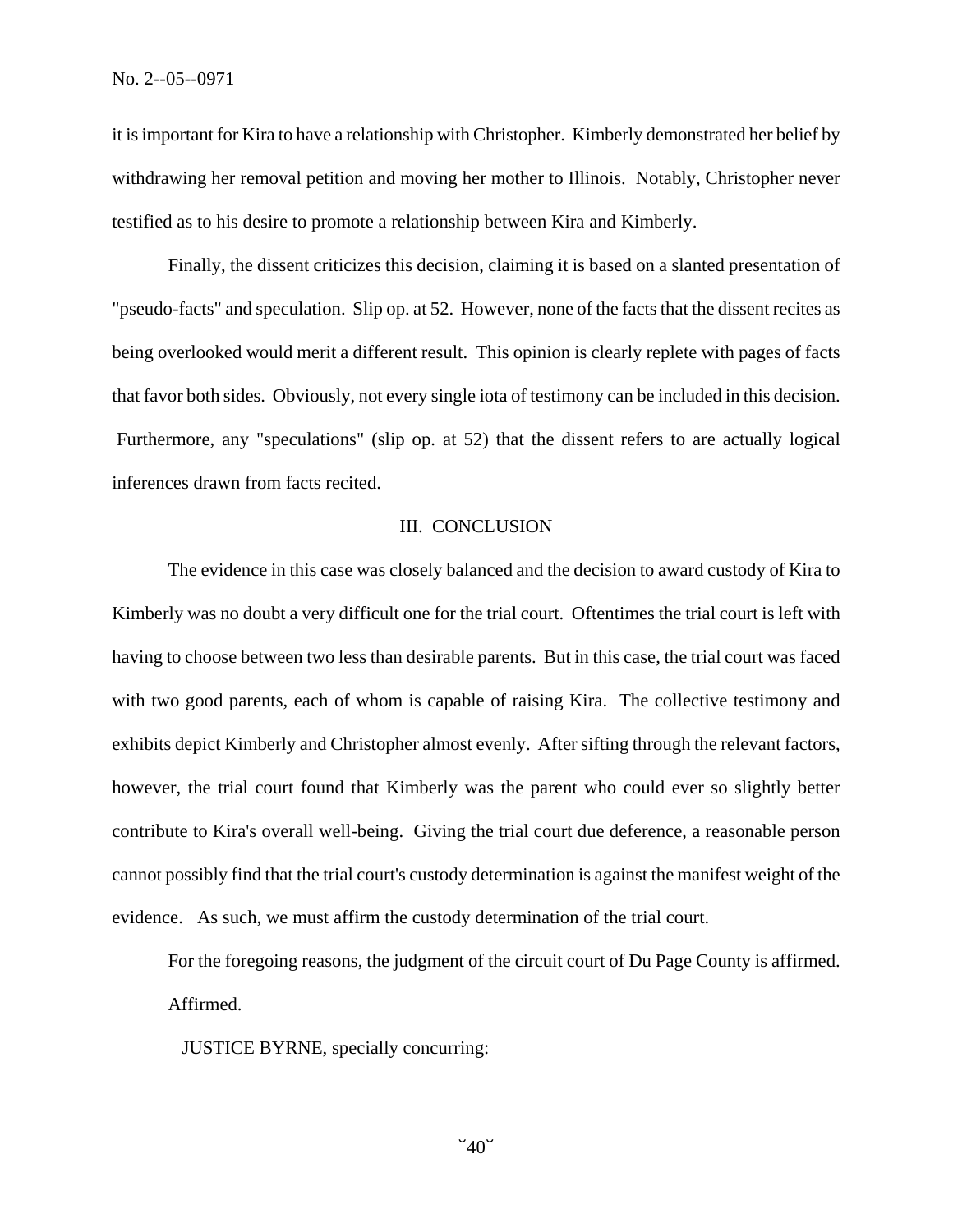I agree with the conclusion reached in the opinion of the court; however, my road to that end is different to such a degree that I feel compelled to express why I believe that the trial court's judgment should be affirmed.

In reaching its conclusion, this court accepts Dr. Thomas's conclusion that the mother should have custody. I believe that the court's acceptance of Dr. Thomas's opinion is improper. Dr. Thomas was one of four expert witnesses certified by the trial court. Of these four witnesses who were certified to give opinions in the case, one, Dr. Hynan, was the court's neutral witness; the other three expert witnesses, Drs. Alexander, Hatcher, and Thomas, were controlled experts chosen by the mother. Although the trial court found Dr. Thomas qualified to render her opinion concerning the testing methods employed as applied to African-Americans, it found her not qualified to offer an opinion concerning custody.

Drs. Hynan and Hatcher performed the tests on each of the parties and concluded that the father was the preferred custodian. Their opinions were in large part based on the results of these tests. Dr. Thomas, as well as Dr. Alexander, criticized the testing methods employed by Drs. Hynan and Hatcher and questioned the accuracy of the results. Both Drs. Thomas and Alexander were critical of the testing process because they stated that the tests, as given and interpreted, were probably not accurate as applied to African-Americans, who require analyses different from those used by Drs. Hynan and Hatcher. Further, the bulk of Dr. Thomas's testimony concerned the subject of race. While the trial court found her not qualified to render an opinion concerning custody, she nevertheless came to the conclusion that the mother should have custody because the child is biracial and a female. Because her conclusion as to custody was not admissible at trial, I believe that the majority had no right to accept it in affirming the trial court's judgment.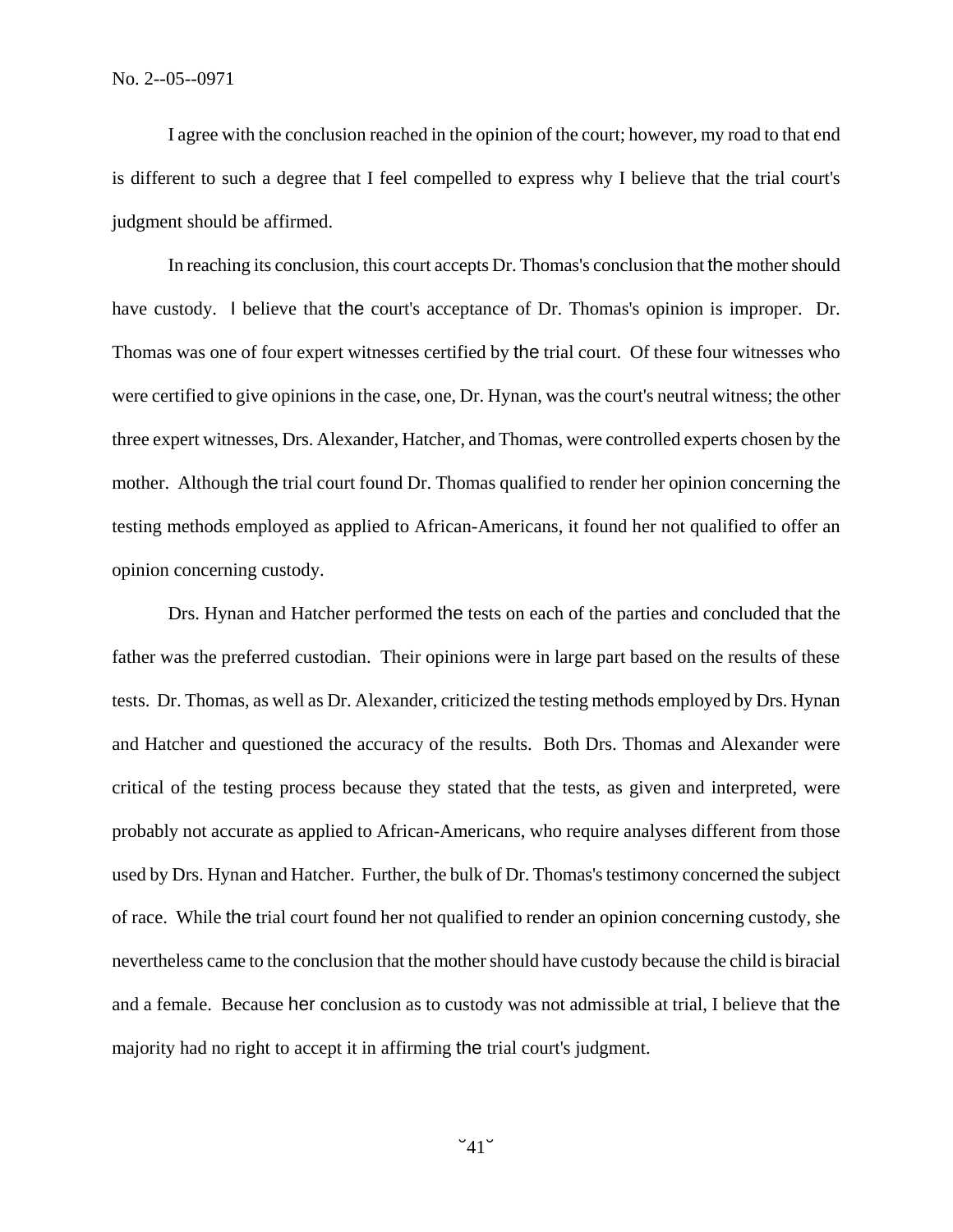I note also that, aside from Dr. Thomas's opinion regarding custody, there was no competent expert witness opinion that the mother should have the child. Dr. Alexander never rendered an opinion as to who should have custody, although he was qualified to express an opinion, and Drs. Hynan and Hatcher favored the father.

If I thought that the trial court based its conclusion as to custody in any manner as espoused by Dr. Thomas, I would not support that result. As the dissent states, it has long been the law that custody based solely on race is an impermissible exercise of the court's discretion. See Fountaine v. Fountaine, 9 Ill. App. 2d 482, 486 (1956). I agree with the dissent that, had the court used race as the sole consideration in its analysis, it would have erred. However, I do not think race was the sole factor here.

This court cites In re Glenville 139 Ill. 2d 242 (1990), for the proposition that the trial court is free to determine the weight to be given to expert testimony. I believe that the trial court gave little weight to the expert conclusions of Drs. Hynan and Hatcher as to who should have custody, based on Drs. Thomas's and Alexander's criticism of their testing methods and analyses. The court then analyzed the myriad of nonexpert testimony offered by both parties consistent with the requirements of the statute (see 750 ILCS 5/602(a) (West 2004)), and found that a preponderance of the evidence favored the mother.

This was a long and complicated trial with many witnesses. The trial judge's memorandum opinion expressed the difficulty he had in arriving at a decision in a case as close as this one, where there were so many positives for each parent and, aside from certain eccentricities, no real negatives. While I support the result reached by this court, I do so for my own reasons. I hope that the parties will be able to work together to raise their daughter, both contributing their special heritages and personalities to the best of their abilities.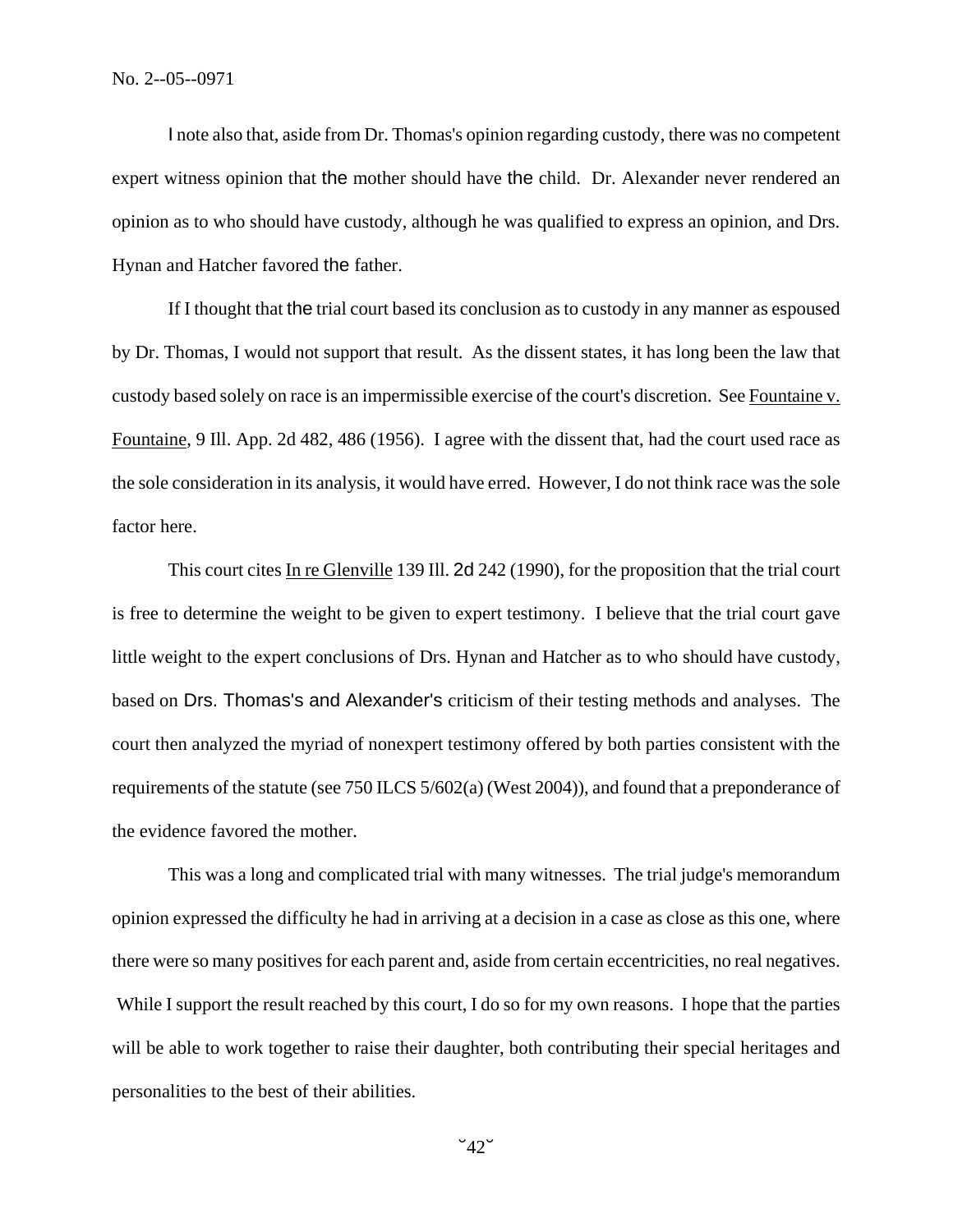JUSTICE McLAREN, dissenting:

I respectfully dissent, because I am of the opinion that this court's disposition does not accurately reflect the facts contained in the record. I disagree with numerous portions of the court's opinion, as to both the facts reported and its conclusions of law. The court's recitation of facts is slanted toward the proposition that Kimberly should have been awarded custody, by including only the facts that support its conclusion. Despite the expansive statement of the facts in the court's opinion, it does not contain all of the facts necessary for a fair and impartial review of the trial court's judgment.

This dissent will focus on the trial court's fundamental errors, while commenting on a few of this court's errors.

# TRIAL COURT'S ERRORS

The trial court's rulings concern mixed issues of law and fact. A mixed question of law and fact is reviewed under the clearly erroneous standard. Knorst v. State Universities Civil Service System, 325 Ill. App. 3d 858, 861 (2001). The clearly erroneous standard of review lies between the manifest weight of the evidence standard and the de novo standard and, as such, it grants some deference to the decision. AFM Messenger Service, Inc. v. Department of Employment Security, 198 Ill. 2d 380, 392 (2001). "[W]hen the decision \*\*\* [is of] a mixed question of law and fact, the \*\*\* decision will be deemed 'clearly erroneous' only where the reviewing court, on the entire record, is 'left with the definite and firm conviction that a mistake has been committed.' " AFM Messenger, 198 Ill. 2d at 395, quoting United States v. United States Gypsum Co., 333 U.S. 364, 395, 92 L. Ed. 746, 766, 68 S. Ct. 525, 542 (1948); see Moss v. Department of Employment Security, 357 Ill. App. 3d 980, 984-85 (2005); Quinlan v. Stouffe, 355 Ill. App. 3d 830, 836 (2005).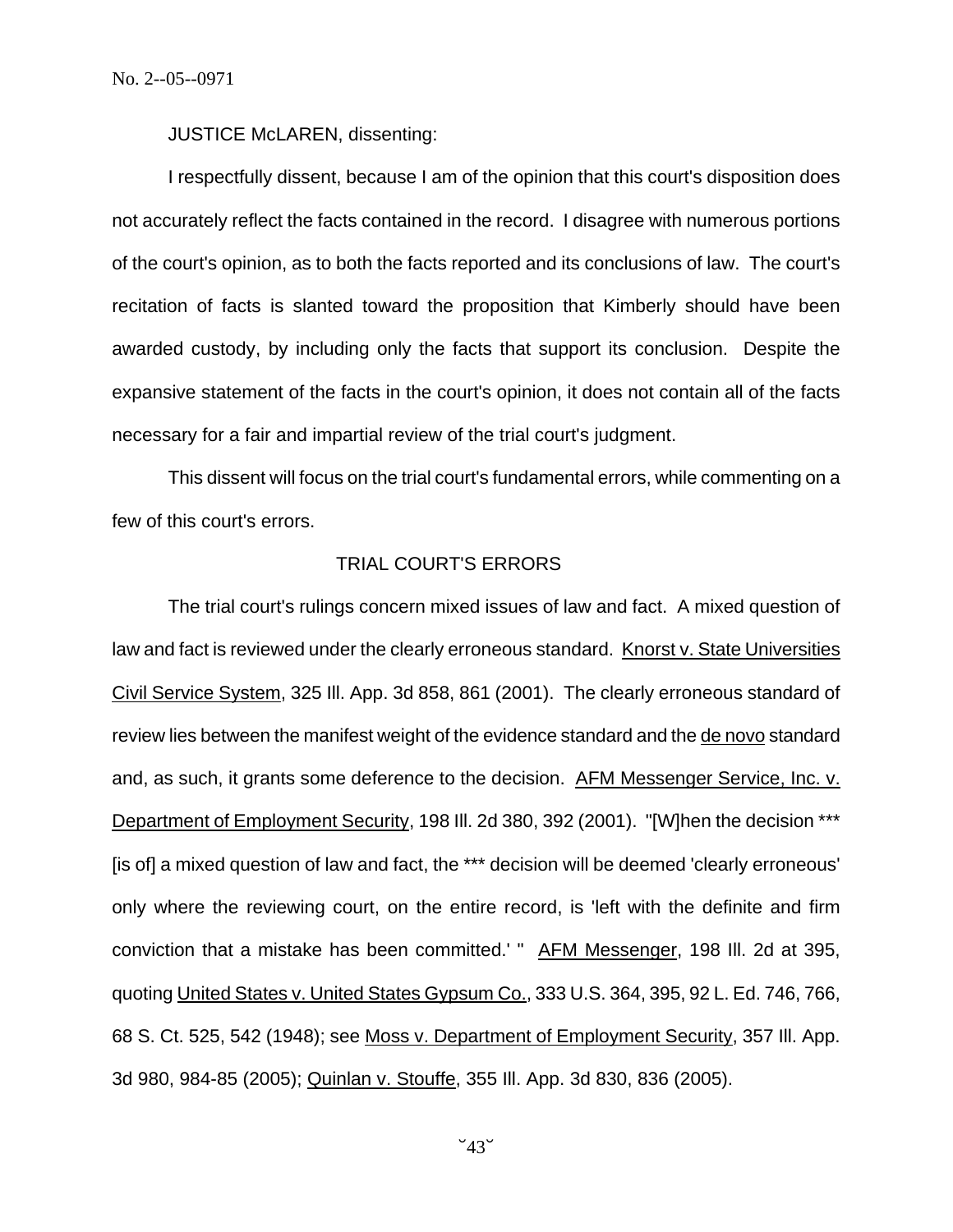A court generally seeks an expert's opinion to assist it in making a custody determination, and a court cannot disregard medical testimony that is not countervailed by other competent testimony. In re Violetta B., 210 Ill. App. 3d 521, 535 (1991). The trial court cannot second-guess an expert's opinion, without basis. To do so would be contrary to the evidence before the court. The best interest of the child is the paramount consideration, and qualified and competent medical testimony concerning the child for whom the custody decision is being made must not be disregarded when determining what is in that child's best interest. In re C.B., 248 Ill. App. 3d 168, 179 (1993). Both Dr. Hynan and Dr. Hatcher, who were certainly experts qualified to opine as to the best interest of Kira, did render opinions regarding the health, and possible medical, concerns for Kira if Kimberly were to be awarded custody. Both experts recommended that Christopher be awarded custody of Kira, without condition or similar concerns for Kira if Christopher had custody.

It is important to know that Dr. Hynan and Dr. Hatcher rendered specific opinions as to why Kimberly should not be awarded sole custody. They could not have been more clear. As a result of their testing, interviews, and consideration of a plethora of professional factors, both doctors offered similar reasons for their opinions that Christopher be awarded custody. Both doctors recited their concerns with Kimberly's ability to fully and properly attend to Kira's mental and physical needs, including possible medical needs, because of Kimberly's particular personality type, which included impulsivity, narcissism, difficulties with authority, and problems with frustration tolerance. Both doctors questioned Kimberly's ability to openly promote the relationship between Kira and Christopher. Neither doctor found any significant concerns about Christopher. (Also, this court fails to mention that Dr.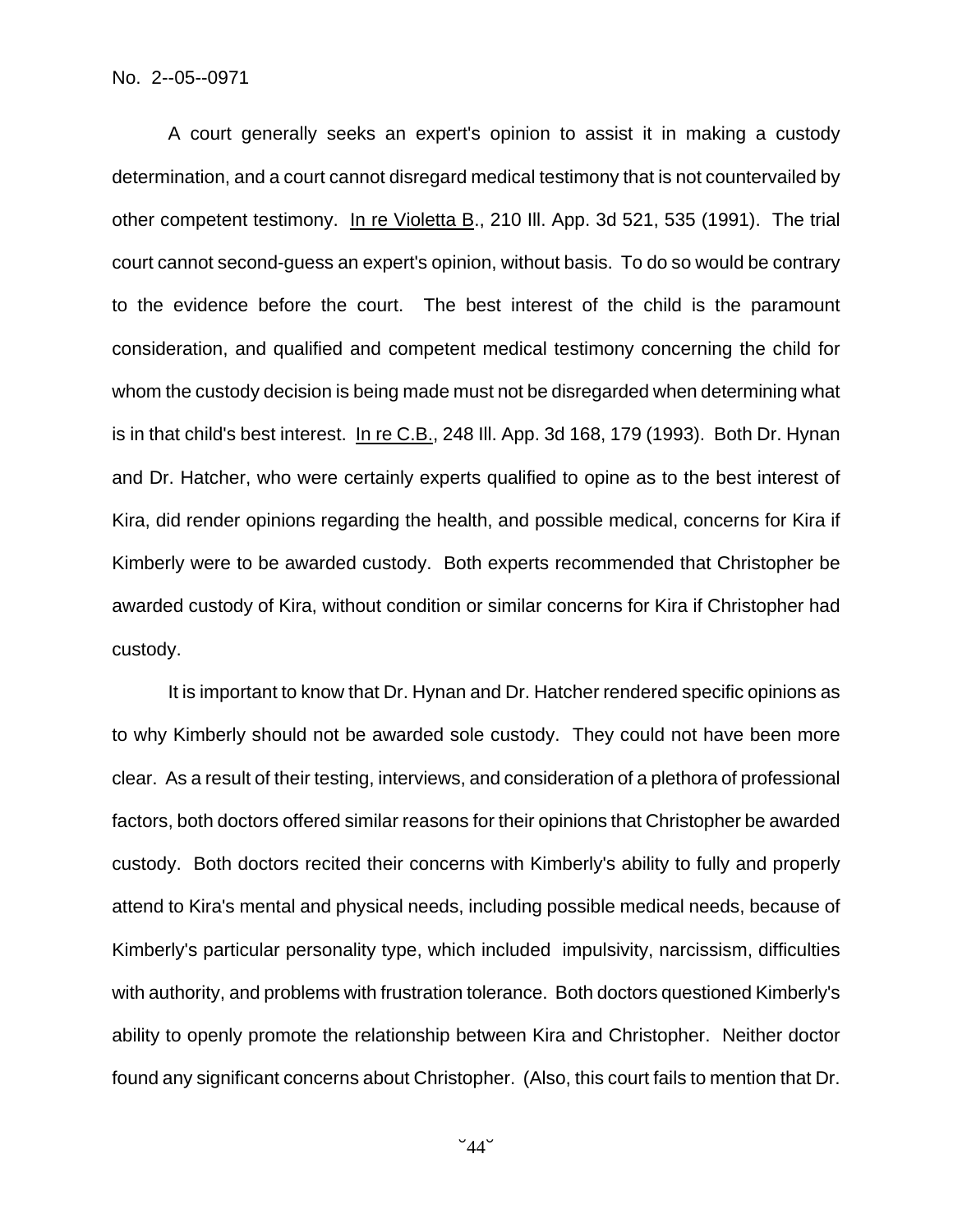Hynan was concerned with the effect that Che, Kira's half brother, might have on Kira because of Che's reported psychological difficulties, including the report of Che's threatened suicide.)

Evidence of the erroneous findings first comes to light by a review of the trial court's opinion letter. The trial court's six-page letter of opinion sets forth reasons for disregarding the opinions of both its own expert witness, Dr. Hynan, and Kimberly's chosen expert witness, Dr. Hatcher.

 "The Court has reviewed their [Drs. Hynan's and Hatcher's] written reports and listened closely to their testimony and concludes that the primary basis of that opinion was the pendency at the time they did their evaluation[s] of a Petition then on file by [Kimberly] to remove Kira from the State of Illinois and relocate her to North Carolina. Each of those experts acknowledged that that factor weighed heavily in [his] opinion, and each acknowledged that the fact that the Petition has been withdrawn by [Kimberly] would affect the weight to be given to that factor in the basis of their opinions."

However, the record clearly indicates that the trial judge was incorrect when he wrote that critical portion of his opinion letter. The report of proceedings indicates that at the close of the first day of Dr. Hynan's testimony, the trial court itself asked Dr. Hynan: "Dr. Hynan, would your opinion relative to custody be any different had removal not been an area that you looked into at the time that you did your evaluation?" Dr. Hynan answered: "It would not be any different." Similarly, the report of proceedings from another trial day indicates that Dr. Hatcher was asked by Christopher's attorney: "Did your opinion rest in any part on the issue of removal?" Dr. Hatcher answered: "No. The issue had been

 $\degree$ 45 $\degree$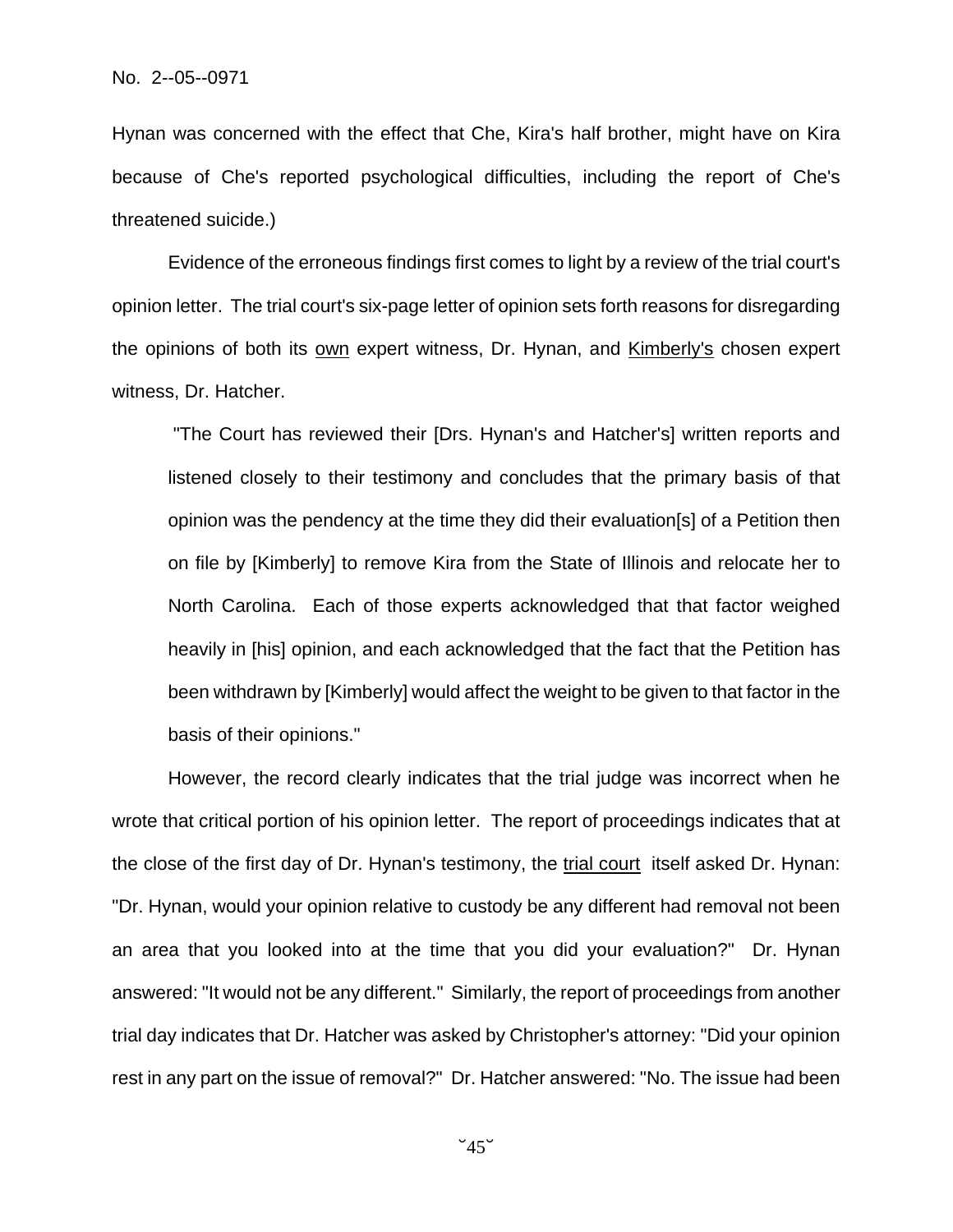settled." This testimony alone illustrates that the trial court's ultimate custody decision was mistaken, when reviewed under the clearly erroneous standard, because the court incorrectly weighed the testimony by incorrectly factoring nonexistent impeachment of the reasons for the doctors' custody opinions. This court's opinion inexplicably fails to consider the trial court's improper factoring, and it compounds the problem because it relies upon the trial court's erroneous statements in affirming the judgment.

There is substantial material and unimpeached evidence in the record to rebut the assertion that Dr. Hynan's and Dr. Hatcher's custody opinions and recommendations favoring Christopher were based "primarily" upon Kimberly's removal petition. Dr. Hynan's December 3, 2004, seven-page, single-spaced rebuttal report, done at the court's request, is replete with specific reasons, information, test result comments, and an item-by-item rebuttal to the assertions and opinions of Dr. Alexander and Dr. Thomas. Notably, the report concludes with Dr. Hynan's remarks that the recommendation in his February 19, 2004, report, which recommended that custody be awarded to Christopher, "[does] not change at all after a review of [Drs. Alexander's and Thomas's] reports." Both of Dr. Hynan's reports contain extensive, specific details supporting his custody opinion. Consistent with the record, Dr. Hynan's two written reports dispel the conclusion that Dr. Hynan based his custody opinion primarily or solely upon Kimberly's removal petition. Both Drs. Hynan and Hatcher stated that the removal petition was indicative of the likelihood that Kimberly would not foster a strong relationship between Christopher and Kira, but was not the sole basis for their custody opinions.

Dr. Hatcher's rebuttal report, also done at the request of the court, supported his original custody opinion that Christopher should be awarded custody of Kira, and it

 $46$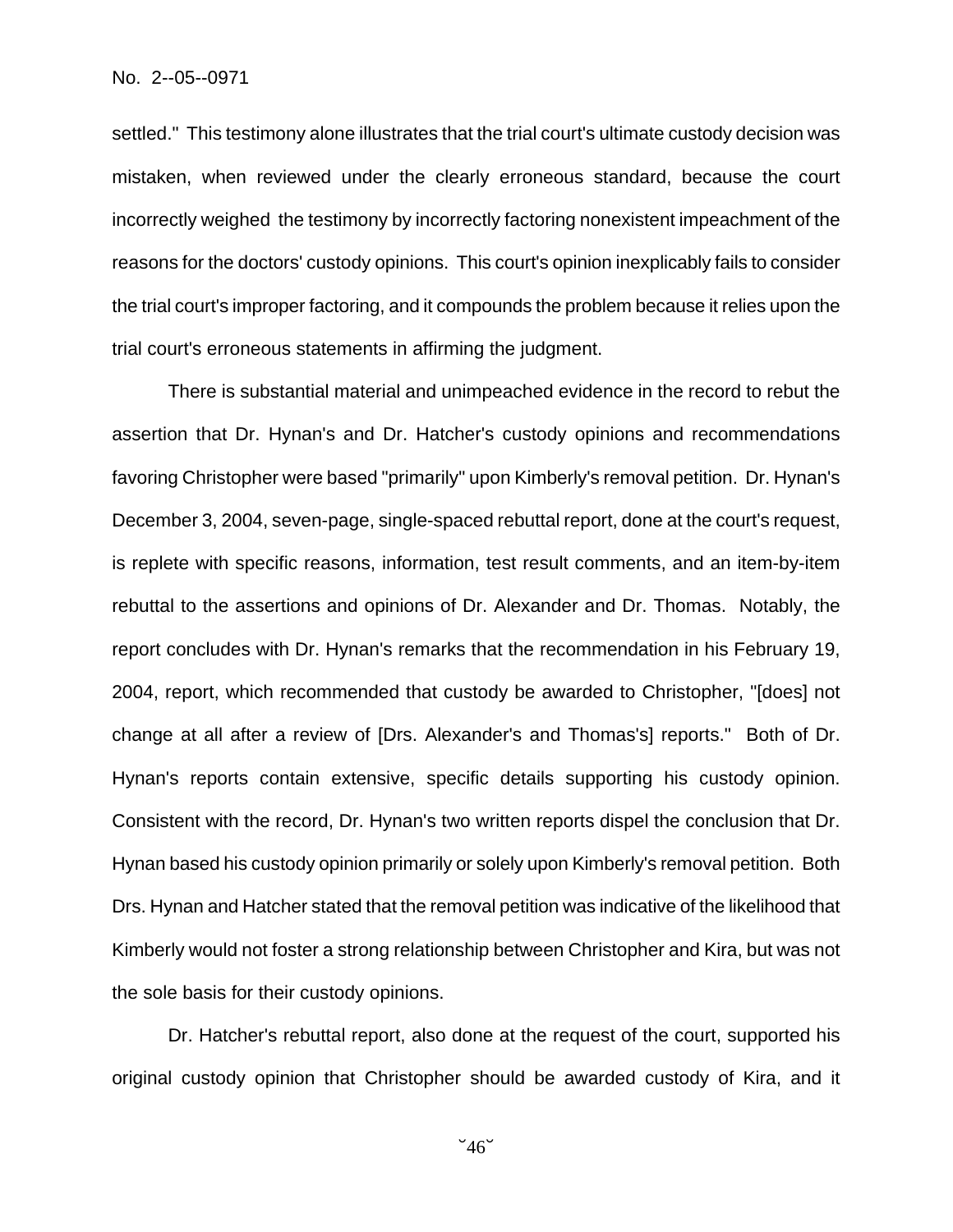responded to the reports of Drs. Alexander and Thomas. A portion of the rebuttal report is representative of its contents.

 "Dr. Thomas'[s] report essentially opined that I did not properly consider the psychological test results in light of the parties being involved in a custody evaluation, corroborative information regarding personality traits measured on the test, and the ethnicity of Kim Woodson. I disagree. I did, in fact, consider all of those factors in my deliberations and they helped form my opinion in the 604.5 custody report."

The importance and role of the local mandatory divorce evaluation rule, local court rules 15.18 (A)(1) and (2) (18th Judicial Cir. Ct. R.15.18(A)(1) and (2) (eff. March 1, 1998)), which had produced a professional custody opinion, was virtually cast aside by the court's ruling based upon an incorrect finding of fact.

It was error for the trial court to incorrectly disregard the notable expertise, exhaustive analysis, and extensive custody evaluation reports and testimony of Dr. Hatcher and Dr. Hynan and other evidence in the record in awarding Kira's custody to Kimberly.

In the trial court's opinion letter, the court said, "this case is exceedingly close on the issue of custody."

However, the court did not look to the extensive reports and testimony of its own custody expert witness or Kimberly's custody expert witness. Considering that the court determined that the case was exceedingly close and improperly discounted the substantial evidence of the expert's preference in favor of the father, it logically follows that a different result would have occurred if the trial court had not improperly discounted and failed to consider the expert evidence.

 $47$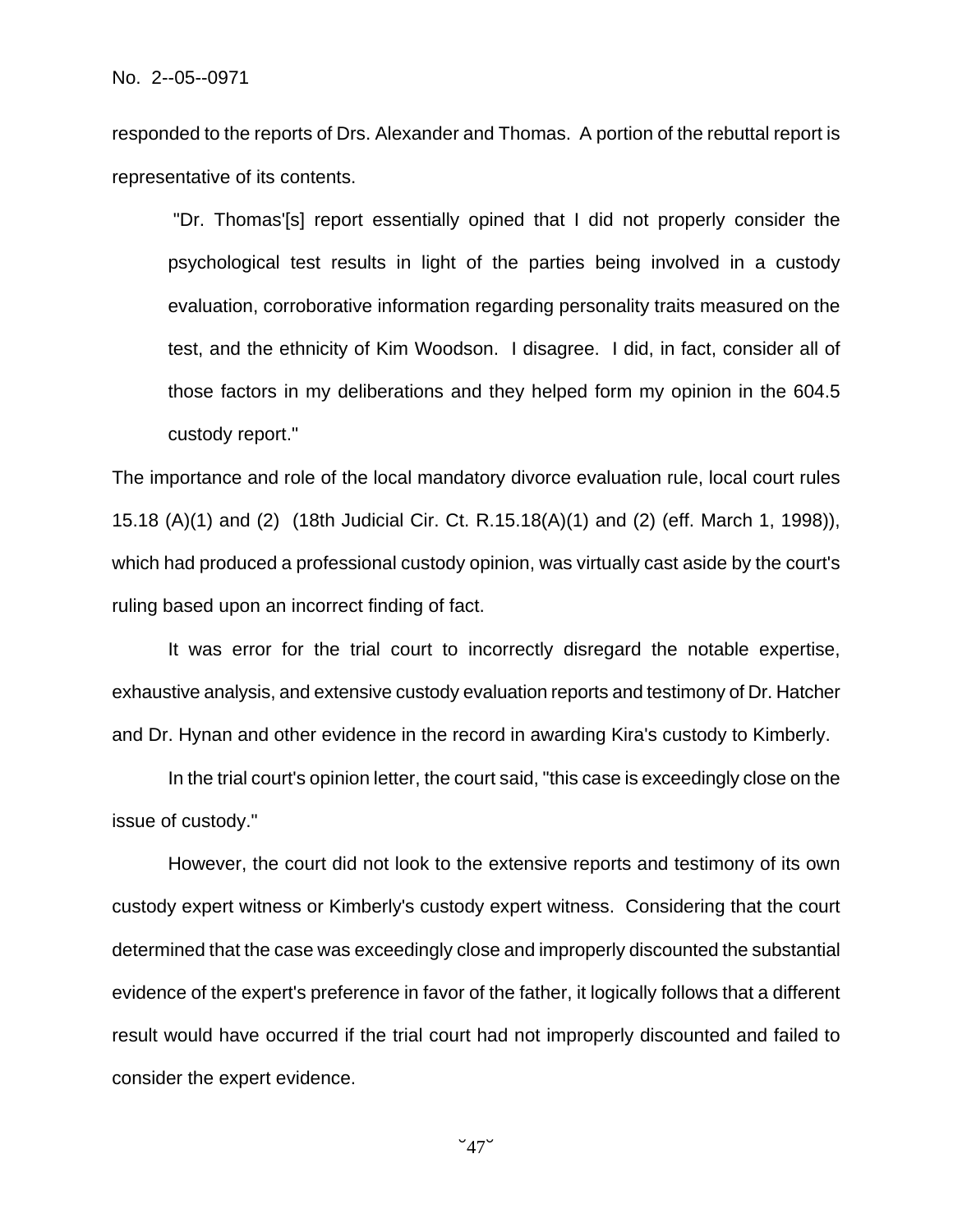Additionally, the trial court erred in basing its custody award on race. If the trial court disregarded the opinions of Drs. Hynan and Hatcher, as it did, upon what information or opinions did the trial court rely? The only references to race were contained in the limited testimony of Dr. Alexander and Dr. Thomas. The court had limited the opinions of Dr. Alexander and Dr. Thomas to matters of impeachment of the other experts' testing techniques. The court stated that it would not consider their testimony relative to substantive custodial recommendations, because they had virtually no experience with child custody evaluations, custody opinions, or even the statutory guidelines for determining custody. Both those experts testified about the general effects of raising a child of color in this society, with Dr. Thomas's testimony being based primarily upon literature that she, herself, authored. Even though Dr. Alexander had not interviewed Christopher or Kira, he rendered an opinion (negatively) about Christopher anyway.

Both Drs. Alexander and Thomas offered only general critiques about the tests that Drs. Hynan and Hatcher had done. The criticisms amounted to inaccurate comments that Drs. Hynan and Hatcher should have considered the race and circumstances of the parties when they conducted their tests. Although the trial court barred Kimberly's two controlled witnesses from offering opinions about the best interest or custody of Kira, the court's letter of opinion clearly referenced and deferred to their testimony about Kimberly's greater ability to raise a biracial child. Immediately after stating that it would not use race as the determinative factor, as Dr. Alexander and Dr. Thomas suggested be done, the court, in the next sentence of the opinion letter, stated:

"However, it is true that [Kimberly] will be able, if awarded custody, to provide Kira with a breadth of cultural knowledge and experience that [Christopher] will not be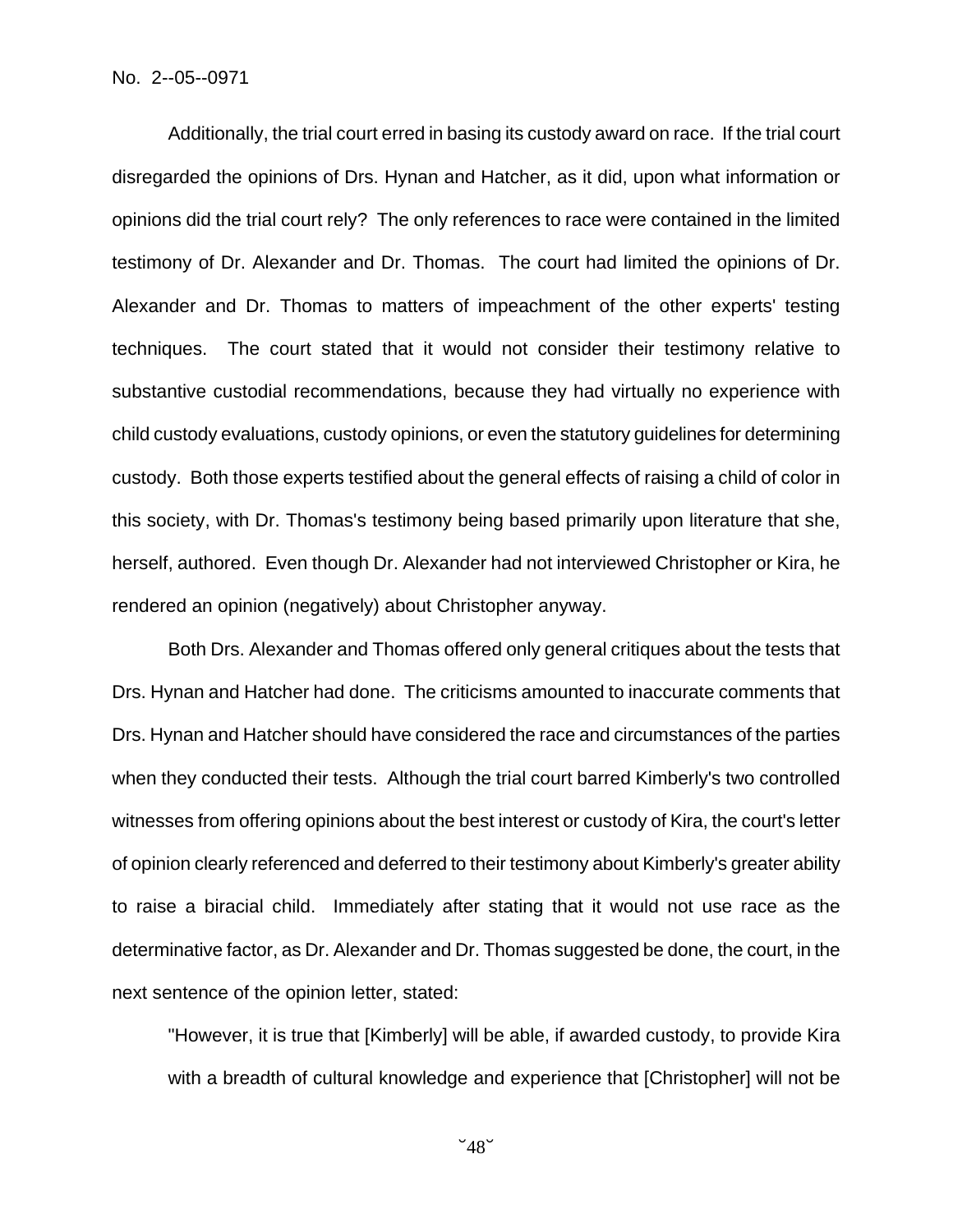able to do. Kira will have to learn to exist as a biracial individual in a community and society that is sometimes hostile to such an individual."

The following paragraph of the court's opinion letter states:

 "The Court finds each of the parties to be fit and proper persons to be awarded her custody and to exercise full visitation and parenting rights but awards custody to [Kimberly] based on her slightly better ability to provide for the emotional needs of the child which may be occasioned by her special circumstances as discussed above [her ability to provide a breadth of cultural knowledge and experience to help Kira learn to exist as a biracial individual]."

I believe that these words can be read to mean only that the trial court awarded custody to Kimberly solely on the premise that she was an African-American person who will be able to provide Kira with a breadth of cultural knowledge and experience that Christopher could not, due to his race. Despite this court's weak protest to the contrary, the remarks in the trial court's letter of opinion show that the court's decision for custody improperly hinged on the sole factor of race: that only an African-American person can properly raise a biracial child in this society.

An award of custody based solely on race is impermissible, as an improper exercise of a trial court's discretion. Fountaine v. Fountaine, 9 Ill. App. 2d 482, 486 (1956). The United States Supreme Court has also specifically rejected the consideration of racial biases, or the effects of racial prejudice and classifications, in child custody matters as a violation of the equal protection clause of the United States Constitution (U.S. Const., amend. XIV). Palmore v. Sidoti, 466 U.S. 429, 432, 80 L. Ed. 2d 421, 425, 104 S. Ct. 1879,

 $\sim$ 49 $\sim$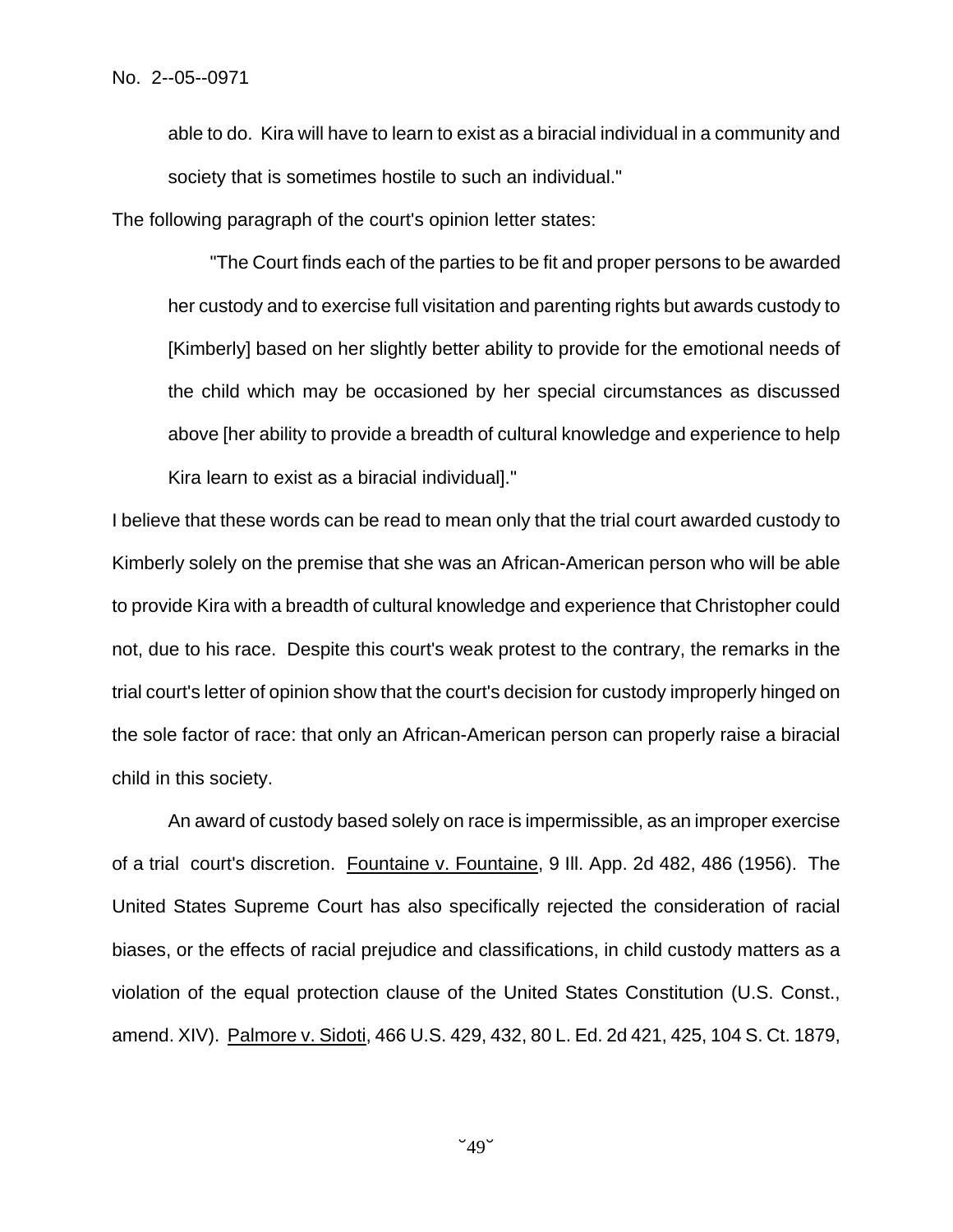1881-82 (1984). Thus, the trial court here erroneously used race as its basis for awarding custody.

Finally, the trial court erred in allowing in any capacity the opinion testimony of both Dr. Alexander and Dr. Thomas. Dr. Hynan and Dr. Hatcher, the experts with the stipulated expertise in rendering custody opinions, refuted the race and gender opinions that Dr. Alexander and Dr. Thomas rendered while attacking Drs. Hynan's and Hatcher's testing, evaluations, and custody recommendations. Both Dr. Hynan and Dr. Hatcher testified that the bases for the opinions offered by Dr. Alexander and Dr. Thomas had no validity or known acceptance of any kind within their scientific field. Accordingly, the opinions rendered by Dr. Alexander and Dr. Thomas did not meet the Frye test. See Frye v. United States, 293 F. 1013 (D.C. Cir. 1923). In Illinois, the admission of expert testimony is governed by the standard first expressed in Frye. In re Commitment of Simons, 213 Ill. 2d 523, 529 (2004); Donaldson v. Central Illinois Public Service Co., 199 Ill. 2d 63, 76-77 (2002).

Commonly called the "general acceptance" test, the Frye standard dictates that scientific evidence is admissible at trial only if the methodology or scientific principle upon which the opinion is based is "sufficiently established to have gained general acceptance in the particular field in which it belongs." Frye, 293 F. at 1014. In this context, "general acceptance" does not mean universal acceptance, and it does not require that the methodology in question be accepted by unanimity, consensus, or even a majority of experts. Simons, 213 Ill. 2d at 530. Instead, it is sufficient that the underlying method used to generate an expert's opinion is reasonably relied upon by experts in the relevant field. Simons, 213 Ill. 2d at 530. Significantly, the Frye test applies only to "new" or "novel" scientific methodologies. Simons, 213 Ill. 2d at 530. "Generally, however, a scientific technique is 'new' or 'novel' if it is 'original or striking' or does 'not resembl[e] something formerly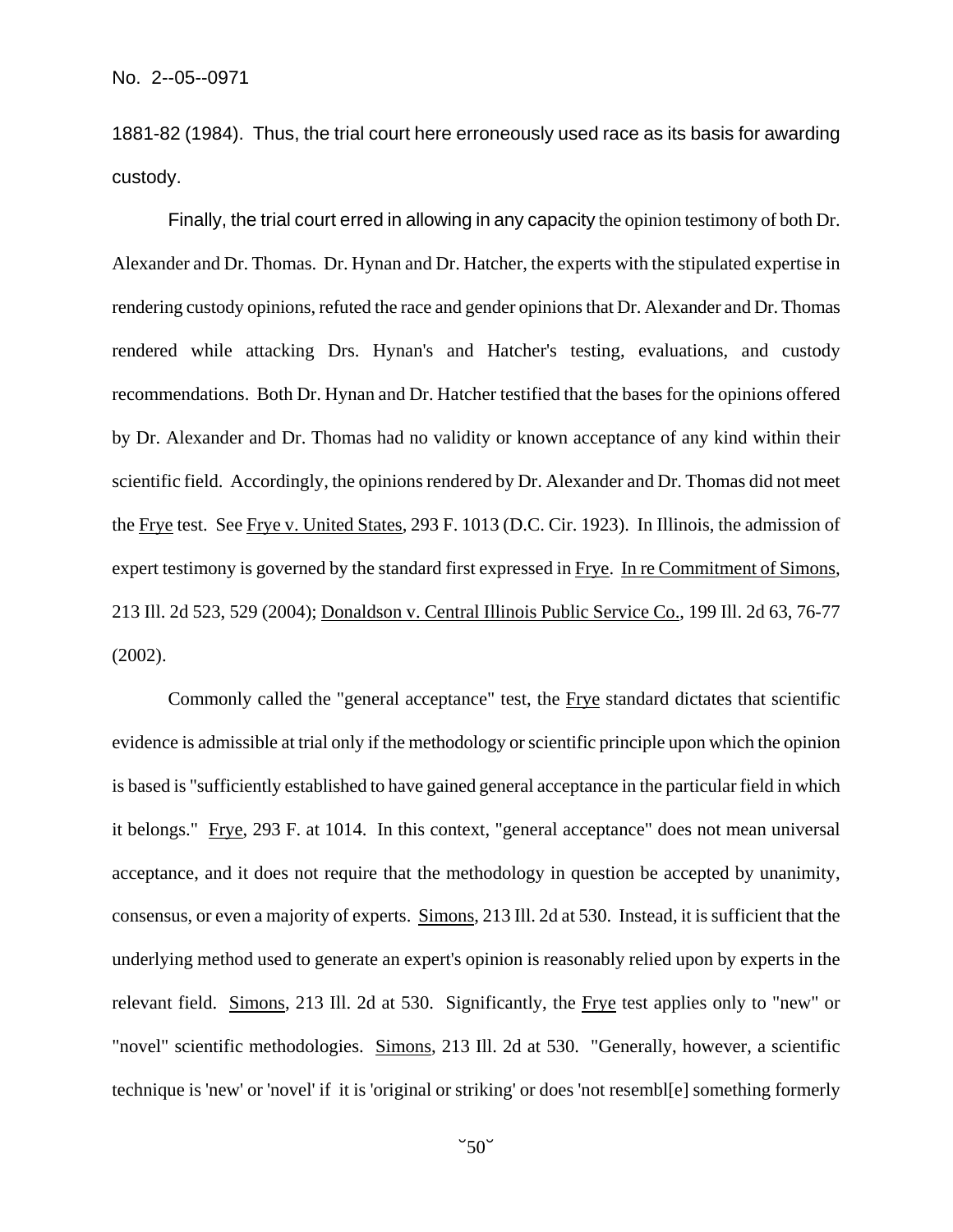known or used.'" Donaldson, 199 Ill. 2d at 79, quoting Webster's Third New International Dictionary 1546 (1993).

Drs. Alexander's and Thomas's opinions should have been admitted only if their methods were sufficiently established to have gained general acceptance in the particular field in which they belong. Because their methods were not affirmatively shown to be generally accepted in the field of child custody, their opinions should not have been considered by the trial court. Frye, 293 F. 1013. This court cites Snelson v. Kamm, 204 Ill. 2d 1 (2003), for the proposition that, if a party does not request a Frye hearing, the party has waived the Frye issue on appeal. I believe that the holdings of Snelson do not apply to the mixed questions of fact and law in this case. See Quinlan, 355 Ill. App. 3d at 836. Also, Christopher did obtain a hearing on his motion to bar the testimony of Dr. Thomas, for reasons consistent with Frye (and In re Marriage of Jawad, 326 Ill. App. 3d 141 (2001)). The court granted Christopher's motion in part, and it allowed Dr. Thomas to testify only about the testing techniques of Drs. Hynan and Hatcher. Also, even if a party's inaction constitutes a waiver of an issue, the party's waiver does not limit our own jurisdiction. Carlson v. City Construction Co., 239 Ill. App. 3d 211, 243 (1992). I believe that the Frye objection remains. The trial court not only abused its discretion in allowing such unprecedented testimony; it later improperly based its decision on evidence that it said it would not consider for that purpose.

# APPELLATE COURT<S ERROR

This court's opinion misses the basic issues in its presentation, which includes a lengthy array of pseudo-facts, used to shore up support for its conclusions. The court even inserts its own speculations and conclusions as fact. For example, "The trial court apparently found Dr. Hatcher's and Dr. Hynan's testimony to be slightly impeached \*\*\*." (Emphasis added.) Slip op. at 35. Also, "Dr. Thomas's knowledge, experience, education, and skill \*\*\* undoubtedly aided the trier of fact in